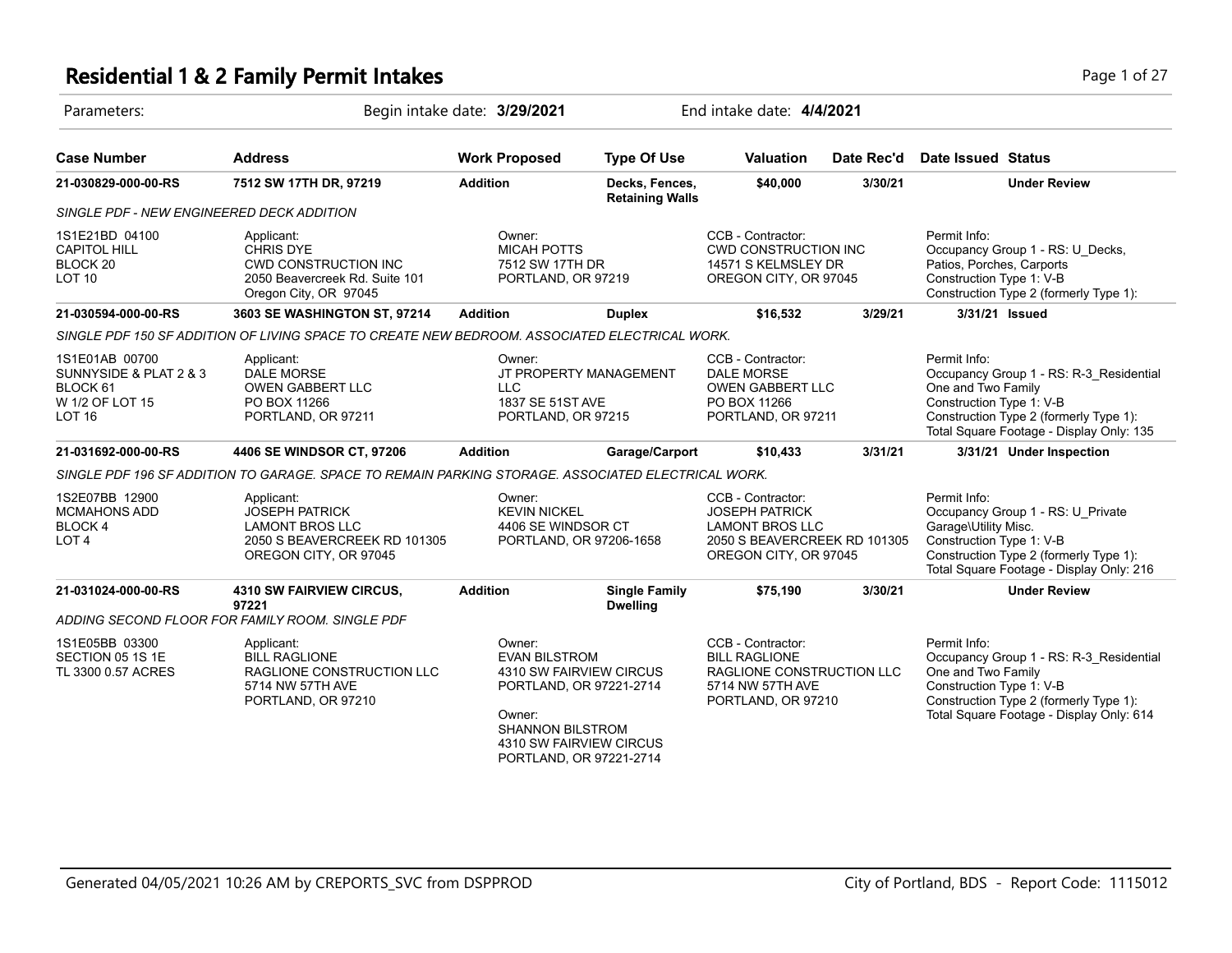#### **Residential 1 & 2 Family Permit Intakes Page 1 and 2012 12 April 2013 12 April 2013** Page 2 of 27

| <b>Case Number</b>                                                                      | <b>Address</b>                                                                                                                          | <b>Work Proposed</b>                                                                                                                              | <b>Type Of Use</b>                      | <b>Valuation</b>                                                                                                                       | Date Rec'd | Date Issued Status                                             |                                                                                                                                                                  |
|-----------------------------------------------------------------------------------------|-----------------------------------------------------------------------------------------------------------------------------------------|---------------------------------------------------------------------------------------------------------------------------------------------------|-----------------------------------------|----------------------------------------------------------------------------------------------------------------------------------------|------------|----------------------------------------------------------------|------------------------------------------------------------------------------------------------------------------------------------------------------------------|
| 21-031588-000-00-RS                                                                     | 7915 SE 34TH AVE, 97202                                                                                                                 | <b>Addition</b>                                                                                                                                   | <b>Single Family</b><br><b>Dwelling</b> | \$7,837                                                                                                                                | 3/31/21    |                                                                | 3/31/21 Issued                                                                                                                                                   |
|                                                                                         | EXTEND MASTER BEDROOM 64 SF, REMODEL EXSTING MASTER BEDROOM BATHROOM                                                                    |                                                                                                                                                   |                                         |                                                                                                                                        |            |                                                                |                                                                                                                                                                  |
| 1S1E24DB 07000<br>EASTMORELAND<br>BLOCK 52<br>N 15' OF LOT 9<br>LOT 10, S 10' OF LOT 11 | Applicant:<br><b>JEREMY SMITH</b><br>JEREMY'S QUALITY CONSTRUCTION<br><b>CON</b><br>20736 SCAPPOOSE VERNONIA HWY<br>SCAPPOOSE, OR 97006 | Owner:<br>CAHILL, SUSAN M TR<br>7915 SE 34TH AVE<br>PORTLAND, OR 97202<br>Owner:<br>CAHILL, DONALD E TR<br>7915 SE 34TH AVE<br>PORTLAND, OR 97202 |                                         | CCB - Contractor:<br><b>JEREMYS QUALITY</b><br><b>CONSTRUCTION CO</b><br>20736 SCAPPOOSE VERNONIA<br><b>HWY</b><br>SCAPPOOSE, OR 97056 |            | Permit Info:<br>One and Two Family<br>Construction Type 1: V-B | Occupancy Group 1 - RS: R-3 Residential<br>Construction Type 2 (formerly Type 1):<br>Total Square Footage - Display Only: 64                                     |
| 21-031788-000-00-RS                                                                     | 2135 SE 29TH AVE, 97214                                                                                                                 | <b>Addition</b>                                                                                                                                   | <b>Single Family</b><br><b>Dwelling</b> | \$91,845                                                                                                                               | 3/31/21    |                                                                | <b>Under Review</b>                                                                                                                                              |
| <b>RELOCATE POOLHOUSE</b>                                                               | REMODEL EXISTING HOUSE. ADDITION OF TWO STORY AT WEST END OF EXISTING HOUSE. ALL NEW MECHANICHAL. FULL HOUSE REWIRE. REPLUMB HOUSE.     |                                                                                                                                                   |                                         |                                                                                                                                        |            |                                                                |                                                                                                                                                                  |
| 1S1E01CC 00300<br>SECTION 01 1S 1E<br>TL 300 0.22 ACRES                                 | Applicant:<br><b>RICHARD BLOOM</b><br>RICHARD ANDERS BLOOM<br>4715 NE MALLORY AV<br>PORTLAND, OR 97211                                  | Owner:<br>TR<br>2135 SE 29TH AVE<br>PORTLAND, OR 97214                                                                                            | MCLELLAN-DURLAND 2017 LIV               |                                                                                                                                        |            | Permit Info:<br>One and Two Family<br>Construction Type 1: V-B | Occupancy Group 1 - RS: R-3_Residential<br>Construction Type 2 (formerly Type 1):<br>Total Square Footage - Display Only: 750<br>Number of New Dwelling Units: 1 |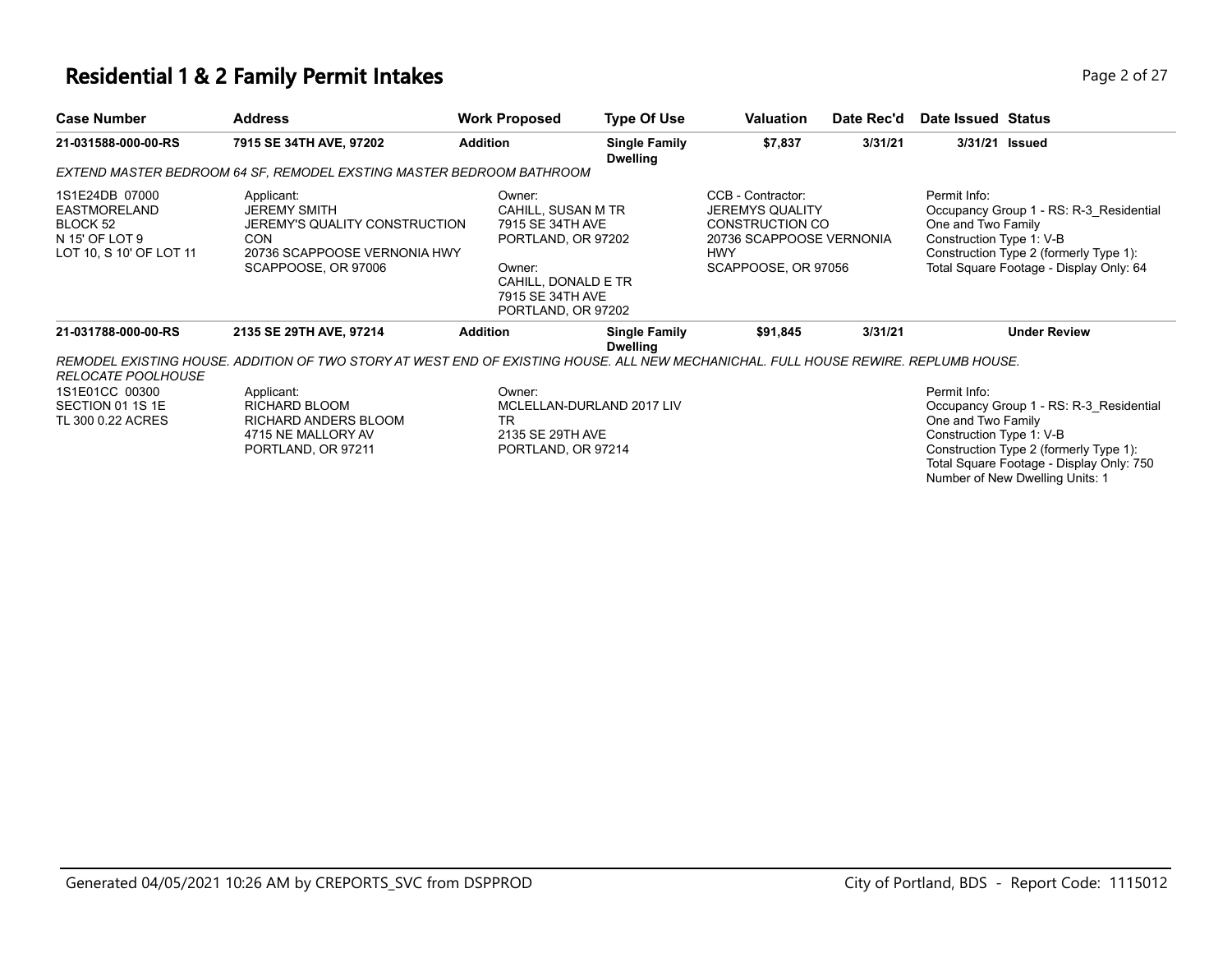### **Residential 1 & 2 Family Permit Intakes Page 1 and 27 and 27 and 27 and 27 and 27 and 27 and 27 and 27 and 27 and 27 and 27 and 27 and 27 and 27 and 27 and 27 and 27 and 27 and 27 and 27 and 27 and 27 and 27 and 27 and**

| <b>Case Number</b>                                                                                   | <b>Address</b>                                                                                                                                                                                                                                                                                                                                                                                          | <b>Work Proposed</b>                                                                                                                                            | <b>Type Of Use</b>                      | Valuation                                                                                                                                                                                                                                                                                                                                                                                                                                                                            | Date Rec'd | Date Issued Status                                                                                                                                                                              |
|------------------------------------------------------------------------------------------------------|---------------------------------------------------------------------------------------------------------------------------------------------------------------------------------------------------------------------------------------------------------------------------------------------------------------------------------------------------------------------------------------------------------|-----------------------------------------------------------------------------------------------------------------------------------------------------------------|-----------------------------------------|--------------------------------------------------------------------------------------------------------------------------------------------------------------------------------------------------------------------------------------------------------------------------------------------------------------------------------------------------------------------------------------------------------------------------------------------------------------------------------------|------------|-------------------------------------------------------------------------------------------------------------------------------------------------------------------------------------------------|
| 21-031795-000-00-RS                                                                                  | 1609 SE FLAVEL ST, 97202                                                                                                                                                                                                                                                                                                                                                                                | <b>Addition</b>                                                                                                                                                 | <b>Single Family</b><br><b>Dwelling</b> | \$62,332                                                                                                                                                                                                                                                                                                                                                                                                                                                                             | 3/31/21    | <b>Under Review</b>                                                                                                                                                                             |
|                                                                                                      | SECOND STORY ADDITION TO GARAGE. CREATE LIVING SPACE ABOVE ATTIC FOR OFFICE.                                                                                                                                                                                                                                                                                                                            |                                                                                                                                                                 |                                         |                                                                                                                                                                                                                                                                                                                                                                                                                                                                                      |            |                                                                                                                                                                                                 |
| 1S1E23AC 07600<br>CITY VIEW PK ADD & NO 2<br>BLOCK 14<br>E 1/2 OF LOT 7&8                            | Applicant:<br><b>STEVEN CHESNEK</b><br>STEVEN CHESNEK CONSTRUCTION<br><b>INC</b><br>1618 N SIMPSON ST<br>PORTLAND, OR 97217                                                                                                                                                                                                                                                                             | Owner:<br><b>LINDA HOPKINS</b><br>1609 SE FLAVEL ST<br>PORTLAND, OR 97202-6033<br>Owner:<br><b>JOHN HOPKINS</b><br>1609 SE FLAVEL ST<br>PORTLAND, OR 97202-6033 |                                         | CCB - Contractor:<br>THE HEATING SPECIALIST INC<br>17260 NE SACRAMENTO ST<br>PORTLAND, OR 97230<br>CCB - Contractor:<br><b>STEVEN CHESNEK</b><br><b>STEVEN CHESNEK</b><br><b>CONSTRUCTION INC</b><br>1618 N SIMPSON ST<br>PORTLAND, OR 97217<br>CCB - Contractor:<br><b>JUDAH HAMNES</b><br>THE PLUMBERS INC<br>11420 SW PACIFIC HWY<br><b>TIGARD, OR 97223</b><br>CCB - Contractor:<br><b>PDX ELECTRIC LLC</b><br>15816 SW UPPER BOONES<br><b>FERRY RD</b><br>LAKE OSWEGO, OR 97035 |            | Permit Info:<br>Occupancy Group 1 - RS: R-3_Residential<br>One and Two Family<br>Construction Type 1: V-B<br>Construction Type 2 (formerly Type 1):<br>Total Square Footage - Display Only: 509 |
| 21-032333-000-00-RS                                                                                  | 6916 N GREELEY AVE, 97217                                                                                                                                                                                                                                                                                                                                                                               | <b>Addition</b>                                                                                                                                                 | <b>Single Family</b>                    | \$7,574                                                                                                                                                                                                                                                                                                                                                                                                                                                                              | 4/2/21     | 4/2/21 Under Inspection                                                                                                                                                                         |
| ELECTRICAL AND PLUMBING ENTERED.<br>1N1E16BD 00600<br><b>BURRAGE TR</b><br>BLOCK 11<br><b>LOT 20</b> | SINGLE PDF 69 SF ADDITION TO LEFT SIDE OF HOUSE. 58 SF OF NEW LIVING SPACE TO CREATE MUDROOM. BASEMENT CONVERSION TO LIVING SPACE. NEW<br>SPACE TO INCLUDE 2 NEW BEDROOMS, FAMILY ROOM, STORAGE AND 1 NEW BATHROOM (TOTAL OF 2) ASSOCIATED MECHANICAL, ELECTRICAL AND PLUMBING.<br>Applicant:<br><b>ALEX THOSTENSON</b><br>NORTH SWELL DESIGN BUILD LLC<br>1620 SE HAWTHORNE BLVD<br>PORTLAND, OR 97214 | Owner:<br><b>MEGAN HEIY</b><br>6916 N GREELEY AVE<br>PORTLAND, OR 97217<br>Owner:<br><b>JANE HEIY</b><br>6916 N GREELEY AVE<br>PORTLAND, OR 97217               | <b>Dwelling</b>                         | CCB - Contractor:<br><b>MIKHAIL VELIKOKHATKO</b><br>M B PLUMBING LLC<br>10308 NE 108TH AVE<br>VANCOUVER, WA 98662<br>CCB - Contractor:<br><b>BFP ELECTRIC LLC</b><br>PO BOX 1747<br>OREGON CITY, OR 97045<br>CCB - Contractor:<br>NORTH SWELL DESIGN BUILD<br><b>LLC</b><br>1620 SE HAWTHORNE BLVD<br>PORTLAND, OR 97214                                                                                                                                                             |            | Permit Info:<br>Occupancy Group 1 - RS: R-3_Residential<br>One and Two Family<br>Construction Type 1: V-B<br>Construction Type 2 (formerly Type 1):<br>Total Square Footage - Display Only: 58  |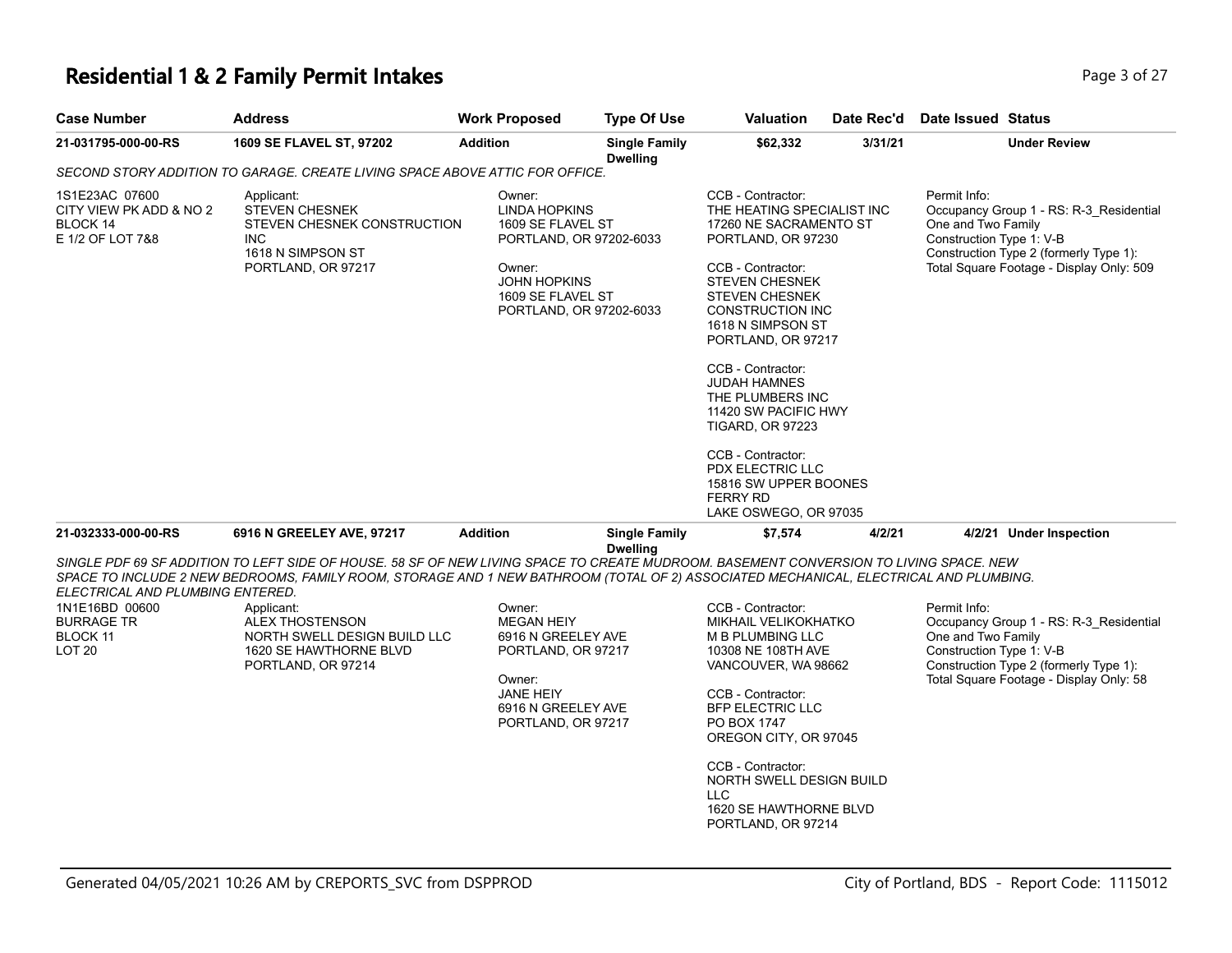# **Residential 1 & 2 Family Permit Intakes Page 4 of 27**

| <b>Case Number</b>                                                   | <b>Address</b>                                                                                                                                                                                             | <b>Work Proposed</b>                                                                                                                                          | <b>Type Of Use</b>                      | <b>Valuation</b>                                                                                                  | Date Rec'd | Date Issued Status                                                                                                                                                                                   |
|----------------------------------------------------------------------|------------------------------------------------------------------------------------------------------------------------------------------------------------------------------------------------------------|---------------------------------------------------------------------------------------------------------------------------------------------------------------|-----------------------------------------|-------------------------------------------------------------------------------------------------------------------|------------|------------------------------------------------------------------------------------------------------------------------------------------------------------------------------------------------------|
| 18-236815-DFS-01-RS                                                  | 3415 NE DAVIS ST, 97232                                                                                                                                                                                    | <b>Addition</b>                                                                                                                                               | <b>Single Family</b><br><b>Dwelling</b> | \$1,000                                                                                                           | 4/2/21     | 4/2/21 Issued                                                                                                                                                                                        |
|                                                                      | SINGLE PDF. DFS FOR GUARD RAIL POSTS FOR DECK                                                                                                                                                              |                                                                                                                                                               |                                         |                                                                                                                   |            |                                                                                                                                                                                                      |
| 1N1E36DB 10100<br><b>LAURELHURST</b><br>BLOCK 77<br>LOT 20&21        | Applicant:<br><b>BOB MCCARDY</b><br>ALPENGLOW CONSTRUCTION CO<br>PORTLAND OR<br><b>USA</b>                                                                                                                 | Owner:<br>POGSON, KENNETH W TR<br>3415 NE DAVIS ST<br>PORTLAND, OR 97232-3403<br>Owner:<br>ALLEN, MAYANNA M TR<br>3415 NE DAVIS ST<br>PORTLAND, OR 97232-3403 |                                         | CCB - Contractor:<br>ALPENGLOW CONSTRUCTION<br>CO.<br>8105 SW 71ST AV<br>PORTLAND, OR 97223-9305                  |            | Permit Info:<br>Occupancy Group 1 - RS: U_Private<br>Garage\Utility Misc.<br>Construction Type 1: V-B<br>Construction Type 2 (formerly Type 1): V-B<br>Total Square Footage - Display Only: 1000     |
| 20-222253-000-00-RS                                                  | 4136 SW PRIMROSE ST, 97219                                                                                                                                                                                 | <b>Addition</b>                                                                                                                                               | <b>Single Family</b><br><b>Dwelling</b> | \$6,915                                                                                                           | 3/29/21    | <b>Under Review</b>                                                                                                                                                                                  |
| <b>SEPARATE</b>                                                      | SINGLE PDF - NEW FRONT DECK. REMOVE WALLS TO CONVERT ENTRY AND MUDROOM INTO ADDITIONAL LIVING ROOM SPACE. SEE 20-143376-HS *** TRADES                                                                      |                                                                                                                                                               |                                         |                                                                                                                   |            |                                                                                                                                                                                                      |
| 1S1E29BB 12000                                                       | Applicant:                                                                                                                                                                                                 | Owner:                                                                                                                                                        |                                         |                                                                                                                   |            | Permit Info:                                                                                                                                                                                         |
| <b>WESTWOOD</b>                                                      | LUCIANA PROANO                                                                                                                                                                                             | <b>DAR BUTLER</b>                                                                                                                                             |                                         |                                                                                                                   |            | Occupancy Group 1 - RS: R-3_Remodel                                                                                                                                                                  |
| <b>BLOCK7</b><br>E 1/2 OF LOT 1&2                                    | 2924 SW HUBER ST<br>PORTLAND, OR 97219                                                                                                                                                                     | 4136 SW PRIMROSE ST<br>PORTLAND, OR 97219                                                                                                                     |                                         |                                                                                                                   |            | Construction Type 1: V-B<br>Construction Type 2 (formerly Type 1): V-B<br>Total Square Footage - Display Only: 198                                                                                   |
| 21-022229-000-00-RS                                                  | 3134 NE 75TH AVE, 97213                                                                                                                                                                                    | <b>Addition</b>                                                                                                                                               | <b>Single Family</b><br><b>Dwelling</b> | \$119,480                                                                                                         | 4/2/21     | <b>Under Review</b>                                                                                                                                                                                  |
| TOTAL) *** ET AND MT SEPARATE                                        | SINGLE PDF - MRAA: TWO-LEVEL ADDITION FOR 3 NEW BEDROOMS AND LIVING ROOM. NEW FRONT PORCH. FINISH BASEMENT FOR LAUNDRY ROOM. (2 TOILETS                                                                    |                                                                                                                                                               |                                         |                                                                                                                   |            |                                                                                                                                                                                                      |
| 1N2E29AB 19700<br><b>GREGORY HTS</b><br>BLOCK 17<br>LOT 31&32        | Applicant:<br><b>DYLAN NORCROSS</b><br>3134 NE 75th Ave<br>PORTLAND, OR 97213                                                                                                                              | Owner:<br><b>DYLAN NORCROSS</b><br>4323 NE 66TH AVE<br>PORTLAND, OR 97218<br>Owner:<br><b>ANYA SMITH</b><br>4323 NE 66TH AVE<br>PORTLAND, OR 97218            |                                         |                                                                                                                   |            | Permit Info:<br>Occupancy Group 1 - RS: R-3_Residential<br>One and Two Family<br>Construction Type 1: V-B<br>Construction Type 2 (formerly Type 1): V-B<br>Total Square Footage - Display Only: 1072 |
| 21-030351-000-00-RS                                                  | 2723 SE 74TH AVE, 97206                                                                                                                                                                                    | <b>Addition</b>                                                                                                                                               | <b>Single Family</b><br><b>Dwelling</b> | \$261,741                                                                                                         | 3/31/21    | <b>Under Review</b>                                                                                                                                                                                  |
|                                                                      | SINGLE PDF - MRAA: REMODEL OF MAIN AND UPPER FLOORS INCLUDING NEW DECK; FURR OUT BASEMENT WALLS TO CREATE HABITABLE SPACE TO INCLUDE A<br>NEW BATHROOM; 3 BATHROOMS TOTAL**ET, MT, AND PT PERMITS SEPARATE |                                                                                                                                                               |                                         |                                                                                                                   |            |                                                                                                                                                                                                      |
| 1S2E08AB 09000<br><b>ERMINGTON</b><br><b>BLOCK7</b><br><b>LOT 24</b> | Applicant:<br><b>LARRY SHIRTS</b><br><b>SYMONS ENGINEERING</b><br><b>CONSULTANTS</b><br>12805 SE FOSTER RD<br>PORTLAND, OR 97236                                                                           | Owner:<br><b>TROY STERLING WOODY</b><br>2723 SE 74TH AVE<br>PORTLAND, OR 97206<br>Owner:<br>MICHELLE STERLING WOODY<br>2723 SE 74TH AVE<br>PORTLAND, OR 97206 |                                         | CCB - Contractor:<br><b>STAN ANDERSON</b><br>STAN ANDERSON BUILDERS LLC<br>2707 SE 74TH AVE<br>PORTLAND, OR 97206 |            | Permit Info:<br>Occupancy Group 1 - RS: R-3_Residential<br>One and Two Family<br>Construction Type 1: V-B<br>Construction Type 2 (formerly Type 1): V-B<br>Total Square Footage - Display Only: 4057 |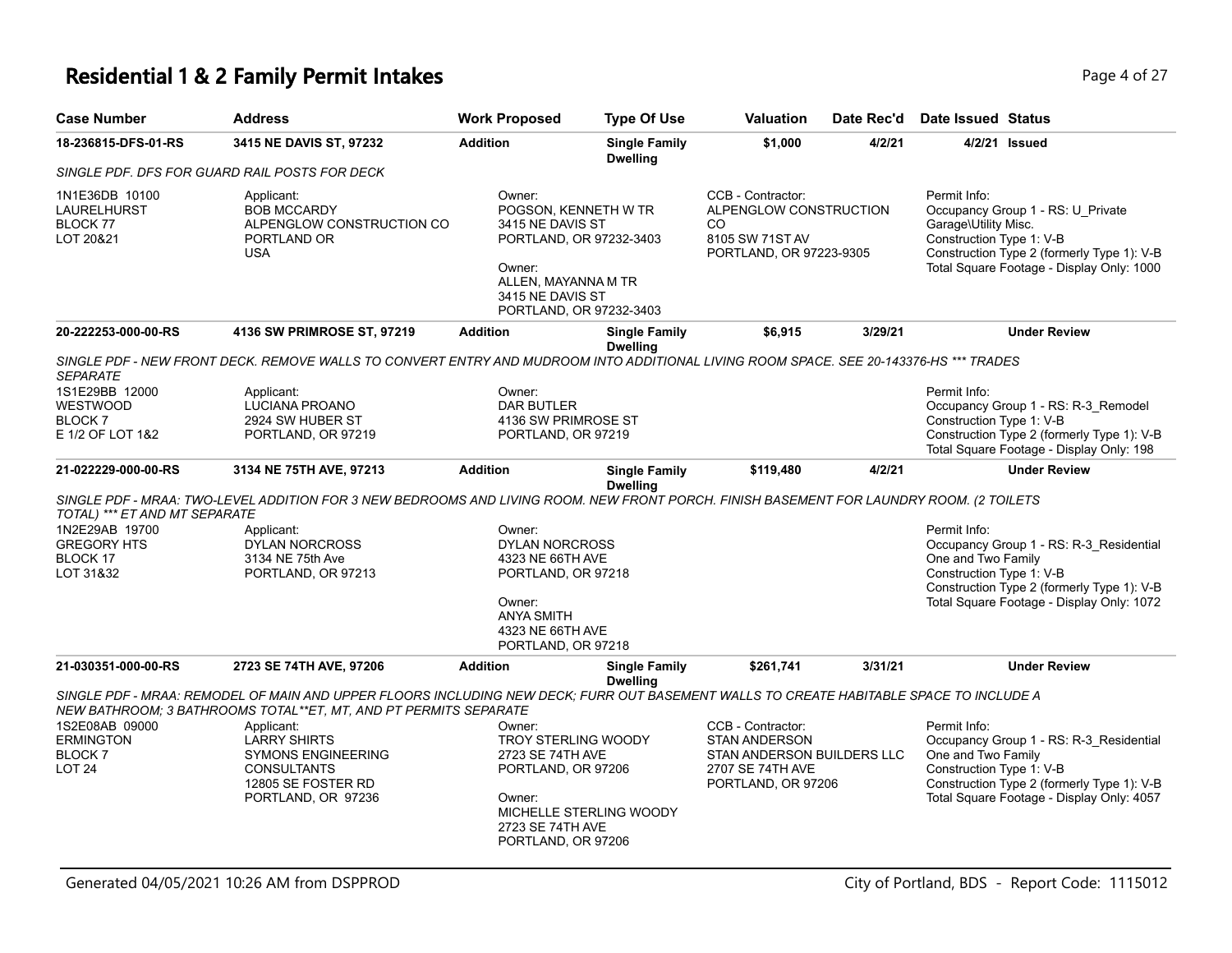# **Residential 1 & 2 Family Permit Intakes Page 1 and Security Page 1 and Security Page 5 of 27**

| <b>Case Number</b>                                                    | <b>Address</b>                                                                                                     | <b>Work Proposed</b>                                                                                                                                         | <b>Type Of Use</b>                       | <b>Valuation</b>                                                                                                                                                                                                                                                                                                                                                                                              | Date Rec'd | <b>Date Issued Status</b>                                                                                                                                                              |
|-----------------------------------------------------------------------|--------------------------------------------------------------------------------------------------------------------|--------------------------------------------------------------------------------------------------------------------------------------------------------------|------------------------------------------|---------------------------------------------------------------------------------------------------------------------------------------------------------------------------------------------------------------------------------------------------------------------------------------------------------------------------------------------------------------------------------------------------------------|------------|----------------------------------------------------------------------------------------------------------------------------------------------------------------------------------------|
| Total # of RS Addition permit intakes: 12                             |                                                                                                                    |                                                                                                                                                              |                                          |                                                                                                                                                                                                                                                                                                                                                                                                               |            | Total valuation of RS Addition permit intakes: \$700,879                                                                                                                               |
| 20-216078-000-00-RS                                                   | 4238 SE 75TH AVE - Unit B, 97206                                                                                   | <b>Alteration</b>                                                                                                                                            | <b>Accessory</b><br><b>Dwelling Unit</b> | \$1,200                                                                                                                                                                                                                                                                                                                                                                                                       | 3/30/21    | 3/30/21 Issued                                                                                                                                                                         |
|                                                                       | SINGLE PDF DETACHED GARAGE TO ADU AT REAR OF PROPERTY *ET. PT. MT SEPARATE                                         |                                                                                                                                                              |                                          |                                                                                                                                                                                                                                                                                                                                                                                                               |            |                                                                                                                                                                                        |
| 1S2E08DC 07400                                                        | Applicant:<br><b>RUSSELL MENEGAT</b><br>4238 SE 75TH AVE<br>PORTLAND OR 97206                                      | Owner:<br><b>RUSSELL MENEGAT</b><br>4238 SE 75TH AVE<br>PORTLAND, OR 97206-3426<br>Owner:<br>ALEXANDRA HARRIS<br>4238 SE 75TH AVE<br>PORTLAND, OR 97206-3426 |                                          |                                                                                                                                                                                                                                                                                                                                                                                                               |            | Permit Info:<br>Occupancy Group 1 - RS: R-3_Residential<br>One and Two Family<br>Construction Type 1: V-B<br>Construction Type 2 (formerly Type 1):<br>Number of New Dwelling Units: 1 |
| 21-025274-000-00-RS                                                   | 2005 NE 50TH AVE, 97213                                                                                            | <b>Alteration</b>                                                                                                                                            | <b>Accessory</b><br><b>Dwelling Unit</b> | \$60,000                                                                                                                                                                                                                                                                                                                                                                                                      | 3/31/21    | <b>Under Review</b>                                                                                                                                                                    |
|                                                                       | SINGLE PDF - ADU: CONVERT DETACHED GARAGE TO ACCESSORY DWELLING UNIT TO INCLUDE KITCHEN, LIVING ROOM, AND BATHROOM |                                                                                                                                                              |                                          |                                                                                                                                                                                                                                                                                                                                                                                                               |            |                                                                                                                                                                                        |
| 1N2E30CD 02500<br><b>ROSE CITY PK</b><br>BLOCK 45<br>LOT <sub>4</sub> | Applicant:<br>OMAR MARTINEZ BARRERA<br><b>CASA BONITA LLC</b><br>1631 NE BROADWAY #721<br>PORTLAND, OR 97232       | Owner:<br><b>JON JENSEN</b><br>2005 NE 50TH AVE<br>PORTLAND, OR 97213<br>Owner:<br><b>SHARON OVERTON</b><br>2005 NE 50TH AVE<br>PORTLAND, OR 97213           |                                          | CCB - Contractor:<br>AC ELECTRICAL CONTRACTOR<br><b>LLC</b><br><b>PO BOX 427</b><br>TUALATIN, OR 97062<br>CCB - Contractor:<br><b>CASA BONITA LLC</b><br>1631 NE BROADWAY #721<br>PORTLAND, OR 97232<br>CCB - Contractor:<br>AIR MAXX HEATING & COOLING<br><b>LLC</b><br>PO BOX 230178<br>PORTLAND, OR 97281<br>CCB - Contractor:<br>JAYBEL CONTRACTORS LLC<br>710 S MCLOUGHLIN BLVD<br>OREGON CITY, OR 97045 |            | Permit Info:<br>Occupancy Group 1 - RS: R-3 Residential<br>One and Two Family<br>Construction Type 1: V-B<br>Construction Type 2 (formerly Type 1):                                    |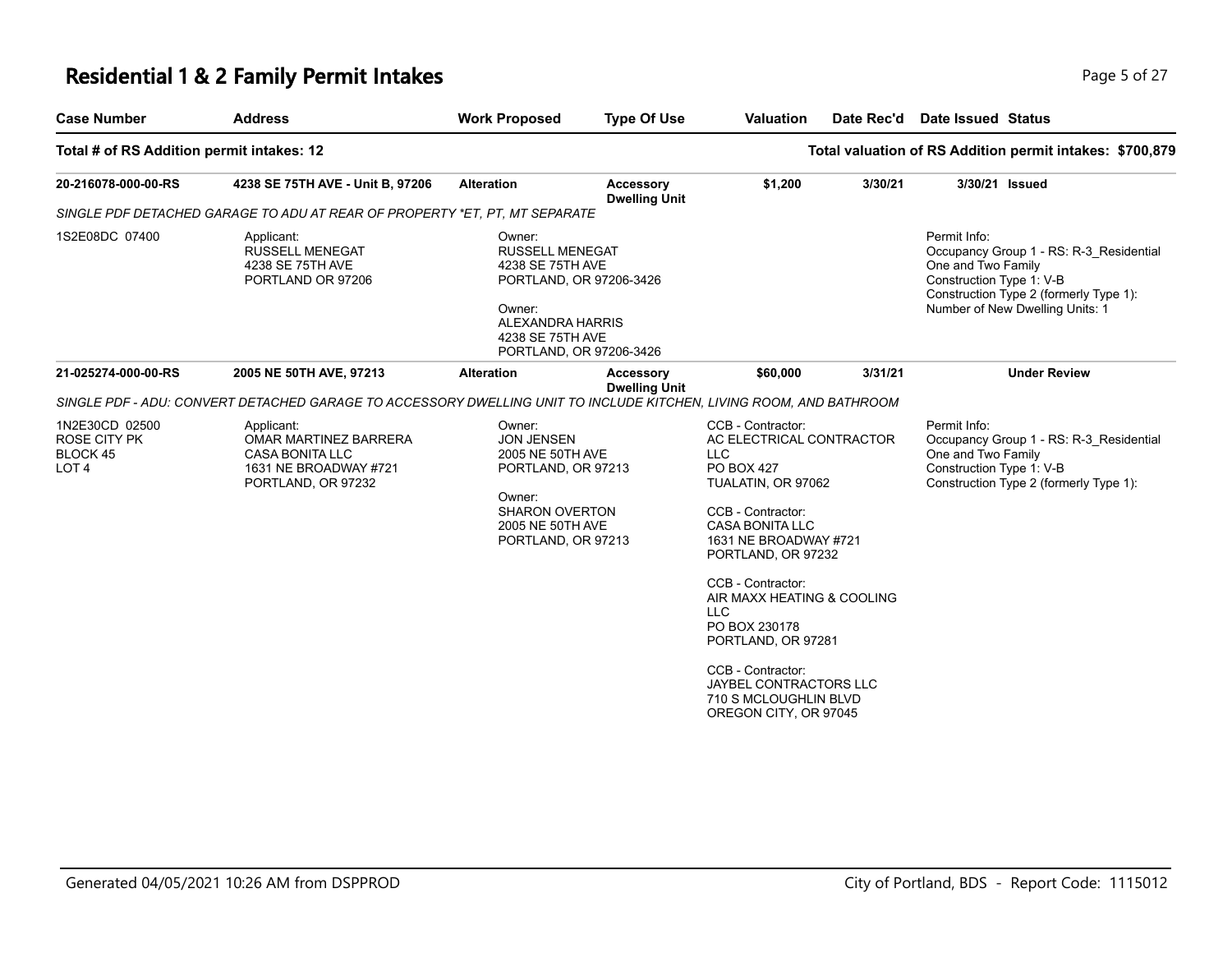# **Residential 1 & 2 Family Permit Intakes Page 6 of 27**

| <b>Case Number</b>                                                      | <b>Address</b>                                                                                                                            | <b>Work Proposed</b>                                                                                                                   | <b>Type Of Use</b>                       | <b>Valuation</b>                                                                                          | Date Rec'd | Date Issued Status                                                                                                        |                                                                                                                                                              |
|-------------------------------------------------------------------------|-------------------------------------------------------------------------------------------------------------------------------------------|----------------------------------------------------------------------------------------------------------------------------------------|------------------------------------------|-----------------------------------------------------------------------------------------------------------|------------|---------------------------------------------------------------------------------------------------------------------------|--------------------------------------------------------------------------------------------------------------------------------------------------------------|
| 21-025367-000-00-RS                                                     | 1335 SE YUKON ST, 97202                                                                                                                   | <b>Alteration</b>                                                                                                                      | <b>Accessory</b><br><b>Dwelling Unit</b> | \$20,981                                                                                                  | 3/29/21    |                                                                                                                           | <b>Under Review</b>                                                                                                                                          |
| <b>SEPARATE</b>                                                         | SINGLE PDF - ADU: CONVERT DETACHED GARAGE TO ACCESSORY DWELLING UNIT WITH LIVING ROOM, KITCHEN, BEDROOM, AND BATHROOM**ET, MT, PT PERMITS |                                                                                                                                        |                                          |                                                                                                           |            |                                                                                                                           |                                                                                                                                                              |
| 1S1E14CA 02400<br><b>P J MARTINS TR</b><br>BLOCK 11<br>LOT <sub>5</sub> | Applicant:<br><b>STEPHANIE DYER</b><br>DYER STUDIO INC<br>2156 N WILLAMETTE BLVD<br>PORTLAND, OR 97217                                    | Owner:<br><b>HOUNDOG HOMES LLC</b><br>1311 SE YUKON ST<br>PORTLAND, OR 97202                                                           |                                          | Primary Contractor:<br><b>TO BID</b>                                                                      |            | Permit Info:<br>Construction Type 1: V-B                                                                                  | Occupancy Group 1 - RS: R-3_Remodel<br>Construction Type 2 (formerly Type 1):<br>Total Square Footage - Display Only: 514<br>Number of New Dwelling Units: 1 |
| 21-031226-000-00-RS                                                     | 5905 N WILBUR AVE, 97217                                                                                                                  | <b>Alteration</b>                                                                                                                      | <b>Accessory</b>                         | \$500                                                                                                     | 4/1/21     |                                                                                                                           | <b>Under Review</b>                                                                                                                                          |
| RS***TRADES SEPARATE***                                                 | SINGLE PDF - ALTERATION TO EXISTING DETACHED STUDIO W/BATHROOM TO DETACHED BEDROOM W/BATH. BATHROOM REVIEWED UNDER 18-280147-             |                                                                                                                                        | <b>Structure</b>                         |                                                                                                           |            |                                                                                                                           |                                                                                                                                                              |
| 1N1E16CD 02400<br><b>WILLAMETTE</b><br>BLOCK 6<br>LOT <sub>4</sub>      | Applicant:<br><b>CELIA FITZWATER</b><br>5905 N WILBUR<br>PORTLAND, OR 97217                                                               | Owner:<br>CELIA M FITZWATER TRUST<br>5905 N WILBUR AVE<br>PORTLAND, OR 97217                                                           |                                          | CCB - Contractor:<br><b>ZANE GOFF</b><br>NEIL KELLY CO INC<br>804 N ALBERTA ST<br>PORTLAND, OR 97217-2693 |            | Permit Info:<br>Occupancy Group 1 - RS: R-3_Remodel<br>Construction Type 1: V-B<br>Construction Type 2 (formerly Type 1): |                                                                                                                                                              |
| 21-032376-000-00-RS                                                     | 5545 N BURRAGE AVE, 97217                                                                                                                 | <b>Alteration</b>                                                                                                                      | <b>Accessory</b><br><b>Structure</b>     | \$16,236                                                                                                  | 4/3/21     |                                                                                                                           | <b>Under Review</b>                                                                                                                                          |
|                                                                         | SINGLE PDF - CONVERT GARAGE TO HABITABLE SPACE FOR A BEDROOM AND REC ROOM. SEE 20-135103-HS *** TRADES SEPARATE                           |                                                                                                                                        |                                          |                                                                                                           |            |                                                                                                                           |                                                                                                                                                              |
| 1N1E16CD 16300<br><b>WILLAMETTE</b><br>BLOCK 12<br>LOT <sub>8</sub>     | Applicant:<br><b>CLIFTON PAGE</b><br>CLIFTON PAGE CONSTRUCTION<br>16620 SE BUSH ST<br>PORTLAND, OR 97236                                  | Owner:<br>AMIN VIJAN<br>6010 E SONORAN TRAIL<br>SCOTTSDALE, AZ 85266                                                                   |                                          | CCB - Contractor:<br><b>CLIFTON PAGE</b><br><b>16620 SE BUSH ST</b><br>PORTLAND, OR 97236                 |            | Permit Info:<br>Construction Type 1: V-B                                                                                  | Occupancy Group 1 - RS: R-3_Remodel<br>Construction Type 2 (formerly Type 1):<br>Total Square Footage - Display Only: 373                                    |
| 21-032279-000-00-RS                                                     | 11417 NE MORRIS ST, 97220                                                                                                                 | <b>Alteration</b>                                                                                                                      | Decks, Fences,                           | \$10,000                                                                                                  | 4/2/21     |                                                                                                                           | <b>Under Review</b>                                                                                                                                          |
| SINGLE PDF - REDUCE SIZE OF REAR DECK                                   |                                                                                                                                           |                                                                                                                                        | <b>Retaining Walls</b>                   |                                                                                                           |            |                                                                                                                           |                                                                                                                                                              |
| 1N2E27AC 03102<br>PARTITION PLAT 2016-95<br>LOT <sub>2</sub>            | Applicant:<br><b>ZAC HORTON</b><br><b>FASTER PERMITS</b><br>2000 SW 1ST AVE SUITE 420<br>PORTLAND, OR 97201                               | Owner:<br>NATALYA NESTERENKO<br>PO BOX 30034<br>PORTLAND, OR 97294<br>Owner:<br>PETER NESTERENKO<br>PO BOX 30034<br>PORTLAND, OR 97294 |                                          | Primary Contractor:<br><b>TO BID</b>                                                                      |            | Permit Info:<br>Construction Type 1: V-B                                                                                  | Construction Type 2 (formerly Type 1):                                                                                                                       |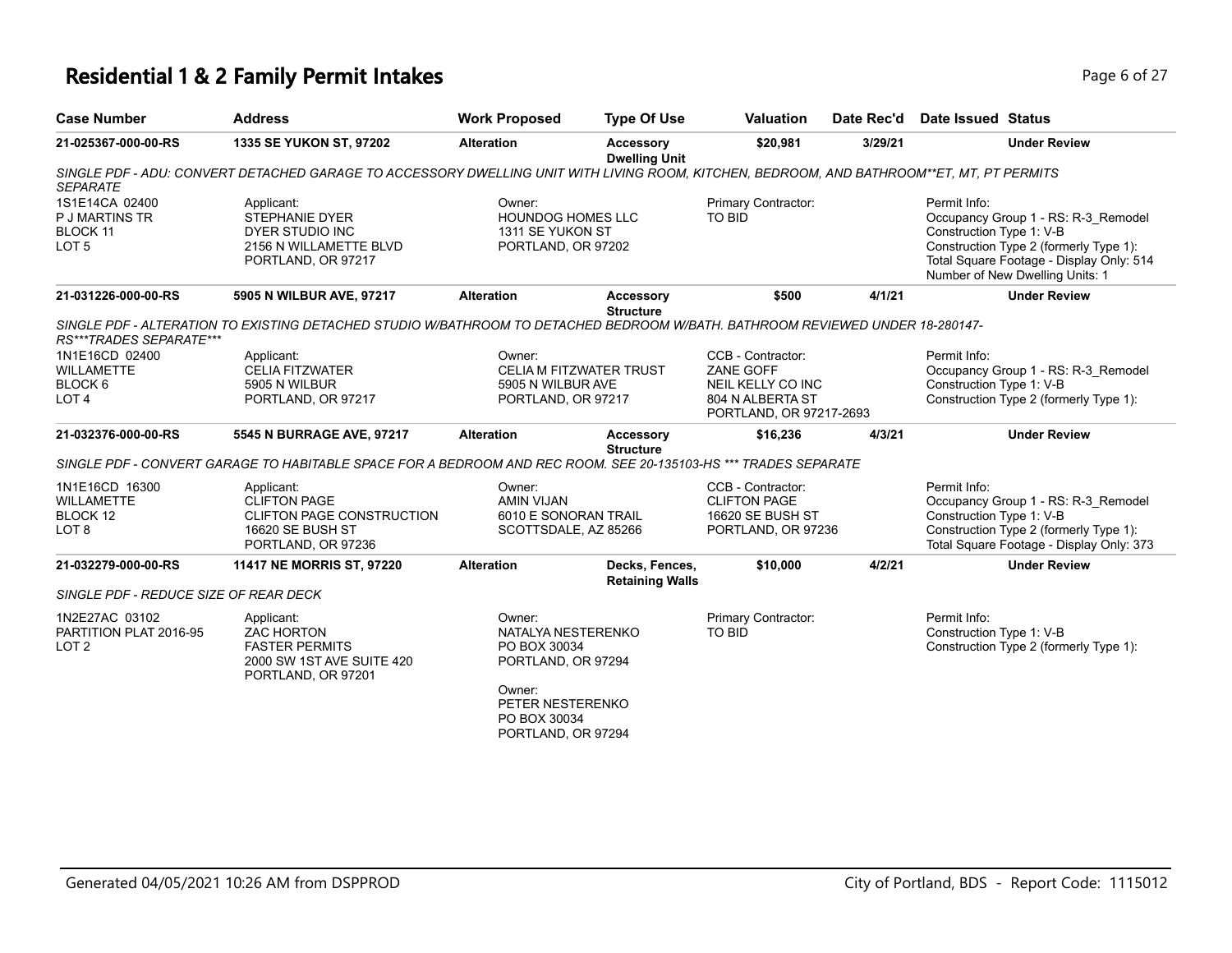### **Residential 1 & 2 Family Permit Intakes Page 7 of 27 Page 7 of 27**

| <b>Case Number</b>                                                | <b>Address</b>                                                                                                                                                                                                                                                                                                                                                                                                                                                                                                                                                                                                                                             | <b>Work Proposed</b>                                                                                                                                                   | <b>Type Of Use</b>                      | <b>Valuation</b>                                                                                                    | Date Rec'd | Date Issued Status                                                                                                                                                                                       |
|-------------------------------------------------------------------|------------------------------------------------------------------------------------------------------------------------------------------------------------------------------------------------------------------------------------------------------------------------------------------------------------------------------------------------------------------------------------------------------------------------------------------------------------------------------------------------------------------------------------------------------------------------------------------------------------------------------------------------------------|------------------------------------------------------------------------------------------------------------------------------------------------------------------------|-----------------------------------------|---------------------------------------------------------------------------------------------------------------------|------------|----------------------------------------------------------------------------------------------------------------------------------------------------------------------------------------------------------|
| 21-027784-000-00-RS                                               | 8438 SE 21ST AVE, 97202                                                                                                                                                                                                                                                                                                                                                                                                                                                                                                                                                                                                                                    | <b>Alteration</b>                                                                                                                                                      | <b>Duplex</b>                           | \$16,328                                                                                                            | 3/29/21    | <b>Under Review</b>                                                                                                                                                                                      |
|                                                                   | SINGLE PDF - CONVERT SFR TO DUPLEX, BY UPGRADING BASEMENT TO HABITABLE SPACE FOR A NEW DWELLING UNIT W/ ONE BEDROOM. *** TRADES SEPARATE                                                                                                                                                                                                                                                                                                                                                                                                                                                                                                                   |                                                                                                                                                                        |                                         |                                                                                                                     |            |                                                                                                                                                                                                          |
| 1S1E23DD 06300<br><b>SELLWOOD</b><br>BLOCK 106<br><b>LOT 10</b>   | Applicant:<br><b>BRADLEE HERSEY</b><br><b>FASTER PERMITS</b><br>2000 SW 1ST AVE SUITE 420<br>PORTLAND OR 97201                                                                                                                                                                                                                                                                                                                                                                                                                                                                                                                                             | Owner:<br><b>DBS GROUP LLC</b><br>PO BOX 96<br>TUALATIN, OR 97062                                                                                                      |                                         | CCB - Contractor:<br>CAFFALL CONSTRUCTION CO INC<br>8575 SW SAGERT ST<br>TUALATIN, OR 97062                         |            | Permit Info:<br>Occupancy Group 1 - RS: R-3_Remodel<br>Construction Type 1: V-B<br>Construction Type 2 (formerly Type 1):<br>Total Square Footage - Display Only: 400<br>Number of New Dwelling Units: 1 |
| 21-030312-000-00-RS                                               | <b>2306 NE KILLINGSWORTH ST.</b><br>97211                                                                                                                                                                                                                                                                                                                                                                                                                                                                                                                                                                                                                  | <b>Alteration</b>                                                                                                                                                      | <b>Duplex</b>                           | \$20,000                                                                                                            | 3/29/21    | <b>Under Review</b>                                                                                                                                                                                      |
|                                                                   | SINGLE PDF - DUPLEX - BASEMENT CONVERSION TO UNIT 2306 TO ADD EGRESS WINDOW, BEDROOM AND BATHROOM. 2308 TO ADD EGRESS WINDOW<br>ONLY***TRADE PERMITS TO BE OBTAINED SEPARATELY***                                                                                                                                                                                                                                                                                                                                                                                                                                                                          |                                                                                                                                                                        |                                         |                                                                                                                     |            |                                                                                                                                                                                                          |
| 1N1E23AA 01400                                                    | Applicant:<br><b>JOHN NUTTBROCK</b><br>LIFEAT1807 LLC<br>1807 NE 50TH AVE<br>PORTLAND, OR 97213                                                                                                                                                                                                                                                                                                                                                                                                                                                                                                                                                            | Owner:<br><b>KELLY FLANIGAN</b><br>1807 NE 50TH AVE<br>PORTLAND, OR 97213<br>Owner:                                                                                    |                                         | CCB - Contractor:<br><b>QUALITY CRAFT CONSTRUCTION</b><br><b>LLC</b><br>4238 SE HONSER TERRACE<br>GRESHAM, OR 97080 |            | Permit Info:<br>Occupancy Group 1 - RS: R-3 Remodel<br>Construction Type 1: V-B<br>Construction Type 2 (formerly Type 1):<br>Total Square Footage - Display Only: 250                                    |
|                                                                   |                                                                                                                                                                                                                                                                                                                                                                                                                                                                                                                                                                                                                                                            | <b>JOHN NUTTBROCK</b><br>1807 NE 50TH AVE<br>PORTLAND, OR 97213                                                                                                        |                                         |                                                                                                                     |            |                                                                                                                                                                                                          |
| 20-202610-REV-01-RS                                               | 5751 N VANCOUVER AVE, 97217                                                                                                                                                                                                                                                                                                                                                                                                                                                                                                                                                                                                                                | <b>Alteration</b>                                                                                                                                                      | <b>Single Family</b><br><b>Dwelling</b> | \$1                                                                                                                 | 4/2/21     | <b>Under Review</b>                                                                                                                                                                                      |
| 1N1E15DC 09900<br><b>PIEDMONT</b><br>BLOCK 13<br>LOT <sub>3</sub> | *SINGLE PDF* 578 SF DECK ADDITION TO REAR OF HOUSE. 43 SF ADDITION FOR NEW ELEVATOR. EXTENSIVE INTERIOR REMODEL INCLUDING ADDITION OF 2 FULL<br>BATHROOMS (TOTAL OF 4) ADD LAUNDRY. REMODEL KITCHEN, RELOCATE/STRUCTURAL WALLS FOR REMODEL AND RECONFIGURATION OF LIVING SPACE. NEW<br>SERVICE. PANEL AND SUB PANELS. ALTER DUCTWORK TO SUPPLY MAIN FLOOR AND BASEMENT. NEW DUCTED MINI-SPLIT FOR ATTIC LIVING SPACE. ALL<br>ASSOCIATED MECHANICAL, ELECTRICAL AND PLUMBING. ***REVISION TO PARTIALLY ENCLOSE PATIO APPROVED UNDER 21-003510-LU***<br>Applicant:<br><b>MIKE ANDREYUK</b><br><b>RECRAFT LLC</b><br>997 SW WESTWOOD DR<br>PORTLAND, OR 97239 | Owner:<br><b>WEST III LIVAUDAIS</b><br>5751 N VANCOUVER AVE<br>PORTLAND, OR 97217<br>Owner:<br><b>COURTNEY LIVAUDAIS</b><br>5751 N VANCOUVER AVE<br>PORTLAND, OR 97217 |                                         | CCB - Contractor:<br><b>MIKE ANDREYUK</b><br><b>RECRAFT LLC</b><br>997 SW WESTWOOD DR<br>PORTLAND, OR 97239         |            | Permit Info:<br>Occupancy Group 1 - RS: R-3_Residential<br>One and Two Family<br>Construction Type 1: V-B<br>Construction Type 2 (formerly Type 1): V-B<br>Total Square Footage - Display Only: 621      |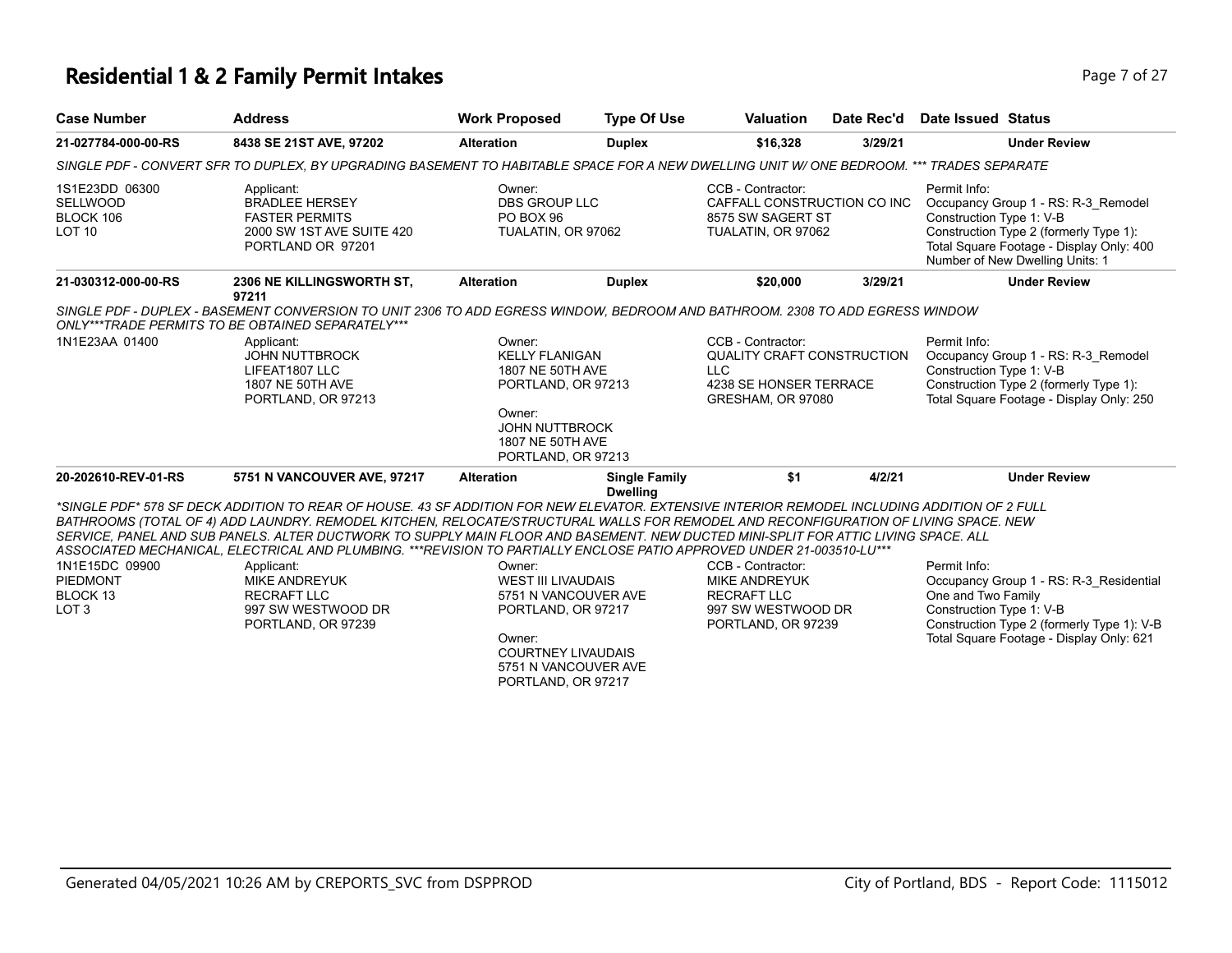### **Residential 1 & 2 Family Permit Intakes Page 1 and 27 and 27 and 27 and 27 and 27 and 27 and 27 and 27 and 27 and 27 and 27 and 27 and 27 and 27 and 27 and 27 and 27 and 27 and 27 and 27 and 27 and 27 and 27 and 27 and**

| <b>Case Number</b>                                                                            | <b>Address</b>                                                                                                                                                                                                                                                                                                                                                                                                                                                                                                                           | <b>Work Proposed</b>                                                                                                                              | <b>Type Of Use</b>                      | <b>Valuation</b>                                                                                                                                                                    | Date Rec'd | Date Issued Status                                             |                                                                                   |
|-----------------------------------------------------------------------------------------------|------------------------------------------------------------------------------------------------------------------------------------------------------------------------------------------------------------------------------------------------------------------------------------------------------------------------------------------------------------------------------------------------------------------------------------------------------------------------------------------------------------------------------------------|---------------------------------------------------------------------------------------------------------------------------------------------------|-----------------------------------------|-------------------------------------------------------------------------------------------------------------------------------------------------------------------------------------|------------|----------------------------------------------------------------|-----------------------------------------------------------------------------------|
| 21-030551-000-00-RS                                                                           | 4120 NE 22ND AVE, 97211                                                                                                                                                                                                                                                                                                                                                                                                                                                                                                                  | <b>Alteration</b>                                                                                                                                 | <b>Single Family</b><br><b>Dwelling</b> | \$34,000                                                                                                                                                                            | 3/29/21    | 3/29/21 Final                                                  |                                                                                   |
|                                                                                               | CONVERT SOME OF THE BASEMENT TO LIVABLE SPACE. ADD AN EGRESS WINDOW.                                                                                                                                                                                                                                                                                                                                                                                                                                                                     |                                                                                                                                                   |                                         |                                                                                                                                                                                     |            |                                                                |                                                                                   |
| 1N1E23DA 10300<br>ALAMEDA PARK<br>BLOCK 54<br>LOT 8                                           | Applicant:<br>CATALYST CONSTRUCTION &<br><b>REMODELING LLC</b><br>1031 NE 76TH AVE<br>PORTLAND, OR 97213                                                                                                                                                                                                                                                                                                                                                                                                                                 | Owner:<br><b>DANIEL KENT</b><br>4120 NE 22ND AVE<br>PORTLAND, OR 97211<br>Owner:<br><b>HEATHER KENT</b><br>4120 NE 22ND AVE<br>PORTLAND, OR 97211 |                                         | CCB - Contractor:<br>CATALYST CONSTRUCTION &<br>REMODELING LLC<br>1031 NE 76TH AVE<br>PORTLAND, OR 97213                                                                            |            | Permit Info:<br>One and Two Family<br>Construction Type 1: V-B | Occupancy Group 1 - RS: R-3_Residential<br>Construction Type 2 (formerly Type 1): |
| 21-031331-000-00-RS                                                                           | 7122 N OATMAN AVE, 97217                                                                                                                                                                                                                                                                                                                                                                                                                                                                                                                 | <b>Alteration</b>                                                                                                                                 | <b>Single Family</b><br><b>Dwelling</b> | \$50,000                                                                                                                                                                            | 3/31/21    | 3/31/21 Issued                                                 |                                                                                   |
| ADD A DORMER BATHROOM<br>1N1E16BB 09900<br>ARBOR LODGE<br>BLOCK 20<br>LOT 4<br>S 1/2 OF LOT 5 | Applicant:<br><b>CHRIS BOYER</b><br>RAVENWOOD GROUP CO<br>2000 NE 42ND AVE, STE 105<br>PORTLAND, OR 97213                                                                                                                                                                                                                                                                                                                                                                                                                                | Owner:<br><b>ERIC LAMBART</b><br>7122 N OATMAN AVE<br>PORTLAND, OR 97217                                                                          |                                         | CCB - Contractor:<br><b>CHRIS BOYER</b><br>RAVENWOOD GROUP CO<br>2000 NE 42ND AVE STE 105<br>PORTLAND, OR 97213                                                                     |            | Permit Info:<br>One and Two Family<br>Construction Type 1: V-B | Occupancy Group 1 - RS: R-3_Residential<br>Construction Type 2 (formerly Type 1): |
| 21-031699-000-00-RS                                                                           | 14323 SE ELLIS ST, 97236                                                                                                                                                                                                                                                                                                                                                                                                                                                                                                                 | <b>Alteration</b>                                                                                                                                 | <b>Single Family</b><br><b>Dwelling</b> | \$110,000                                                                                                                                                                           | 3/31/21    |                                                                | 3/31/21 Under Inspection                                                          |
| <b>WINDOW AT EATING NOOK.</b><br>1S2E13BC 01508                                               | WHOLE HOUSE REMODEL. REWORK INTERIOR STAIRS. FRAME FRONT PORCH AND ADD NEW FOOTINGS. INSTALL NEW GAS FURNACE, INSTALL NEW UNDERGROIND<br>ELECTRICAL SERVICE. DEMO OLD NON-GROUNDED WIRING AND REWIRE AS NEEDED. MOVE UPSTAIRS TOILET AND REPLACE ALL PLUMBING FIXTURES. FRAME<br>FOR NEW DOORS AND WINDOWS. CREATE OPENING BETWEEN LIVING AND FAMILY ROOM. MOVE DUCTWORK. REPAIR SIDING. REMOVE DOOR AND REPLACE WITH<br>Applicant:<br><b>DAISY BEIRWAGEN</b><br>STONE CREEK BUILDING<br>502 7TH ST., SUITE 204<br>OREGON CITY, OR 97045 | Owner:<br>STONE CREEK BUILDING &<br>DEVELOPMENT INC<br>502 7TH ST #204<br>OREGON CITY, OR 97045                                                   |                                         | CCB - Contractor:<br>WHISKEY HILL ELECTRIC INC<br><b>PO BOX 206</b><br>HUBBARD, OR 97032<br>CCB - Contractor:<br><b>MARK BEIRWAGEN</b><br>STONE CREEK BUILDING &<br>DEVELOPMENT INC |            | Permit Info:<br>One and Two Family<br>Construction Type 1: V-B | Occupancy Group 1 - RS: R-3_Residential<br>Construction Type 2 (formerly Type 1): |
|                                                                                               |                                                                                                                                                                                                                                                                                                                                                                                                                                                                                                                                          |                                                                                                                                                   |                                         | 502 7TH STREET SUITE 204<br>OREGON CITY, OR 97045<br>CCB - Contractor:<br><b>DELTA PLUMBING INC</b><br>12205 SE 108TH AVE<br>HAPPY VALLEY, OR 97086                                 |            |                                                                |                                                                                   |
|                                                                                               |                                                                                                                                                                                                                                                                                                                                                                                                                                                                                                                                          |                                                                                                                                                   |                                         | CCB - Contractor:<br><b>INTEGRITY AIR LLC</b><br>16756 SW 72ND AVE<br>PORTLAND, OR 97224                                                                                            |            |                                                                |                                                                                   |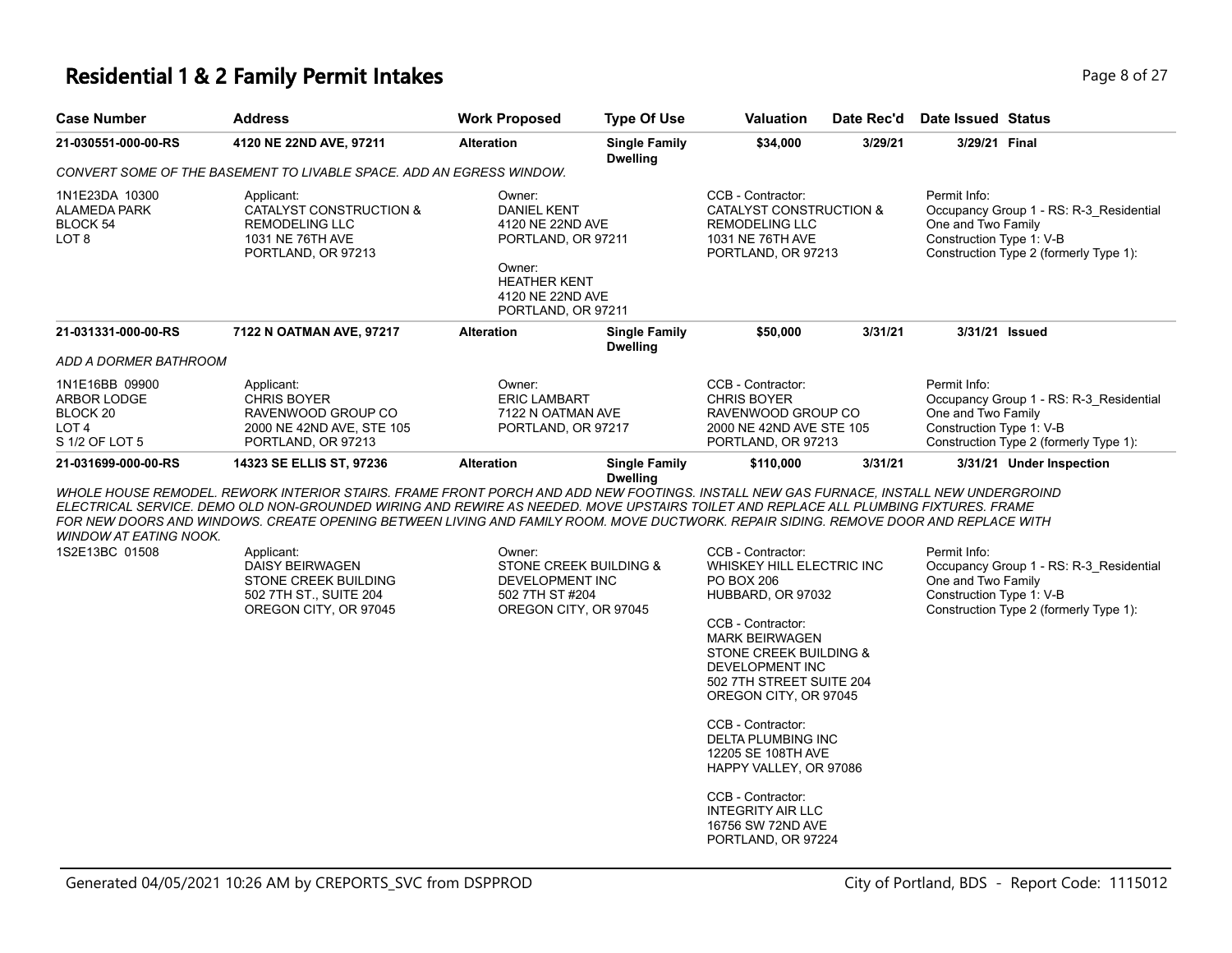### **Residential 1 & 2 Family Permit Intakes Page 1 and Security Page 9 of 27**

| <b>Case Number</b>                                                        | <b>Address</b>                                                                                                    | <b>Work Proposed</b>                                                                                                                                                  | <b>Type Of Use</b>                                 | Valuation                                                                                                        | Date Rec'd | Date Issued Status                                                                                                                                  |
|---------------------------------------------------------------------------|-------------------------------------------------------------------------------------------------------------------|-----------------------------------------------------------------------------------------------------------------------------------------------------------------------|----------------------------------------------------|------------------------------------------------------------------------------------------------------------------|------------|-----------------------------------------------------------------------------------------------------------------------------------------------------|
| 21-031761-000-00-RS                                                       | 1012 NE 106TH AVE, 97220                                                                                          | <b>Alteration</b>                                                                                                                                                     | <b>Single Family</b><br><b>Dwelling</b>            | \$38,000                                                                                                         | 3/31/21    | <b>Under Review</b>                                                                                                                                 |
|                                                                           | CONVERT GARAGE TO LIVING SPACE. ADD A BEDROOM AND A BATHROOM.                                                     |                                                                                                                                                                       |                                                    |                                                                                                                  |            |                                                                                                                                                     |
| 1N2E34BB 08400<br><b>MCBEE PK</b><br>BLOCK <sub>2</sub><br>W 1/2 OF LOT 9 |                                                                                                                   |                                                                                                                                                                       |                                                    |                                                                                                                  |            | Permit Info:<br>Occupancy Group 1 - RS: R-3_Residential<br>One and Two Family<br>Construction Type 1: V-B<br>Construction Type 2 (formerly Type 1): |
| 21-031781-000-00-RS                                                       | 4225 N ALBINA AVE, 97217                                                                                          | <b>Alteration</b>                                                                                                                                                     | <b>Single Family</b><br><b>Dwelling</b>            | \$115,000                                                                                                        | 3/31/21    | <b>Under Review</b>                                                                                                                                 |
|                                                                           | ***SINGLE PDF*** WHOLE HOUSE REMODEL WITH NEW DORMER UPSTAIRS. ADD BATHROOM UPSTAIRS TO CREATE NEW BEDROOM SUITE. |                                                                                                                                                                       |                                                    |                                                                                                                  |            |                                                                                                                                                     |
| 1N1E22CA 07700<br><b>MULTNOMAH</b><br>BLOCK 12<br>S 33 1/3' OF LOT 3      | Applicant:<br><b>ADAN HELLER</b><br>818 DEVELOPMENT LLC<br>16144 BOONES FERRY RD<br>LAKE OSWEGO, OR 97035         | Owner:<br><b>M&amp;M HOLDINGS LLC</b><br>4225 N ALBINA AVE<br>PORTLAND, OR 97217<br>Owner:<br><b>HOODVIEW HOMES LLC</b><br>4225 N ALBINA AVE<br>PORTLAND, OR 97217    |                                                    | CCB - Contractor:<br><b>ADAN HELLER</b><br>818 DEVELOPMENT LLC<br>16144 BOONES FERRY RD<br>LAKE OSWEGO, OR 97035 |            | Permit Info:<br>Occupancy Group 1 - RS: R-3_Residential<br>One and Two Family<br>Construction Type 1: V-B<br>Construction Type 2 (formerly Type 1): |
| 21-031804-000-00-RS                                                       | 5620 SW HEWETT BLVD, 97221                                                                                        | <b>Alteration</b>                                                                                                                                                     | <b>Single Family</b><br><b>Dwelling</b>            | \$36,250                                                                                                         | 4/1/21     | 4/1/21 Issued                                                                                                                                       |
|                                                                           | 1206kW solar roof mount system as per Prescriptive (trusses)                                                      |                                                                                                                                                                       |                                                    |                                                                                                                  |            |                                                                                                                                                     |
| 1S1E06CD 03100<br>SECTION 06 1S 1E<br>TL 3100 0.49 ACRES                  | Applicant:<br>ZANE GOFF<br>NEIL KELLY CO INC<br>804 N ALBERTA ST<br>PORTLAND, OR 97217-2639                       | Owner:<br>DEARBORN, ROBERT G TR<br>5620 SW HEWETT BLVD<br>PORTLAND, OR 97221-2241<br>Owner:<br>DEARBORN, MOLLY A TR<br>5620 SW HEWETT BLVD<br>PORTLAND, OR 97221-2241 |                                                    | CCB - Contractor:<br>ZANE GOFF<br>NEIL KELLY CO INC<br>804 N ALBERTA ST<br>PORTLAND, OR 97217-2693               |            | Permit Info:<br>Occupancy Group 1 - RS: R-3_Residential<br>One and Two Family<br>Construction Type 1: V-B<br>Construction Type 2 (formerly Type 1): |
| 21-031805-000-00-RS                                                       | 6810 NW SKYLINE BLVD, 97229                                                                                       | <b>Alteration</b>                                                                                                                                                     | <b>Single Family</b><br><b>Dwelling</b>            | \$16,990                                                                                                         | 4/1/21     | <b>Under Review</b>                                                                                                                                 |
|                                                                           | ***SINGLE PDF*** VOLUNTARY FOUNDATION REPAIR                                                                      |                                                                                                                                                                       |                                                    |                                                                                                                  |            |                                                                                                                                                     |
| 1N1W15AD 00400<br>SECTION 15 1N 1W<br>TL 400 0.91 ACRES                   | Applicant:<br><b>KELSEA ROSSOW</b><br><b>RAM JACK WEST</b><br>PO BOX 11701<br>EUGENE, OR 97440                    | Owner:<br><b>MELINDA MECHLING</b><br>6810 NW SKYLINE BLVD<br>Owner:<br><b>KEVIN MECHLING</b><br>6810 NW SKYLINE BLVD                                                  | PORTLAND, OR 97229-1310<br>PORTLAND, OR 97229-1310 | CCB - Contractor:<br>Abby Drummond<br><b>KEM LLC</b><br>PO BOX 11701<br>EUGENE, OR 97440                         |            | Permit Info:<br>Occupancy Group 1 - RS: R-3 Residential<br>One and Two Family<br>Construction Type 1: V-B<br>Construction Type 2 (formerly Type 1): |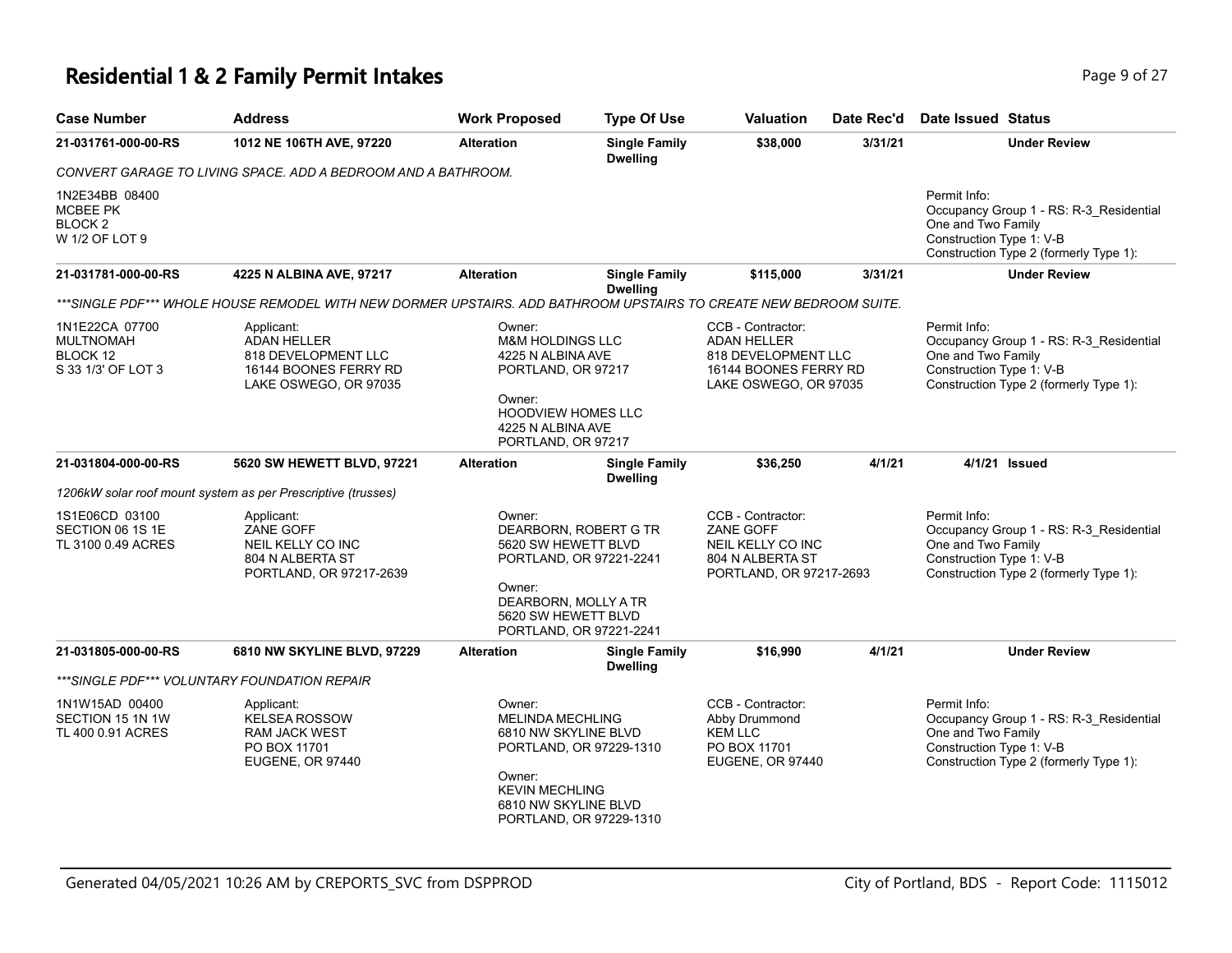### **Residential 1 & 2 Family Permit Intakes Page 10 of 27 Page 10 of 27**

| <b>Case Number</b>                                                               | <b>Address</b>                                                                                                         | <b>Work Proposed</b>                                   | <b>Type Of Use</b>                                                                                                                                                                                                                              | <b>Valuation</b>                                                                                                          | Date Rec'd                                                                      | Date Issued Status                                                                                                                                  |
|----------------------------------------------------------------------------------|------------------------------------------------------------------------------------------------------------------------|--------------------------------------------------------|-------------------------------------------------------------------------------------------------------------------------------------------------------------------------------------------------------------------------------------------------|---------------------------------------------------------------------------------------------------------------------------|---------------------------------------------------------------------------------|-----------------------------------------------------------------------------------------------------------------------------------------------------|
| 21-031841-000-00-RS                                                              | 17038 SE BUSH ST, 97236                                                                                                | <b>Alteration</b>                                      | <b>Single Family</b><br><b>Dwelling</b>                                                                                                                                                                                                         | \$13,710                                                                                                                  | 4/1/21                                                                          | <b>Under Review</b>                                                                                                                                 |
|                                                                                  | ***SINGLE PDF*** VOLUNTARY FOUNDATION REPAIR                                                                           |                                                        |                                                                                                                                                                                                                                                 |                                                                                                                           |                                                                                 |                                                                                                                                                     |
| 1S3E07CA 07300<br><b>TUCKAWAY</b><br>LOT <sub>9</sub>                            | Applicant:<br><b>KELSEA ROSSOW</b><br><b>RAM JACK WEST</b><br>PO BOX 11701<br>EUGENE, OR 97440                         | Owner:<br>Owner:                                       | CCB - Contractor:<br><b>VANESSA MC KENZIE</b><br>Abby Drummond<br><b>17038 SE BUSH ST</b><br><b>KEM LLC</b><br>PO BOX 11701<br>PORTLAND, OR 97236<br>EUGENE, OR 97440<br><b>MARK MC KENZIE</b><br><b>17038 SE BUSH ST</b><br>PORTLAND, OR 97236 |                                                                                                                           |                                                                                 | Permit Info:<br>Occupancy Group 1 - RS: R-3 Residential<br>One and Two Family<br>Construction Type 1: V-B<br>Construction Type 2 (formerly Type 1): |
| 21-032422-000-00-RS                                                              | 5051 SW BARNES RD, 97221                                                                                               | <b>Alteration</b>                                      | <b>Single Family</b><br><b>Dwelling</b>                                                                                                                                                                                                         | \$21,600                                                                                                                  | 4/2/21                                                                          | <b>Under Review</b>                                                                                                                                 |
|                                                                                  | *SINGLE PDF* VOLUNTARY CHIMNEY UNDERPINNING USING 9 HELICAL PIERS                                                      |                                                        |                                                                                                                                                                                                                                                 |                                                                                                                           |                                                                                 |                                                                                                                                                     |
| 1S1E06AB 01400<br>SECTION 06 1S 1E<br>TL 1400 1.00 ACRES                         | Applicant:<br><b>EMILY SINGLETON</b><br><b>TERRAFIRMA FOUNDATION SYSTEMS</b><br>7910 SW HUNZIKER ST<br>TIGARD OR 97223 | Owner:<br>Owner:                                       | <b>DENISE VETTERLEIN</b><br>5051 SW BARNES RD<br>PORTLAND, OR 97221-1517<br><b>ANDREW VETTERLEIN</b><br>5051 SW BARNES RD<br>PORTLAND, OR 97221-1517                                                                                            |                                                                                                                           | <b>TERRAFIRMA FOUNDATION</b><br>761 NE GARDEN VALLEY BLVD<br>ROSEBURG, OR 97470 | Permit Info:<br>Occupancy Group 1 - RS: R-3_Residential<br>One and Two Family<br>Construction Type 1: V-B<br>Construction Type 2 (formerly Type 1): |
| 21-032460-000-00-RS                                                              | 4073 NE 30TH AVE, 97212                                                                                                | <b>Alteration</b>                                      | <b>Single Family</b><br><b>Dwelling</b>                                                                                                                                                                                                         | \$4,200                                                                                                                   | 4/2/21                                                                          | <b>Under Review</b>                                                                                                                                 |
|                                                                                  | *SINGLE PDF* INSTALLATION OF ONE (1) EGRESS WINDOW W/WALL                                                              |                                                        |                                                                                                                                                                                                                                                 |                                                                                                                           |                                                                                 |                                                                                                                                                     |
| 1N1E24CA 21000<br><b>ALAMEDA PARK</b><br>BLOCK <sub>23</sub><br>N 1/2 OF LOT 7&8 | Applicant:<br><b>EMILY SINGLETON</b><br><b>TERRAFIRMA FOUNDATION SYSTEMS</b><br>7910 SW HUNZIKER ST<br>TIGARD OR 97223 | Owner:<br><b>MARGARET ROSENAST</b><br>4073 NE 30TH AVE | PORTLAND, OR 97212-1703                                                                                                                                                                                                                         | CCB - Contractor:<br><b>TERRAFIRMA FOUNDATION</b><br><b>REPAIR INC</b><br>761 NE GARDEN VALLEY BLVD<br>ROSEBURG, OR 97470 |                                                                                 | Permit Info:<br>Occupancy Group 1 - RS: R-3 Residential<br>One and Two Family<br>Construction Type 1: V-B<br>Construction Type 2 (formerly Type 1): |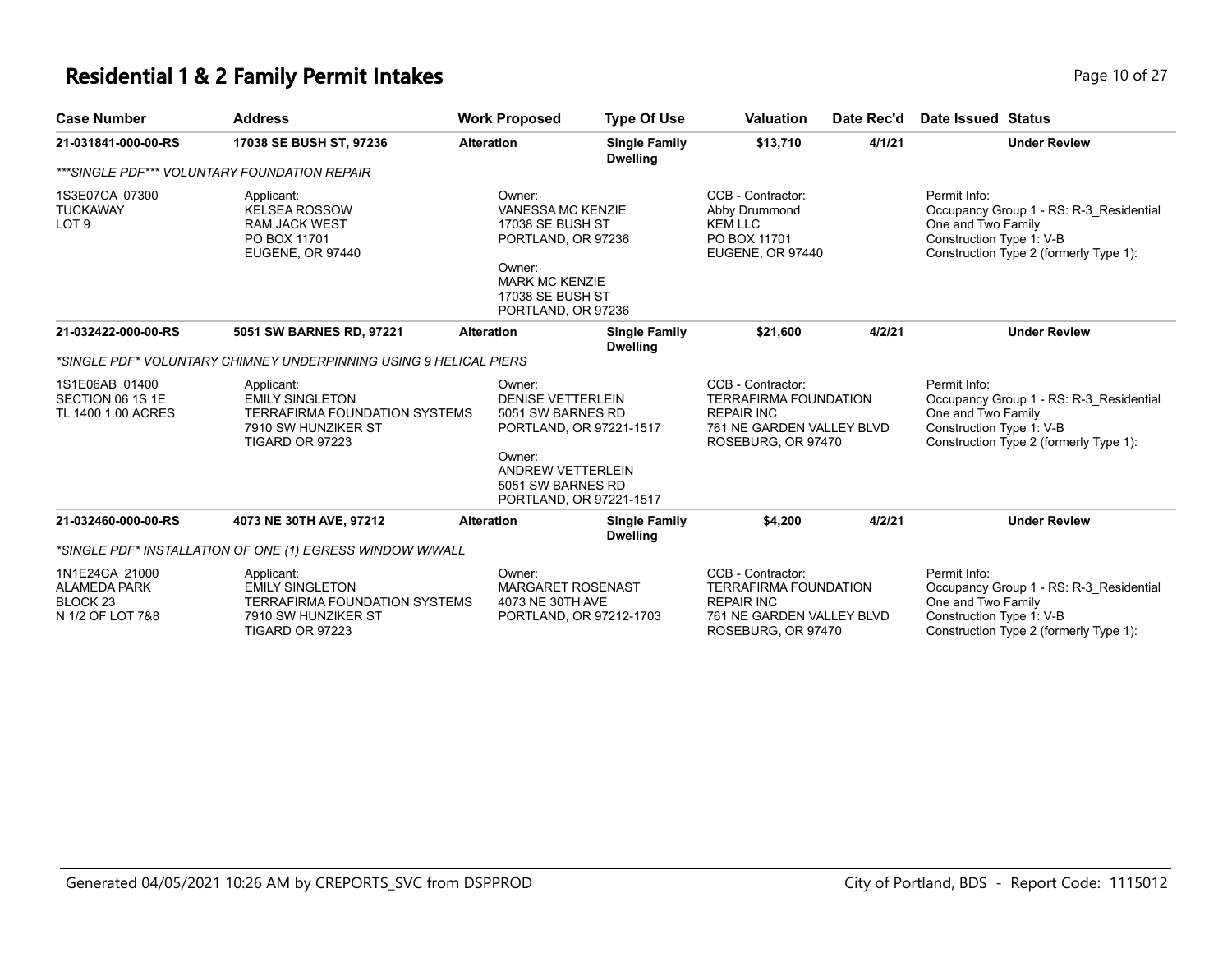# **Residential 1 & 2 Family Permit Intakes Page 11 of 27 Page 11 of 27**

| Case Number                                                                                  | <b>Address</b>                                                                                                                                                                                                                          | <b>Work Proposed</b>                                                                                                                                          | <b>Type Of Use</b>                      | <b>Valuation</b>                                                                                                                  | Date Rec'd | Date Issued Status                                                    |                                                                                                                        |
|----------------------------------------------------------------------------------------------|-----------------------------------------------------------------------------------------------------------------------------------------------------------------------------------------------------------------------------------------|---------------------------------------------------------------------------------------------------------------------------------------------------------------|-----------------------------------------|-----------------------------------------------------------------------------------------------------------------------------------|------------|-----------------------------------------------------------------------|------------------------------------------------------------------------------------------------------------------------|
| 21-032594-000-00-RS                                                                          | 4035 N CONCORD AVE, 97227                                                                                                                                                                                                               | <b>Alteration</b>                                                                                                                                             | <b>Single Family</b><br><b>Dwelling</b> | \$16,500                                                                                                                          | 4/2/21     |                                                                       | 4/2/21 Issued                                                                                                          |
|                                                                                              | ***PRESCRIPTIVE*** 7.74KW ROOF MOUNT PV SOLAR, 7.6KW INVERTER, 60A DISCONNECT, LINESIDE TAP TO ELECTRICAL PANEL.                                                                                                                        |                                                                                                                                                               |                                         |                                                                                                                                   |            |                                                                       |                                                                                                                        |
| 1N1E21DA 16100<br>OVERLOOK<br>BLOCK 10<br>LOT 5                                              | Applicant:<br><b>ROSS GEORGE</b><br><b>IMAGINE ENERGY</b><br>7001 NE COLUMBIA BLVD<br>PORTLAND, OR 97218-3344<br>Applicant:<br><b>SHANNON WALL</b><br><b>IMAGINE ENERGY</b><br>7001 NE COLUMBIA BLVD<br>PORTLAND OR 97218<br><b>USA</b> | Owner:<br><b>JENEEN DOUMITT</b><br>4035 N CONCORD AVE<br>PORTLAND, OR 97227<br>Owner:<br><b>BENJAMIN HAGA</b><br>4035 N CONCORD AVE<br>PORTLAND, OR 97227     |                                         | CCB - Contractor:<br><b>JONATHAN COHEN</b><br><b>IMAGINE ENERGY LLC</b><br>7001 NE COLUMBIA BLVD<br>PORTLAND, OR 97218            |            | Permit Info:<br>One and Two Family<br>Construction Type 1: V-B        | Occupancy Group 1 - RS: R-3_Residential<br>Construction Type 2 (formerly Type 1):                                      |
| 21-032710-000-00-RS                                                                          | 1705 SE 41ST AVE, 97214                                                                                                                                                                                                                 | <b>Alteration</b>                                                                                                                                             | <b>Single Family</b><br><b>Dwelling</b> | \$140,000                                                                                                                         | 4/4/21     |                                                                       | 4/4/21 Issued                                                                                                          |
|                                                                                              | KITCHEN REMODEL AND ADDING SMALL DORMER FOR AN IMPROVED STAIRCASE TO EXISTING UPPER LEVEL. NO ADDITIONAL FOOTPRINT OR BATHROOMS.                                                                                                        |                                                                                                                                                               |                                         |                                                                                                                                   |            |                                                                       |                                                                                                                        |
| 1S1E01DA 00900<br>HAWTHORNE AVE ADD<br>BLOCK 15<br>S 1/2 OF LOT 8<br>LOT <sub>9</sub>        | Applicant:<br><b>LANE COOPER</b><br>COOPER DESIGN BUILDERS INC<br>720 NE FLANDERS ST, SUITE 200<br>PORTLAND, OR 97232                                                                                                                   | Owner:<br><b>HESS-SURMON FAMILY TR</b><br>1705 SE 41ST AVE<br>PORTLAND, OR 97214                                                                              |                                         | CCB - Contractor:<br><b>LANE COOPER</b><br><b>COOPER DESIGNBUILDERS INC</b><br>720 NE FLANDERS ST SUITE 200<br>PORTLAND, OR 97232 |            | Permit Info:<br>One and Two Family<br>Construction Type 1: V-B        | Occupancy Group 1 - RS: R-3_Residential<br>Construction Type 2 (formerly Type 1):                                      |
| 19-176955-REV-01-RS                                                                          | 6807 N POLK AVE, 97203                                                                                                                                                                                                                  | <b>Alteration</b>                                                                                                                                             | <b>Single Family</b><br><b>Dwelling</b> | \$0                                                                                                                               | 3/29/21    | 3/29/21 Final                                                         |                                                                                                                        |
|                                                                                              | SINGLE PDF REVISION TO INSTALL NEW WINDOW / ELIMINATE DOOR TO ROOF DECK / ELIMINATE ROOF DECK RAILING ROM SCOPE                                                                                                                         |                                                                                                                                                               |                                         |                                                                                                                                   |            |                                                                       |                                                                                                                        |
| 1N1W12DA 02300<br>A L MINERS ADD<br>BLOCK <sub>26</sub><br>SWLY 66 2/3' OF LOT 21-24         | Applicant:<br><b>SCOTT BAYS</b><br>JOLLEY CONSTRUCTION<br>PORTLAND OR<br><b>USA</b>                                                                                                                                                     | Owner:<br><b>DAVIS MONROE</b><br>6807 N POLK AVE<br>PORTLAND, OR 97203-5525                                                                                   |                                         |                                                                                                                                   |            | Permit Info:<br>Patios, Porches, Carports<br>Construction Type 1: V-B | Occupancy Group 1 - RS: U_Decks,<br>Construction Type 2 (formerly Type 1):<br>Total Square Footage - Display Only: 300 |
| 20-191600-000-00-RS                                                                          | 9249 N BRISTOL AVE, 97203                                                                                                                                                                                                               | <b>Alteration</b>                                                                                                                                             | <b>Single Family</b><br><b>Dwelling</b> | \$12,000                                                                                                                          | 3/30/21    |                                                                       | <b>Under Review</b>                                                                                                    |
|                                                                                              | SINGLE PDF - ADD FULL BATHROOM TO UNFINISHED BASEMENT *** ALL TRADE PERMITS TO BE OBTAINED SEPARATELY***                                                                                                                                |                                                                                                                                                               |                                         |                                                                                                                                   |            |                                                                       |                                                                                                                        |
| 1N1W01CA 01400<br>OAK PARK ADD<br>BLOCK 4<br>NELY 45.51' OF SWLY 91' OF<br>SELY 1/2 OF LOT 4 | Applicant:<br>ED LANGLOIS<br>9249 N Bristol Ave.<br>Portland, OR 97203                                                                                                                                                                  | Owner:<br>EDWARD LANGLOIS<br>9249 N BRISTOL AVE<br>PORTLAND, OR 97203-2139<br>Owner:<br><b>KAREN MERTENS</b><br>9249 N BRISTOL AVE<br>PORTLAND, OR 97203-2139 |                                         |                                                                                                                                   |            | Permit Info:<br>Construction Type 1: V-B                              | Occupancy Group 1 - RS: R-3_Remodel<br>Construction Type 2 (formerly Type 1):                                          |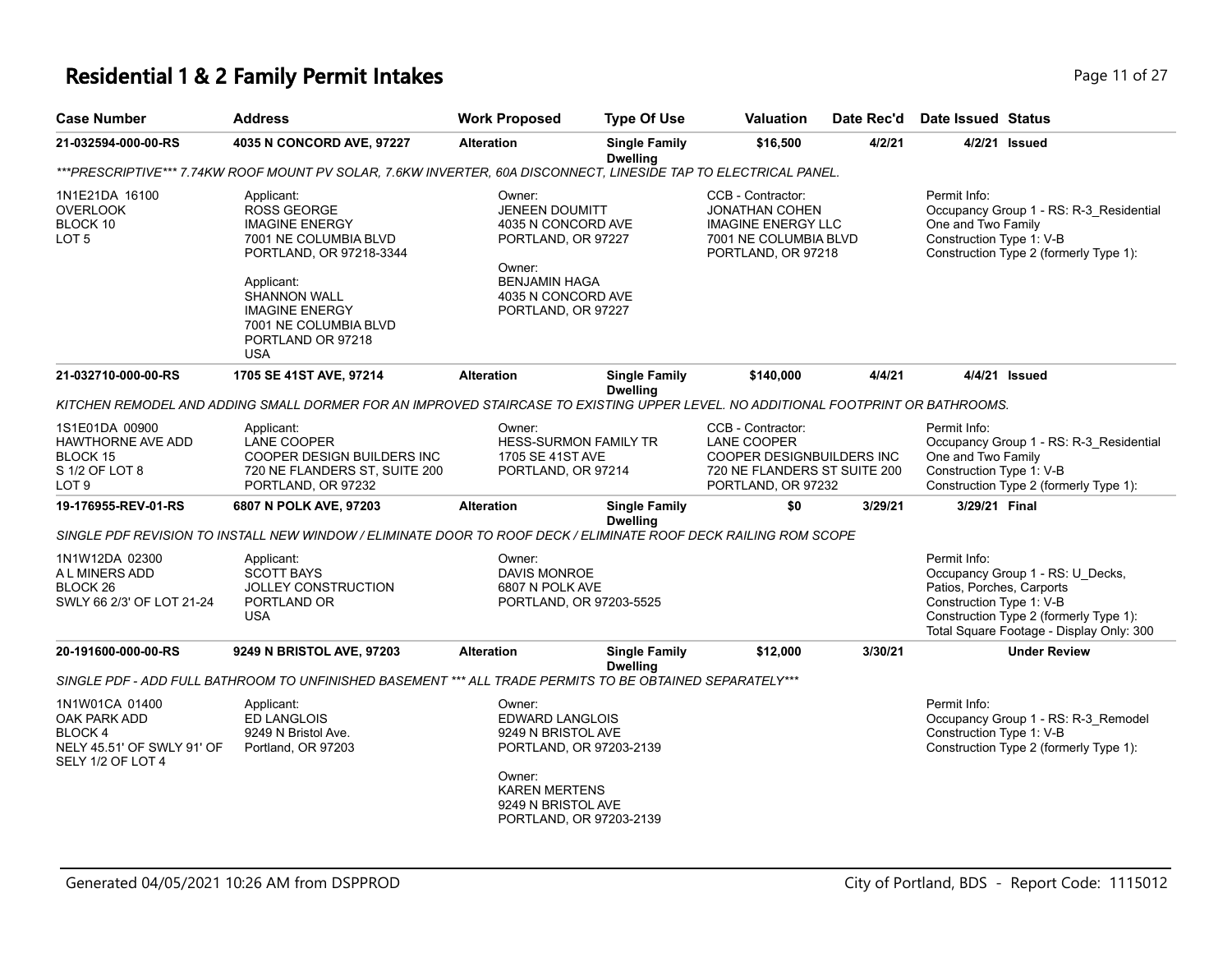# **Residential 1 & 2 Family Permit Intakes Page 12 of 27 Page 12 of 27**

|                                                                                          |                                              |                                         |                                                                                                                                                                                                                                                                                                                                                                                                                                       |         | <b>Date Issued Status</b>                                                                                                                                                                                                                                                                                                                                                                                                                                                             |
|------------------------------------------------------------------------------------------|----------------------------------------------|-----------------------------------------|---------------------------------------------------------------------------------------------------------------------------------------------------------------------------------------------------------------------------------------------------------------------------------------------------------------------------------------------------------------------------------------------------------------------------------------|---------|---------------------------------------------------------------------------------------------------------------------------------------------------------------------------------------------------------------------------------------------------------------------------------------------------------------------------------------------------------------------------------------------------------------------------------------------------------------------------------------|
| 4933 N YALE ST, 97203                                                                    | <b>Alteration</b>                            | <b>Single Family</b>                    | \$33,105                                                                                                                                                                                                                                                                                                                                                                                                                              | 4/1/21  | <b>Under Review</b>                                                                                                                                                                                                                                                                                                                                                                                                                                                                   |
|                                                                                          |                                              |                                         |                                                                                                                                                                                                                                                                                                                                                                                                                                       |         |                                                                                                                                                                                                                                                                                                                                                                                                                                                                                       |
| Applicant:<br><b>WADE BASSETT</b><br>MJ & S LLC<br>P O BOX 2249<br>LAKE OSWEGO, OR 97035 | Owner:<br><b>MJ&amp;S LLC</b><br>PO BOX 2249 |                                         | Primary Contractor:<br><b>TO BID</b>                                                                                                                                                                                                                                                                                                                                                                                                  |         | Permit Info:<br>Occupancy Group 1 - RS: R-3_Remodel<br>Construction Type 1: V-B<br>Construction Type 2 (formerly Type 1):<br>Total Square Footage - Display Only: 811                                                                                                                                                                                                                                                                                                                 |
| 14545 NE BRAZEE CT, 97230                                                                | <b>Alteration</b>                            | <b>Single Family</b>                    | \$5,000                                                                                                                                                                                                                                                                                                                                                                                                                               | 3/29/21 | <b>Under Review</b>                                                                                                                                                                                                                                                                                                                                                                                                                                                                   |
| 2 BEDROOMS. *** TRADES SEPARATE                                                          |                                              |                                         |                                                                                                                                                                                                                                                                                                                                                                                                                                       |         |                                                                                                                                                                                                                                                                                                                                                                                                                                                                                       |
| Applicant:<br>PHUONG LE<br>14545 NE BRAZEE CT.<br>PORTLAND, OR 97230                     | Owner:                                       |                                         |                                                                                                                                                                                                                                                                                                                                                                                                                                       |         | Permit Info:<br>Occupancy Group 1 - RS: R-3 Residential<br>One and Two Family<br>Construction Type 1: V-B<br>Construction Type 2 (formerly Type 1):                                                                                                                                                                                                                                                                                                                                   |
| 4918 SE 128TH AVE, 97236                                                                 | <b>Alteration</b>                            | <b>Single Family</b><br><b>Dwelling</b> | \$7.500                                                                                                                                                                                                                                                                                                                                                                                                                               | 3/30/21 | <b>Under Review</b>                                                                                                                                                                                                                                                                                                                                                                                                                                                                   |
|                                                                                          |                                              |                                         |                                                                                                                                                                                                                                                                                                                                                                                                                                       |         |                                                                                                                                                                                                                                                                                                                                                                                                                                                                                       |
| Applicant:<br><b>JORGE MACIAS</b><br>PO Box 33120<br>Portland, OR 97292-3120             | Owner:                                       |                                         | CCB - Contractor:<br><b>JM3 ELECTRICAL &amp;</b><br><b>TERRACE</b>                                                                                                                                                                                                                                                                                                                                                                    |         | Permit Info:<br>Occupancy Group 1 - RS: R-3_Residential<br>One and Two Family<br>Construction Type 1: V-B<br>Construction Type 2 (formerly Type 1):                                                                                                                                                                                                                                                                                                                                   |
| 4061 SW CHESAPEAK AVE, 97239                                                             | <b>Alteration</b>                            | <b>Single Family</b>                    | \$816                                                                                                                                                                                                                                                                                                                                                                                                                                 | 3/30/21 | <b>Under Review</b>                                                                                                                                                                                                                                                                                                                                                                                                                                                                   |
|                                                                                          |                                              |                                         |                                                                                                                                                                                                                                                                                                                                                                                                                                       |         |                                                                                                                                                                                                                                                                                                                                                                                                                                                                                       |
| Applicant:<br><b>JOHN LAMBIE</b><br>PORTLAND OR<br><b>USA</b>                            | Owner:<br>Owner:<br><b>JOHN LAMBIE</b>       |                                         |                                                                                                                                                                                                                                                                                                                                                                                                                                       |         | Permit Info:<br>Occupancy Group 1 - RS: R-3_Remodel<br>Construction Type 1: V-B<br>Construction Type 2 (formerly Type 1):<br>Total Square Footage - Display Only: 20                                                                                                                                                                                                                                                                                                                  |
|                                                                                          |                                              |                                         | <b>Dwelling</b><br>LAKE OSWEGO, OR 97035<br><b>Dwelling</b><br>PHUONG DUSTIN LE<br>14545 NE BRAZEE CT<br>PORTLAND, OR 97230-3846<br><b>JUAN MORENO</b><br>10500 SW CLYDESDALE TER<br>BEAVERTON, OR 97008<br><b>Dwelling</b><br>SINGLE PDF- INSTALLATION OF NEW EXTERIOR DOOR TO LOWER LEVEL BENEATH FRONT PORCH<br><b>MARTHA THELIN</b><br>4061 SW CHESAPEAK AVE<br>PORTLAND, OR 97239<br>4061 SW CHESAPEAK AVE<br>PORTLAND, OR 97239 |         | SINGLE PDF ALTERATION TO CREATE HABITABLE SPACE IN BASEMENT WITH BEDROOM, BATHROOM AND EGRESS WINDOW*****TRADES TO BE OBTAINED<br>SINGLE PDF - ADU: NEW WALL BETWEEN KITCHEN AND UTILITY ROOM. RETROACTIVE PERMITTING OF BASEMENT CONVERSION TO ACCESSORY DWELLING UNIT W/<br>SINGLE PDF - NEW WALLS TO ADD A NEW BATHROOM: NEW ROOF FRAMING TO SUPPORT EXISTING ROOF JOISTS: NEW FLOOR FRAMING *** TRADES SEPARATE<br>CONSTRUCTION LLC<br>10500 SW CLYDESDALE<br>BEAVERTON, OR 97008 |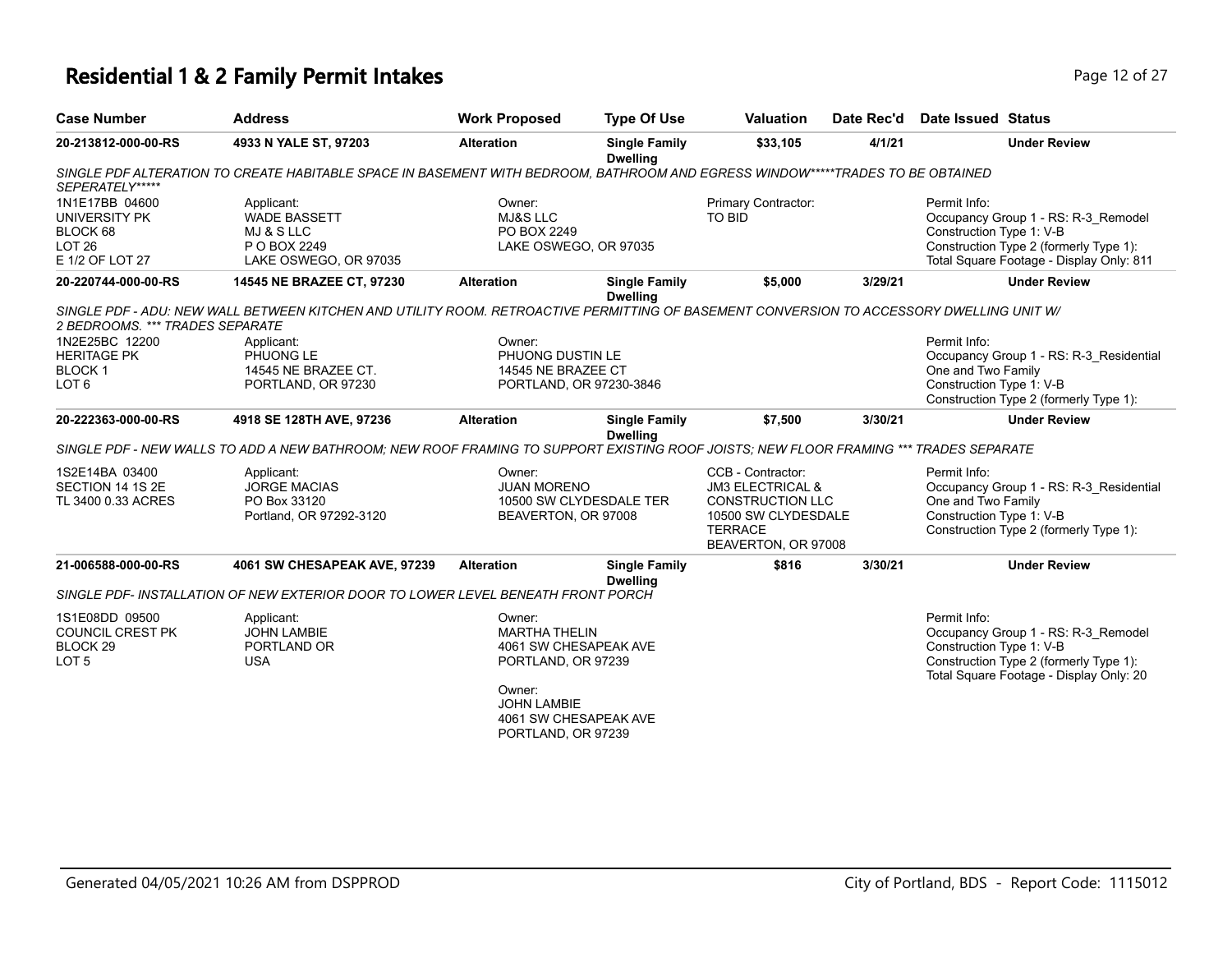# **Residential 1 & 2 Family Permit Intakes Page 13 of 27 Page 13 of 27**

| <b>Case Number</b>                                                | <b>Address</b>                                                                                                                                                                                                   | <b>Work Proposed</b>                                                                                                                           | <b>Type Of Use</b>                      | <b>Valuation</b>                                                                                                 | Date Rec'd | <b>Date Issued Status</b>                                                                                                                                             |
|-------------------------------------------------------------------|------------------------------------------------------------------------------------------------------------------------------------------------------------------------------------------------------------------|------------------------------------------------------------------------------------------------------------------------------------------------|-----------------------------------------|------------------------------------------------------------------------------------------------------------------|------------|-----------------------------------------------------------------------------------------------------------------------------------------------------------------------|
| 21-010386-000-00-RS                                               | 4829 NE MALLORY AVE, 97211                                                                                                                                                                                       | <b>Alteration</b>                                                                                                                              | <b>Single Family</b><br><b>Dwelling</b> | \$100,000                                                                                                        | 3/30/21    | <b>Under Review</b>                                                                                                                                                   |
|                                                                   | SINGLE PDF - CONVERT BASEMENT TO HABITABLE SPACE; INCLUDING NEW BEDROOM, BATHROOM, LIVING ROOM W/ WET BAR; NEW BEAMS, POSTS, FOOTINGS TO<br>SUPPORT FIRST FLOOR FRAMING *** TRADE PERMITS SEPARATE               |                                                                                                                                                |                                         |                                                                                                                  |            |                                                                                                                                                                       |
| 1N1E22AD 03901<br>PARTITION PLAT 2002-127<br>LOT <sub>1</sub>     | Applicant:<br><b>JOE DEMARCO</b><br><b>DEMARCO BUILDERS</b><br>10637 SW TIGARD ST #25<br><b>TIGARD, OR 97223</b>                                                                                                 | Owner:<br>4829 NE MALLORY AVE<br>PORTLAND, OR 97211<br>Owner:<br>PHILIP J IV WENDEL<br>4829 NE MALLORY AVE<br>PORTLAND, OR 97211               | ROGER L JR WENDEL-OLNEY                 | CCB - Contractor:<br>DE MARCO BUILDERS INC<br>3341 N WILLAMETTE BLVD<br>PORTLAND, OR 97217                       |            | Permit Info:<br>Occupancy Group 1 - RS: R-3 Residential<br>One and Two Family<br>Construction Type 1: V-B<br>Construction Type 2 (formerly Type 1):                   |
| 21-025245-000-00-RS                                               | 8301 NE TILLAMOOK ST, 97220                                                                                                                                                                                      | <b>Alteration</b>                                                                                                                              | <b>Single Family</b><br><b>Dwelling</b> | \$23,000                                                                                                         | 3/29/21    | <b>Under Review</b>                                                                                                                                                   |
|                                                                   | SINGLE PDF - REPLACEMENT OF AN EXISTING CRAWLSPACE FOUNDATION STEM WALL WITH NEW CONCRETE STEM WALL                                                                                                              |                                                                                                                                                |                                         |                                                                                                                  |            |                                                                                                                                                                       |
| 1N2E28CB 08600<br>KAUFFMANS ADD<br>BLOCK 1<br>LOT 10&11           | Applicant:<br><b>ANNE SNYDER</b><br>FOUNDATIONS FIRST NORTH WEST.<br><b>LLC</b><br>117 FOOTHILLS RD SUITE H<br>LAKE OSWEGO, OR 97034                                                                             | Owner:<br>LAURA R RASMUSSEN TR<br>8319 NE BRAZEE ST<br>PORTLAND, OR 97220                                                                      |                                         | CCB - Contractor:<br><b>FOUNDATIONS FIRST</b><br>NORTHWEST LLC<br>16869 65TH AVE<br>LAKE OSWEGO, OR 97035        |            | Permit Info:<br>Occupancy Group 1 - RS: R-3_Residential<br>One and Two Family<br>Construction Type 1: V-B<br>Construction Type 2 (formerly Type 1):                   |
| 21-025324-000-00-RS                                               | 2559 NE 30TH AVE, 97212                                                                                                                                                                                          | <b>Alteration</b>                                                                                                                              | <b>Single Family</b><br><b>Dwelling</b> | \$9,000                                                                                                          | 3/29/21    | <b>Under Review</b>                                                                                                                                                   |
|                                                                   | SINGLE PDF - INSTALLATION OF HELICAL PILES TO ADDRESS SETTLED FOUNDATION                                                                                                                                         |                                                                                                                                                |                                         |                                                                                                                  |            |                                                                                                                                                                       |
| 1N1E25CA 06400<br>DOLPH PK<br><b>BLOCK1</b><br>LOT <sub>1</sub>   | Applicant:<br><b>ANNE SNYDER</b><br>FOUNDATIONS FIRST NORTH WEST.<br><b>LLC</b><br>117 FOOTHILLS RD SUITE H<br>LAKE OSWEGO, OR 97034                                                                             | Owner:<br><b>VIVIANE PINO MESA</b><br>2306 E EVERGREEN BLVD                                                                                    | VANCOUVER, WA 98661-4386                | CCB - Contractor:<br><b>FOUNDATIONS FIRST</b><br><b>NORTHWEST LLC</b><br>16869 65TH AVE<br>LAKE OSWEGO, OR 97035 |            | Permit Info:<br>Occupancy Group 1 - RS: R-3_Remodel<br>Construction Type 1: V-B<br>Construction Type 2 (formerly Type 1):                                             |
| 21-025424-000-00-RS                                               | 4525 NE 9TH AVE, 97211                                                                                                                                                                                           | <b>Alteration</b>                                                                                                                              | <b>Single Family</b><br><b>Dwelling</b> | \$30,000                                                                                                         | 3/31/21    | <b>Under Review</b>                                                                                                                                                   |
|                                                                   | SINGLE PDF - FURR OUT BASEMENT WALLS TO CONVERT TO HABITABLE SPACE TO INCLUDE ONE BEDROOM WITH NEW WINDOW WELL AND ONE BATHROOM; NEW<br>HEADER TO INCREASE BASEMENT STAIR CLEARANCE**ET, MT, PT PERMITS SEPARATE |                                                                                                                                                |                                         |                                                                                                                  |            |                                                                                                                                                                       |
| 1N1E23BC 12100<br><b>HIGHLAND</b><br>BLOCK 18<br>LOT <sub>9</sub> | Applicant:<br>ALEXANDER LIPSHUTZ<br>ALEXANDER LIPSHUTZ DESIGNS<br>1617 NE Alberta St<br>Portland, OR 97211                                                                                                       | Owner:<br>PETER J IV MICHEL<br>4525 NE 9TH AVE<br>PORTLAND, OR 97211<br>Owner:<br><b>EMILY MICHEL</b><br>4525 NE 9TH AVE<br>PORTLAND, OR 97211 |                                         | CCB - Contractor:<br>NZN CONSTRUCTION LLC<br>1004 NE SUMNER ST NE<br>PORTLAND, OR 97211                          |            | Permit Info:<br>Occupancy Group 1 - RS: R-3_Remodel<br>Construction Type 1: V-B<br>Construction Type 2 (formerly Type 1):<br>Total Square Footage - Display Only: 675 |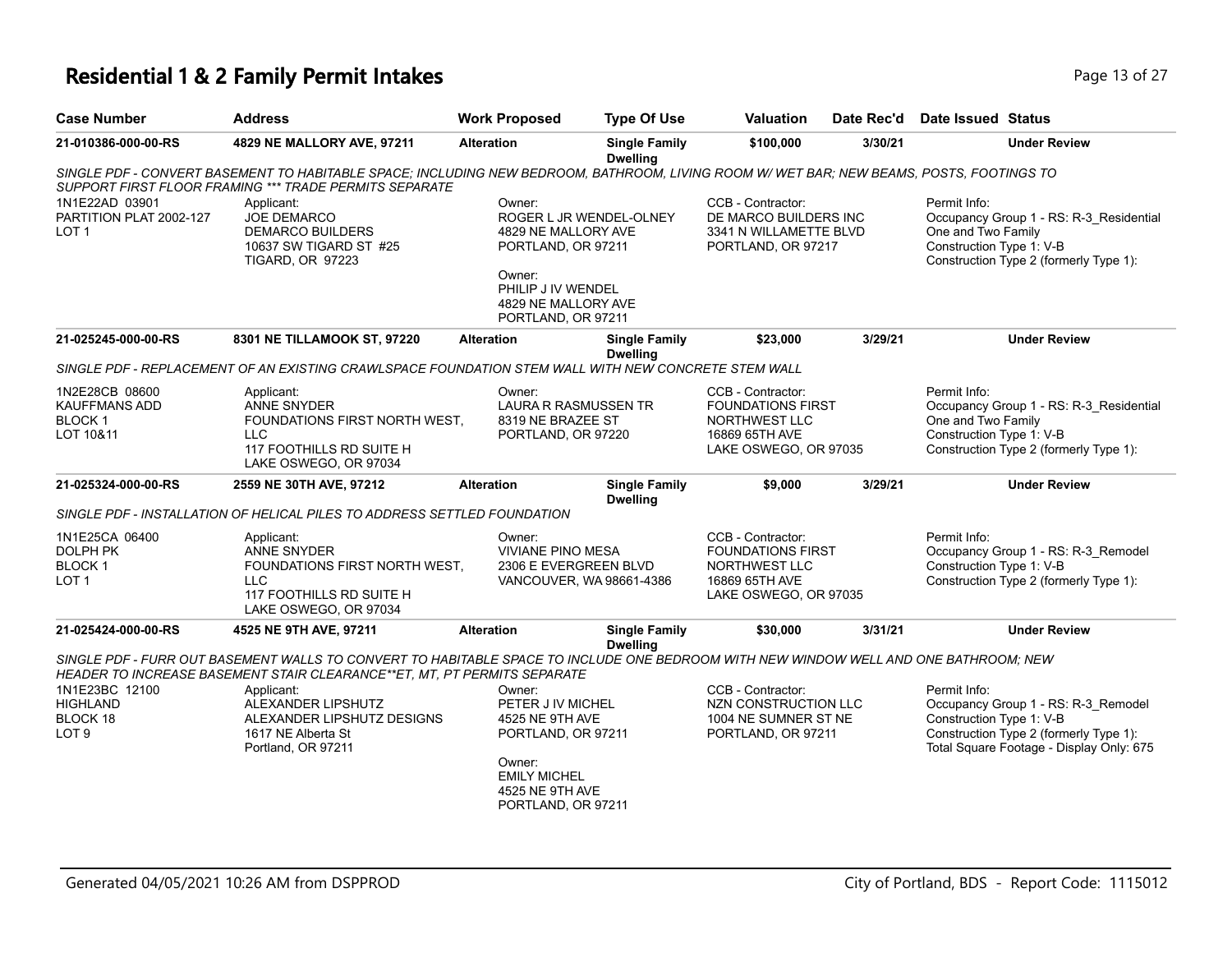## **Residential 1 & 2 Family Permit Intakes Page 14 of 27 Page 14 of 27**

| <b>Case Number</b>                                                           | <b>Address</b>                                                                                                                              | <b>Work Proposed</b>                                                                                                                            | <b>Type Of Use</b>                      | <b>Valuation</b>                                                                            | Date Rec'd | Date Issued Status                                               |                                                                                                                                                              |
|------------------------------------------------------------------------------|---------------------------------------------------------------------------------------------------------------------------------------------|-------------------------------------------------------------------------------------------------------------------------------------------------|-----------------------------------------|---------------------------------------------------------------------------------------------|------------|------------------------------------------------------------------|--------------------------------------------------------------------------------------------------------------------------------------------------------------|
| 21-025883-000-00-RS                                                          | 2414 NE 10TH AVE, 97212                                                                                                                     | <b>Alteration</b>                                                                                                                               | <b>Single Family</b><br><b>Dwelling</b> | \$1,208                                                                                     | 4/1/21     |                                                                  | <b>Under Review</b>                                                                                                                                          |
|                                                                              | SINGLE PDF - RE-BUILD EXISTING CHIMNEY ON NORTH ELEVATION                                                                                   |                                                                                                                                                 |                                         |                                                                                             |            |                                                                  |                                                                                                                                                              |
| 1N1E26CA 04400<br><b>IRVINGTON</b><br>BLOCK 93<br><b>LOT 17</b>              | Applicant:<br><b>MATTHEW MCCUNE</b><br><b>MCCUNE DESIGN</b><br>2812 NE 8TH AVE<br>PORTLAND, OR 97212                                        | Owner:<br><b>MEAGAN MARTIN</b><br>2414 NE 10TH AVE<br>PORTLAND, OR 97212<br>Owner:<br>CARL A D ENTOFT<br>2414 NE 10TH AVE<br>PORTLAND, OR 97212 |                                         | CCB - Contractor:<br>WEST COAST MASONRY INC<br>134 S 14TH ST<br>ST HELENS, OR 97051         |            | Permit Info:<br>Garage\Utility Misc.<br>Construction Type 1: V-B | Occupancy Group 1 - RS: U Private<br>Construction Type 2 (formerly Type 1):<br>Total Square Footage - Display Only: 25                                       |
| 21-027827-000-00-RS                                                          | 7343 SE 84TH AVE, 97266                                                                                                                     | <b>Alteration</b>                                                                                                                               | <b>Single Family</b><br><b>Dwelling</b> | \$50,000                                                                                    | 3/30/21    |                                                                  | <b>Under Review</b>                                                                                                                                          |
| <b>SEPARATE</b>                                                              | SINGLE PDF - FIRE DAMAGE REPAIR. NEW INTERIOR AND EXTERIOR WALLS, SIDING, ROOF RAFTERS, SHEATHING AND ROOFING. NEW ATTIC ACCESS. *** TRADES |                                                                                                                                                 |                                         |                                                                                             |            |                                                                  |                                                                                                                                                              |
| 1S2E21BC 13800<br><b>ARMINGTON</b><br>BLOCK <sub>2</sub><br><b>LOT 17</b>    | Applicant:<br><b>SUGANDHA PAI</b><br>PROPERTY DAMAGE SOLUTIONS<br>2850 SW Cedar Hills Blvd, Suite 106<br>Beaverton, Or 97005                | Owner:<br><b>BONNIE KISSIRE</b><br>7343 SE 84TH AVE<br>PORTLAND, OR 97266                                                                       |                                         | CCB - Contractor:<br>PROBUILD CONTRACTORS LLC<br>6710 N CATLIN AVENUE<br>PORTLAND, OR 97203 |            | Permit Info:<br>Construction Type 1: V-B                         | Occupancy Group 1 - RS: R-3_Remodel<br>Construction Type 2 (formerly Type 1):                                                                                |
| 21-027853-000-00-RS                                                          | 6225 SE CESAR E CHAVEZ BLVD,<br>97202                                                                                                       | <b>Alteration</b>                                                                                                                               | <b>Single Family</b><br><b>Dwelling</b> | \$50,000                                                                                    | 3/29/21    |                                                                  | <b>Under Review</b>                                                                                                                                          |
|                                                                              | SINGLE PDF - ADU: CONVERT 720 SF OF BASEMENT TO ACCESSORY DWELLING UNIT WITH 2 BEDROOMS**TRADE PERMITS SEPARATE                             |                                                                                                                                                 |                                         |                                                                                             |            |                                                                  |                                                                                                                                                              |
| 1S1E13DD 10300<br><b>WOODSTOCK</b><br><b>BLOCK 76</b><br>N 50' OF LOT 2      | Applicant:<br><b>NESTOR NGO</b><br><b>HARMONY DECOR LLC</b><br>522 NW 23RD AVE, SUITE E<br>PORTLAND, OR 97210                               | Owner:<br><b>JOHN EKLUND</b><br>PORTLAND, OR 97225                                                                                              | 7327 SW BARNES RD UNIT 205              |                                                                                             |            | Permit Info:<br>Construction Type 1: V-B                         | Occupancy Group 1 - RS: R-3_Remodel<br>Construction Type 2 (formerly Type 1):<br>Total Square Footage - Display Only: 720<br>Number of New Dwelling Units: 1 |
| 21-028707-000-00-RS                                                          | 8636 NW HAZELTINE ST, 97229                                                                                                                 | <b>Alteration</b>                                                                                                                               | <b>Single Family</b><br><b>Dwelling</b> | \$3,500                                                                                     | 3/30/21    | 3/30/21 Issued                                                   |                                                                                                                                                              |
|                                                                              | SINGLE PDF - CONVERT DEN TO BEDROOM; REMODEL HALF BATH TO ADD SHOWER *** TRADES SEPARATE                                                    |                                                                                                                                                 |                                         |                                                                                             |            |                                                                  |                                                                                                                                                              |
| 1N1W26DD 05000<br><b>RIDGELINE</b><br>BLOCK <sub>2</sub><br>LOT <sub>8</sub> | Applicant:<br><b>ELVIRA COREY</b><br>8636 NW HAZELTINE ST<br>PORTLAND, OR 97229                                                             | Owner:<br><b>ELVIRA COREY</b><br>8636 NW HAZELTINE ST<br>PORTLAND, OR 97229                                                                     |                                         |                                                                                             |            | Permit Info:<br>Construction Type 1: V-B                         | Occupancy Group 1 - RS: R-3_Remodel<br>Construction Type 2 (formerly Type 1):<br>Total Square Footage - Display Only: 50                                     |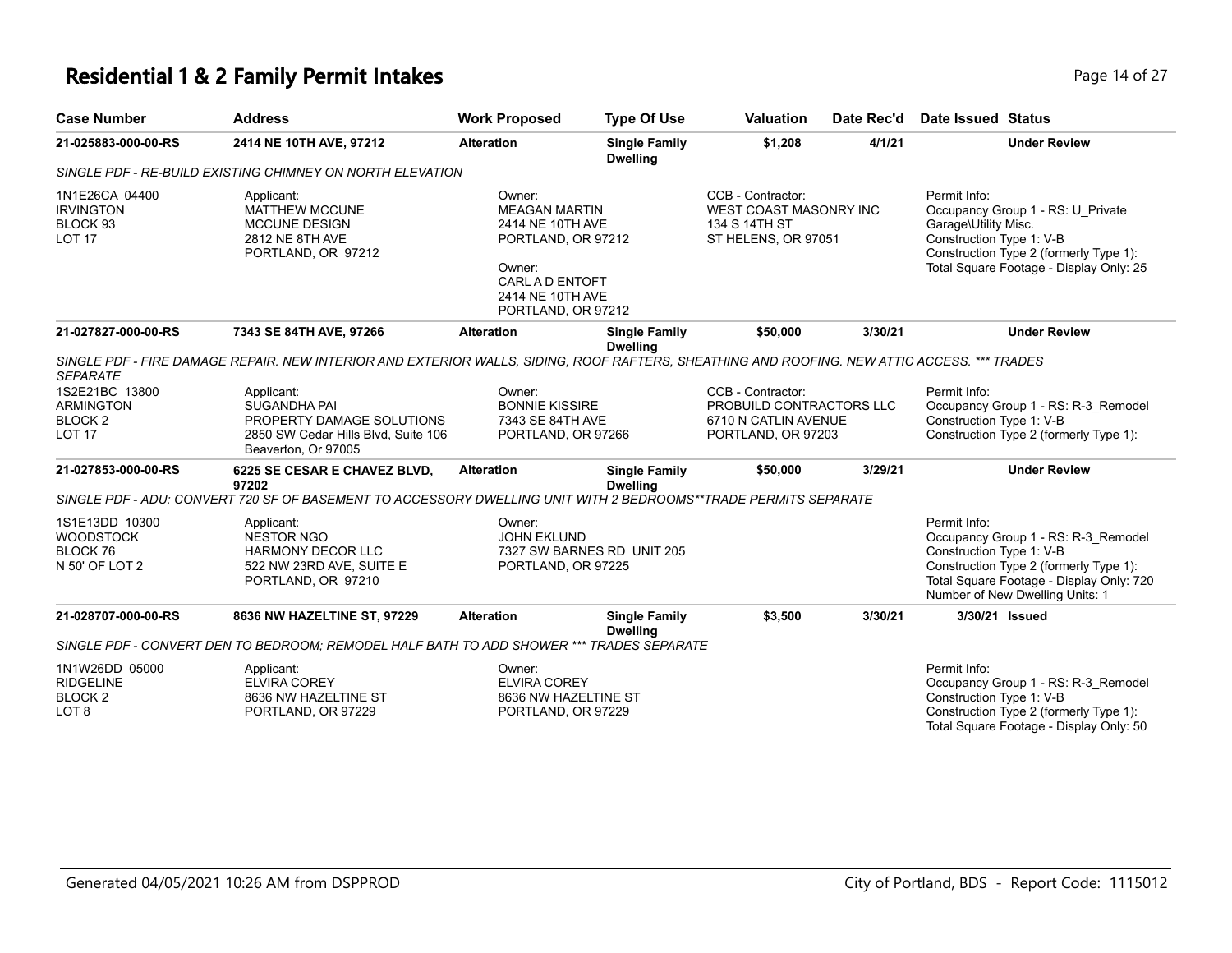# **Residential 1 & 2 Family Permit Intakes Page 15 of 27 Page 15 of 27**

| <b>Case Number</b>                                                                              | <b>Address</b>                                                                                                                       | <b>Work Proposed</b>                                                                                                                                        | <b>Type Of Use</b>                      | <b>Valuation</b>                                                                                                        | Date Rec'd | Date Issued Status                                                                                                                                                    |
|-------------------------------------------------------------------------------------------------|--------------------------------------------------------------------------------------------------------------------------------------|-------------------------------------------------------------------------------------------------------------------------------------------------------------|-----------------------------------------|-------------------------------------------------------------------------------------------------------------------------|------------|-----------------------------------------------------------------------------------------------------------------------------------------------------------------------|
| 21-029579-000-00-RS                                                                             | 835 NE 31ST AVE, 97232                                                                                                               | <b>Alteration</b>                                                                                                                                           | <b>Single Family</b><br><b>Dwelling</b> | \$42,000                                                                                                                | 3/29/21    | <b>Under Review</b>                                                                                                                                                   |
|                                                                                                 | SINGLE PDF - INSTALLATION OF SHOTCRETE TO ADDRESS FOUNDATION REPAIR, NEW EGRESS WINDOW & WELL                                        |                                                                                                                                                             |                                         |                                                                                                                         |            |                                                                                                                                                                       |
| 1N1E36BD 12300<br><b>BLUMAUERS ADD</b><br>BLOCK <sub>3</sub><br>N 1/2 OF LOT 1                  | Applicant:<br><b>ANNE SNYDER</b><br>FOUNDATIONS FIRST NORTH WEST,<br><b>LLC</b><br>117 FOOTHILLS RD SUITE H<br>LAKE OSWEGO, OR 97034 | Owner:<br><b>CLARISSE MESSEMER</b><br>835 NE 31ST AVE<br>PORTLAND, OR 97232                                                                                 |                                         | CCB - Contractor:<br><b>FOUNDATIONS FIRST</b><br>NORTHWEST LLC<br>16869 65TH AVE<br>LAKE OSWEGO, OR 97035               |            | Permit Info:<br>Occupancy Group 1 - RS: R-3 Remodel<br>Construction Type 1: V-B<br>Construction Type 2 (formerly Type 1):                                             |
| 21-030000-000-00-RS                                                                             | 1585 SW HIGHLAND PKWY, 97221                                                                                                         | <b>Alteration</b>                                                                                                                                           | <b>Single Family</b><br><b>Dwelling</b> | \$1,500                                                                                                                 | 3/30/21    | <b>Under Review</b>                                                                                                                                                   |
| <b>DISTURBANCE</b>                                                                              | SINGLE PDF - VOLUNTARY INSTALLATION OF ANCHORS BETWEEN EXISTING FRAMED STRUCTURE AND CONCRETE FOUNDATION; NO PONY WALL; NO GROUND    |                                                                                                                                                             |                                         |                                                                                                                         |            |                                                                                                                                                                       |
| 1S1E06DB 01800<br><b>WEST HIGHLANDS &amp; EXTD</b><br>BLOCK 3<br>LOT <sub>8</sub>               | Applicant:<br><b>BRYAN KAMINETZ</b><br><b>CASCADE SEISMIC LLC</b><br>803 NE LAURELHURST PL<br>PORTLAND, OR 97232                     | Owner:<br><b>JULIE ERICKSON</b><br>1585 SW HIGHLAND PKWY<br>PORTLAND, OR 97221                                                                              |                                         | CCB - Contractor:<br><b>BRYAN KAMINETZ</b><br><b>CASCADE SEISMIC LLC</b><br>803 NE LAURELHURST PL<br>PORTLAND, OR 97232 |            | Permit Info:<br>Occupancy Group 1 - RS: R-3_Residential<br>One and Two Family<br>Construction Type 1: V-B<br>Construction Type 2 (formerly Type 1):                   |
| 21-030287-000-00-RS                                                                             | 6120 N MICHIGAN AVE, 97217                                                                                                           | <b>Alteration</b>                                                                                                                                           | <b>Single Family</b><br><b>Dwelling</b> | \$6,123                                                                                                                 | 3/30/21    | <b>Under Review</b>                                                                                                                                                   |
|                                                                                                 | SINGLE PDF - CREATE BEDROOM IN BASEMENT; REMAINDER OF BASEMENT TO STAY UNFINISHED**ET, PT, MT SEPARATE                               |                                                                                                                                                             |                                         |                                                                                                                         |            |                                                                                                                                                                       |
| 1N1E15CA 10000<br><b>GAINSBOROUGH &amp; PLAT 2</b><br>BLOCK <sub>7</sub><br>LOT <sub>20</sub>   | Applicant:<br><b>GABRIEL AIDRA</b><br>6120 N Michigan Ave<br>Portland, OR 97217                                                      | Owner:<br><b>BONNIE MIKSCH</b><br>6120 N MICHIGAN AVE<br>PORTLAND, OR 97217                                                                                 |                                         |                                                                                                                         |            | Permit Info:<br>Occupancy Group 1 - RS: R-3 Remodel<br>Construction Type 1: V-B<br>Construction Type 2 (formerly Type 1):<br>Total Square Footage - Display Only: 150 |
| 21-030576-000-00-RS                                                                             | 7825 SW 11TH AVE, 97219                                                                                                              | <b>Alteration</b>                                                                                                                                           | <b>Single Family</b><br><b>Dwelling</b> | \$9,000                                                                                                                 | 3/31/21    | <b>Under Review</b>                                                                                                                                                   |
|                                                                                                 | SINGLE PDF - INSTALLATION OF HELICAL PILES TO ADDRESS SETTLING FOUNDATION                                                            |                                                                                                                                                             |                                         |                                                                                                                         |            |                                                                                                                                                                       |
| 1S1E21DB 12100<br><b>CARSON HTS</b><br>BLOCK <sub>2</sub><br>S 40' OF LOT 23<br>N 13' OF LOT 24 | Applicant:<br><b>ANNE SNYDER</b><br>FOUNDATIONS FIRST NORTH WEST,<br><b>LLC</b><br>117 FOOTHILLS RD SUITE H<br>LAKE OSWEGO, OR 97034 | Owner:<br><b>SUZANNE MARX</b><br>7825 SW 11TH AVE<br>PORTLAND, OR 97219-4303<br>Owner:<br><b>ROBERT MARX</b><br>7825 SW 11TH AVE<br>PORTLAND, OR 97219-4303 |                                         | CCB - Contractor:<br><b>FOUNDATIONS FIRST</b><br>NORTHWEST LLC<br>16869 65TH AVE<br>LAKE OSWEGO, OR 97035               |            | Permit Info:<br>Occupancy Group 1 - RS: R-3 Remodel<br>Construction Type 1: V-B<br>Construction Type 2 (formerly Type 1):                                             |
| 21-030584-000-00-RS                                                                             | 4775 N SYRACUSE ST, 97203                                                                                                            | <b>Alteration</b>                                                                                                                                           | <b>Single Family</b><br><b>Dwelling</b> | \$3,700                                                                                                                 | 3/30/21    | <b>Under Review</b>                                                                                                                                                   |
|                                                                                                 | SINGLE PDF - REPAIR DAMAGED HIP RAFTER AT THE SE CORNER OF ATTACHED GARAGE                                                           |                                                                                                                                                             |                                         |                                                                                                                         |            |                                                                                                                                                                       |
| 1N1E08CC 18300<br>UNIVERSITY PK<br>BLOCK <sub>74</sub><br>LOT 23&24                             | Applicant:<br><b>KYLE KRUGER</b><br>TM RIPPEY CONSULTING ENGINEERS<br>7650 SW BEVELAND ST<br><b>TIGARD, OR 97223</b>                 | Owner:<br><b>JACK WHITING</b><br>4775 N SYRACUSE ST<br>PORTLAND, OR 97203-4529                                                                              |                                         | CCB - Contractor:<br>OREGON HOME IMPROVEMENT<br>CO INC<br>17255 PILKINGTON RD<br>LAKE OSWEGO, OR 97035-8595             |            | Permit Info:<br>Occupancy Group 1 - RS: R-3 Remodel<br>Construction Type 1: V-B<br>Construction Type 2 (formerly Type 1):                                             |

Generated 04/05/2021 10:26 AM from DSPPROD City of Portland, BDS - Report Code: 1115012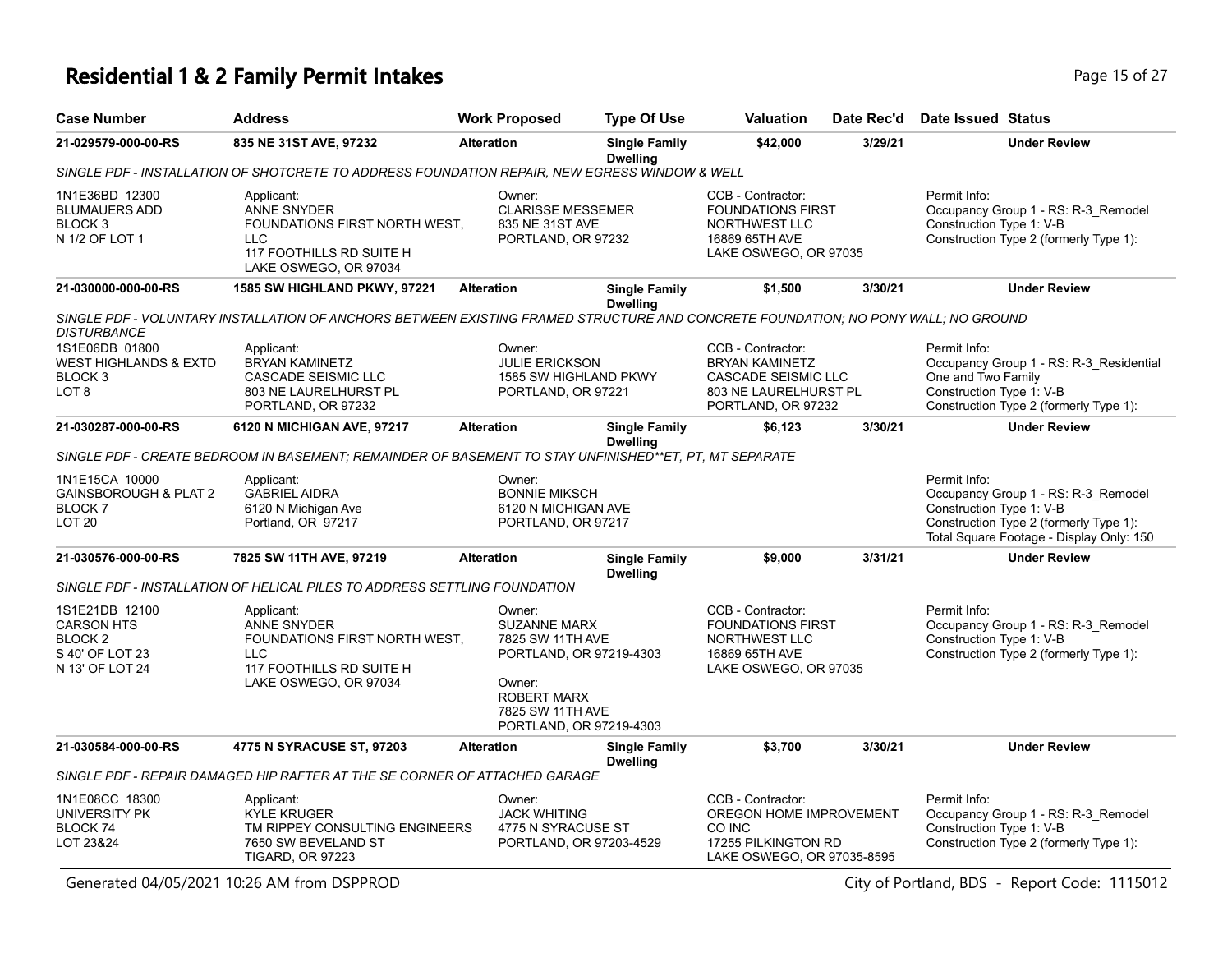# **Residential 1 & 2 Family Permit Intakes Page 16 of 27 Page 16 of 27**

| <b>Case Number</b>                                                                  | <b>Address</b>                                                                                                                                                                             | <b>Work Proposed</b>                                                           | <b>Type Of Use</b>                      | <b>Valuation</b>                                                                                                                                                                                  | Date Rec'd | <b>Date Issued Status</b>                                        |                                                                                   |
|-------------------------------------------------------------------------------------|--------------------------------------------------------------------------------------------------------------------------------------------------------------------------------------------|--------------------------------------------------------------------------------|-----------------------------------------|---------------------------------------------------------------------------------------------------------------------------------------------------------------------------------------------------|------------|------------------------------------------------------------------|-----------------------------------------------------------------------------------|
| 21-030836-000-00-RS                                                                 | 2914 SE 65TH AVE, 97206                                                                                                                                                                    | <b>Alteration</b>                                                              | <b>Single Family</b><br><b>Dwelling</b> | \$40,000                                                                                                                                                                                          | 3/30/21    |                                                                  | <b>Under Review</b>                                                               |
|                                                                                     | SINGLE PDF - BASEMENT CONVERSION W/ BATH 2 BEDROOMS, NEW EGRESS, REMOVE AND REPLACE STAIRS, SEISMIC STRENGTHENING WITH SIMPSON<br>TIEDOWNS. *** TRADE PERMITS TO BE OBTAINED SEPARATELY*** |                                                                                |                                         |                                                                                                                                                                                                   |            |                                                                  |                                                                                   |
| 1S2E08BC 06000<br><b>BONNE HOMES ADD</b><br>BLOCK <sub>2</sub><br>LOT <sub>24</sub> | Applicant:<br><b>THOMAS GILMAN</b><br>2914 SE 65th Ave<br>Portland, OR 97206                                                                                                               | Owner:<br><b>DEVON ROULETTE</b><br>2914 SE 65TH AVE<br>PORTLAND, OR 97206-1925 |                                         |                                                                                                                                                                                                   |            | Permit Info:<br>One and Two Family<br>Construction Type 1: V-B   | Occupancy Group 1 - RS: R-3_Residential<br>Construction Type 2 (formerly Type 1): |
|                                                                                     |                                                                                                                                                                                            | Owner:<br><b>THOMAS GILMAN</b><br>2914 SE 65TH AVE<br>PORTLAND, OR 97206-1925  |                                         |                                                                                                                                                                                                   |            |                                                                  |                                                                                   |
| Total # of RS Alteration permit intakes: 41                                         |                                                                                                                                                                                            |                                                                                |                                         |                                                                                                                                                                                                   |            |                                                                  | Total valuation of RS Alteration permit intakes: \$1,168,948                      |
| 21-030323-000-00-RS                                                                 | 7724 SE LONG ST, 97206                                                                                                                                                                     | <b>Demolition</b>                                                              | Garage/Carport                          | \$1,000                                                                                                                                                                                           | 3/30/21    |                                                                  | <b>Under Review</b>                                                               |
|                                                                                     | SINGLE PDF - SB871: DEMOLISH DETACHED GARAGE. REMOVE DRIVEWAY AND ALL DEBRIS.                                                                                                              |                                                                                |                                         |                                                                                                                                                                                                   |            |                                                                  |                                                                                   |
| 1S2E17AA 05100<br><b>PEMBROKE</b><br>W 90' OF LOT 13&14                             | Applicant:<br><b>ZAC HORTON</b><br><b>FASTER PERMITS</b><br>2000 SW 1ST AVE SUITE 420<br>PORTLAND, OR 97201                                                                                | Owner:<br><b>JEANNE SABBE</b><br>5242 NW SHORELINE WAY<br>PORTLAND, OR 97229   |                                         | CCB - Contractor:<br>CHAS ECKMAN-CALDWELL<br>COLUMBIA EXCAVATING LLC<br>20410 SOUTHEAST HWY 212<br>DAMASCUS, OR 97089                                                                             |            | Permit Info:<br>Garage\Utility Misc.<br>Construction Type 1: V-B | Occupancy Group 1 - RS: U Private<br>Construction Type 2 (formerly Type 1):       |
| 20-127215-REV-01-RS                                                                 | 7110 N GREENWICH AVE, 97217                                                                                                                                                                | <b>Demolition</b>                                                              | <b>Single Family</b>                    | \$0                                                                                                                                                                                               | 3/31/21    |                                                                  | 4/1/21 Issued                                                                     |
|                                                                                     | SINGLE PDF REVISION TO SUBMIT NEW DEMO PLAN AND SITE CONTROLS FORM WITH A "CHANGE OF CONTRACTOR" FOR HOUSE AND GARAGE                                                                      |                                                                                | <b>Dwelling</b>                         |                                                                                                                                                                                                   |            |                                                                  |                                                                                   |
| 1N1E16AA 19700<br><b>MASTERS ADD</b><br><b>BLOCK1</b><br>LOT <sub>20</sub>          | Applicant:<br><b>SERGEY MARANDYUK</b><br>MODERN NORTHWEST INC<br>8101 NE GLISAN ST<br>PORTLAND OR 97213                                                                                    | Owner:<br><b>LLC</b><br>10170 NW CROSSING DR<br>PORTLAND, OR 97229             | <b>CEDAR HILLS DEVELOPMENT</b>          | CCB - Contractor:<br>MODERN NORTHWEST INC<br>8101 NE GLISAN ST<br>PORTLAND, OR 97213<br>CCB - Contractor:<br>GOOD WOOD DECONSTRUCTION<br>AND SALVAGE LLC<br>6326 NE 8TH AVE<br>PORTLAND, OR 97211 |            | Permit Info:<br>One and Two Family<br>Construction Type 1: V-B   | Occupancy Group 1 - RS: R-3 Residential<br>Construction Type 2 (formerly Type 1): |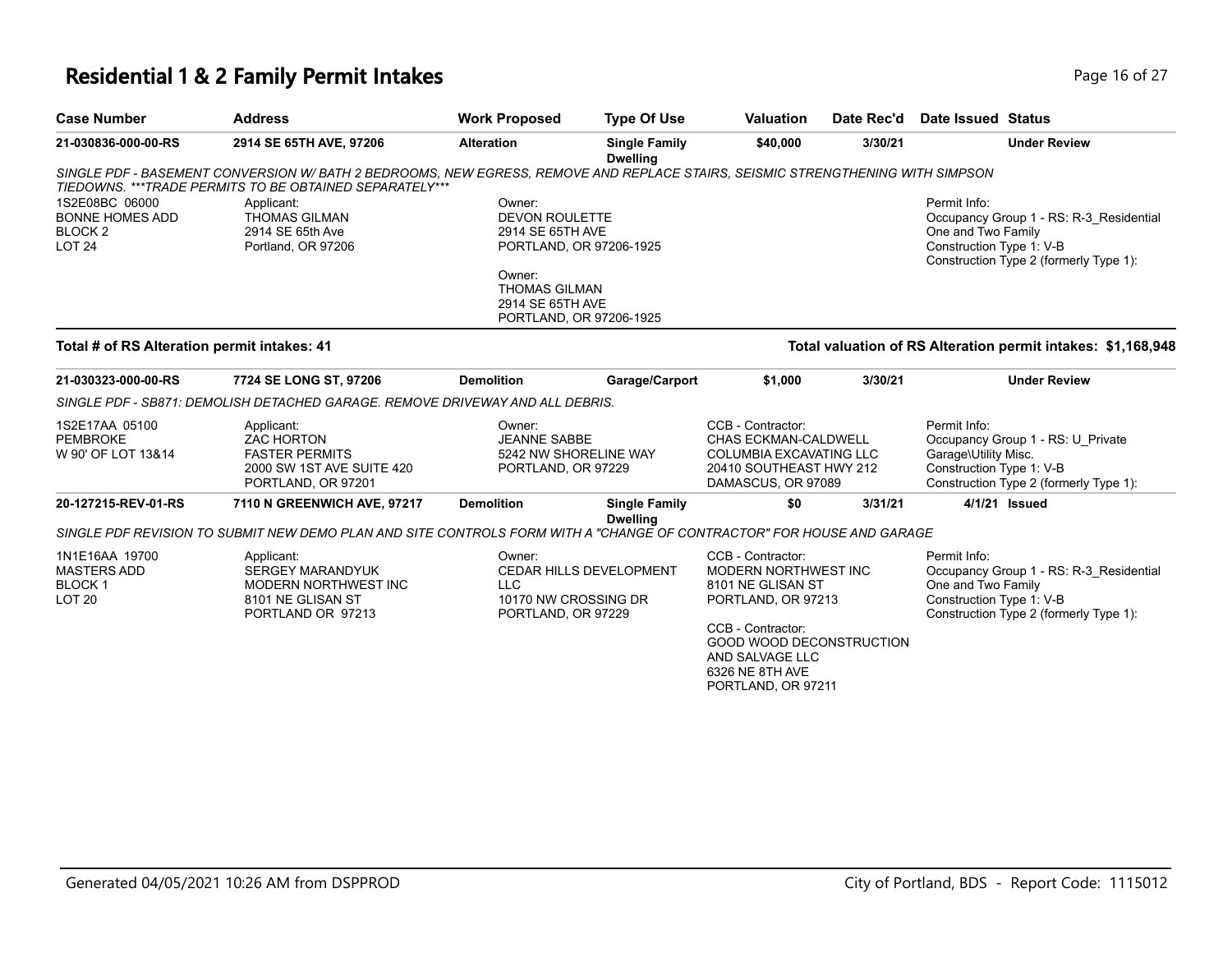#### **Residential 1 & 2 Family Permit Intakes Page 17 of 27 Page 17 of 27**

| <b>Case Number</b>                                                                                                    | <b>Address</b>                                                                                                                                                                                                                                                                                                                                                       | <b>Work Proposed</b>                                                                                                                                  | <b>Type Of Use</b>                      | <b>Valuation</b>                                                                                                                                                                                         | Date Rec'd | Date Issued Status                                             |                                                                                   |
|-----------------------------------------------------------------------------------------------------------------------|----------------------------------------------------------------------------------------------------------------------------------------------------------------------------------------------------------------------------------------------------------------------------------------------------------------------------------------------------------------------|-------------------------------------------------------------------------------------------------------------------------------------------------------|-----------------------------------------|----------------------------------------------------------------------------------------------------------------------------------------------------------------------------------------------------------|------------|----------------------------------------------------------------|-----------------------------------------------------------------------------------|
| 20-127224-REV-01-RS                                                                                                   | 7110 N GREENWICH AVE, 97217                                                                                                                                                                                                                                                                                                                                          | <b>Demolition</b>                                                                                                                                     | <b>Single Family</b><br><b>Dwelling</b> | \$0                                                                                                                                                                                                      | 3/31/21    |                                                                | 4/1/21 Issued                                                                     |
| SINGLE PDF REVISION TO UPDATE DEMO PLAN                                                                               |                                                                                                                                                                                                                                                                                                                                                                      |                                                                                                                                                       |                                         |                                                                                                                                                                                                          |            |                                                                |                                                                                   |
| 1N1E16AA 19700<br><b>MASTERS ADD</b><br><b>BLOCK1</b><br><b>LOT 20</b>                                                | Applicant:<br>MODERN NORTHWEST INC<br>8101 NE GLISAN ST<br>PORTLAND, OR 97213<br>Applicant:<br><b>SERGEY MARANDYUK</b><br>MODERN NORTHWEST INC<br>8101 NE GLISAN ST<br>PORTLAND OR 97213                                                                                                                                                                             | Owner:<br>LLC<br>10170 NW CROSSING DR<br>PORTLAND, OR 97229                                                                                           | CEDAR HILLS DEVELOPMENT                 | CCB - Contractor:<br>MODERN NORTHWEST INC<br>8101 NE GLISAN ST<br>PORTLAND, OR 97213<br>CCB - Contractor:<br><b>GOOD WOOD DECONSTRUCTION</b><br>AND SALVAGE LLC<br>6326 NE 8TH AVE<br>PORTLAND, OR 97211 |            | Permit Info:<br>One and Two Family<br>Construction Type 1: V-B | Occupancy Group 1 - RS: R-3 Residential<br>Construction Type 2 (formerly Type 1): |
| 21-032171-000-00-RS                                                                                                   | 5911 NE EMERSON ST, 97218                                                                                                                                                                                                                                                                                                                                            | <b>Demolition</b>                                                                                                                                     | <b>Single Family</b><br><b>Dwelling</b> | \$2,500                                                                                                                                                                                                  | 4/2/21     |                                                                | <b>Under Review</b>                                                               |
| RESIDENTIAL COMPREHENSIVE PLAN DESIGNATION.<br>1N2E19AA 12200<br><b>PRIMROSE PK</b><br><b>BLOCK1</b><br><b>LOT 25</b> | SINGLE PDF - SB871: DEMOLISH SINGLE FAMILY RESIDENCE (NO BASEMENT). CAP SEWER. REMOVE ALL DEBRIS. SUBJECT TO 35-DAY DEMOLITION DELAY.<br>Applicant:<br><b>JOE ROBERTSON</b><br>SHELTER SOLUTION LLC<br>1973 SE DUNCAN DR<br>HILLSBORO OR-97123                                                                                                                       | Owner:<br><b>SARAH PERINE</b><br>5925 NE EMERSON ST<br>PORTLAND, OR 97218                                                                             |                                         | CCB - Contractor:<br><b>JOE ROBERTSON</b><br>SHELTER SOLUTIONS LLC<br>1973 SE DUNCAN DR<br>HILLSBORO, OR 97123                                                                                           |            | Permit Info:<br>One and Two Family<br>Construction Type 1: V-B | Occupancy Group 1 - RS: R-3 Residential<br>Construction Type 2 (formerly Type 1): |
| 21-032185-000-00-RS                                                                                                   | 1908 SE 54TH AVE, 97215                                                                                                                                                                                                                                                                                                                                              | <b>Demolition</b>                                                                                                                                     | <b>Single Family</b><br><b>Dwelling</b> | \$24,000                                                                                                                                                                                                 | 4/2/21     |                                                                | <b>Under Review</b>                                                               |
| 1S2E06DB 11400<br>CRYSTAL SPR PK & PLAT 2<br>BLOCK <sub>2</sub><br>N 1/2 OF LOT 8<br>S 37 1/2' OF LOT 9               | SINGLE PDF - SB871: DECONSTRUCT SINGLE FAMILY RESIDENCE WITH BASEMENT. CAVITY TO BE FILLED. CAP SEWER. REMOVE ALL DEBRIS. SPECIAL INSPECTION<br>REQUIRED FOR BASEMENT FILL. SUBJECT TO 35-DAY DEMOLITION DELAY. RESIDENTIAL COMPREHENSIVE PLAN DESIGNATION.<br>Applicant:<br><b>JEREMY LADEN</b><br>LOVETT DECONSTRUCTION<br>2034 NE SANDY BLVD<br>PORTLAND OR 97232 | Owner:<br><b>KELLY FALLERT</b><br>1908 SE 54TH AVE<br>PORTLAND, OR 97215<br>Owner:<br><b>DEBRA NAMESTKA</b><br>1908 SE 54TH AVE<br>PORTLAND, OR 97215 |                                         | CCB - Contractor:<br>LOVETT DECONSTRUCTION INC<br>2522 SE 16TH AVE<br>PORTLAND, OR 97202                                                                                                                 |            | Permit Info:<br>One and Two Family<br>Construction Type 1: V-B | Occupancy Group 1 - RS: R-3 Residential<br>Construction Type 2 (formerly Type 1): |

**Total # of RS Demolition permit intakes: 5 Total valuation of RS Demolition permit intakes: \$27,500**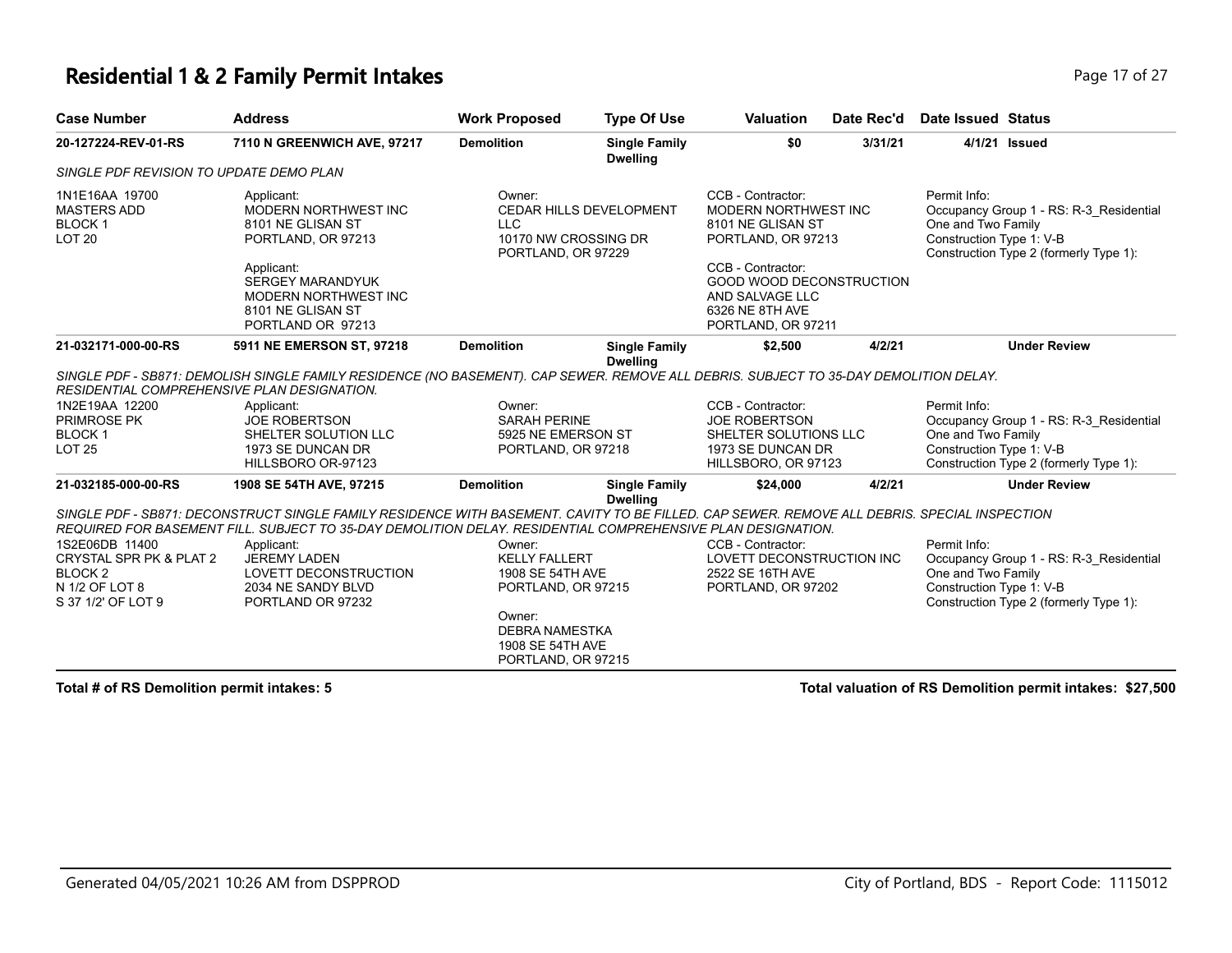#### **Residential 1 & 2 Family Permit Intakes Page 18 of 27 Page 18 of 27**

| $\sim$ . The state is the state of $\sim$ . The state of $\sim$ |                                    |                                    |                    |                  |            |                    |  |  |
|-----------------------------------------------------------------|------------------------------------|------------------------------------|--------------------|------------------|------------|--------------------|--|--|
| <b>Case Number</b>                                              | Address                            | <b>Work Proposed</b>               | <b>Type Of Use</b> | <b>Valuation</b> | Date Rec'd | Date Issued Status |  |  |
| 21-030626-000-00-RS                                             | <b>18620 NW GILLIHAN RD. 97231</b> | <b>Interior Alteration</b><br>Only | Garage/Carport     | \$5,000          | 3/30/21    | 3/30/21 Issued     |  |  |

**Only** *NEW WIRING IN EXISTING DETACHED GARAGE. TRADE WORK ONLY-NO PLANS REQUIRED.*

|                                                          | <u>MINING IN EAIGHNG DE IAOHED GANAGE. TIVADE MONN ONET-NOT EANG NEWGINED</u>                                                                                  |                                                                                                                                                                 |                                         |                                                                                                                                                                                                                       |         |                                                                                                                                                     |  |                                                                                                                                                 |
|----------------------------------------------------------|----------------------------------------------------------------------------------------------------------------------------------------------------------------|-----------------------------------------------------------------------------------------------------------------------------------------------------------------|-----------------------------------------|-----------------------------------------------------------------------------------------------------------------------------------------------------------------------------------------------------------------------|---------|-----------------------------------------------------------------------------------------------------------------------------------------------------|--|-------------------------------------------------------------------------------------------------------------------------------------------------|
| 2N1W14A 00500<br>SECTION 14 2N 1W<br>TL 500 2.82 ACRES   | Applicant:<br>Don Young<br>DON YOUNG & ASSOCIATES, INC.<br>P.O. BOX 10857<br>Portland, OR 97296                                                                | Owner:<br>TONI JO SPENCER STEVENS TR<br>18900 NW GILLIHAN RD<br>PORTLAND, OR 97231<br>Owner:<br>JOHN C STEVENS TR<br>18900 NW GILLIHAN RD<br>PORTLAND, OR 97231 |                                         |                                                                                                                                                                                                                       |         | CCB - Contractor:<br>DON YOUNG & ASSOCIATES INC<br>PO BOX 10857<br>PORTLAND, OR 97296-0857                                                          |  | Permit Info:<br>Occupancy Group 1 - RS: U Private<br>Garage\Utility Misc.<br>Construction Type 1: V-B<br>Construction Type 2 (formerly Type 1): |
| 21-030519-000-00-RS<br><b>KITCHEN REMODEL.</b>           | 3637 SW 38TH AVE, 97221                                                                                                                                        | <b>Interior Alteration</b><br>Only                                                                                                                              | <b>Single Family</b><br><b>Dwelling</b> | \$65,000                                                                                                                                                                                                              | 3/29/21 | 3/29/21 Issued                                                                                                                                      |  |                                                                                                                                                 |
| 1S1E08CA 02400<br>SECTION 08 1S 1E<br>TL 2400 0.23 ACRES | Applicant:<br><b>STEVEN R KEM</b><br><b>KEMS WOODWORKS LLC</b><br>PO BOX 396<br>CORNELIUS, OR 97113                                                            | Owner:<br><b>KEITH FORMAN</b><br>3637 SW 38TH AVE<br>PORTLAND, OR 97221<br>Owner:<br><b>LAUREN FORMAN</b><br>3637 SW 38TH AVE<br>PORTLAND, OR 97221             |                                         | CCB - Contractor:<br><b>STEVEN R KEM</b><br><b>KEMS WOODWORKS LLC</b><br>PO BOX 396<br>CORNELIUS, OR 97113                                                                                                            |         | Permit Info:<br>Occupancy Group 1 - RS: R-3 Residential<br>One and Two Family<br>Construction Type 1: V-B<br>Construction Type 2 (formerly Type 1): |  |                                                                                                                                                 |
| 21-030625-000-00-RS                                      | 18620 NW GILLIHAN RD, 97231<br>REMODEL KITCHEN AND TWO EXISTING BATHROOMS. NEW ELECTRICAL SERVICE. NEW FURNACE. REPLACE WATER TUBING. TRADE WORK ONLY-NO PLANS | <b>Interior Alteration</b><br>Only                                                                                                                              | <b>Single Family</b><br><b>Dwelling</b> | \$50,000                                                                                                                                                                                                              | 3/30/21 | 3/30/21 Issued                                                                                                                                      |  |                                                                                                                                                 |
|                                                          | REQUIRED. TRADE WORK ONLY-NO PLANS REQUIRED.                                                                                                                   |                                                                                                                                                                 |                                         |                                                                                                                                                                                                                       |         |                                                                                                                                                     |  |                                                                                                                                                 |
| 2N1W14A 00500<br>SECTION 14 2N 1W<br>TL 500 2.82 ACRES   | Applicant:<br>Don Young<br>DON YOUNG & ASSOCIATES, INC.<br>P.O. BOX 10857<br>Portland, OR 97296                                                                | Owner:<br>18900 NW GILLIHAN RD<br>PORTLAND, OR 97231<br>Owner:<br>JOHN C STEVENS TR<br>18900 NW GILLIHAN RD<br>PORTLAND, OR 97231                               | TONI JO SPENCER STEVENS TR              | CCB - Contractor:<br>AIR PRO HEATING & AIR<br><b>CONDITIONING INC</b><br>7405 SE POWELL BLVD<br>PORTLAND, OR 97206-2451<br>CCB - Contractor:<br>DON YOUNG & ASSOCIATES INC<br>PO BOX 10857<br>PORTLAND, OR 97296-0857 |         | Permit Info:<br>Occupancy Group 1 - RS: R-3 Residential<br>One and Two Family<br>Construction Type 1: V-B<br>Construction Type 2 (formerly Type 1): |  |                                                                                                                                                 |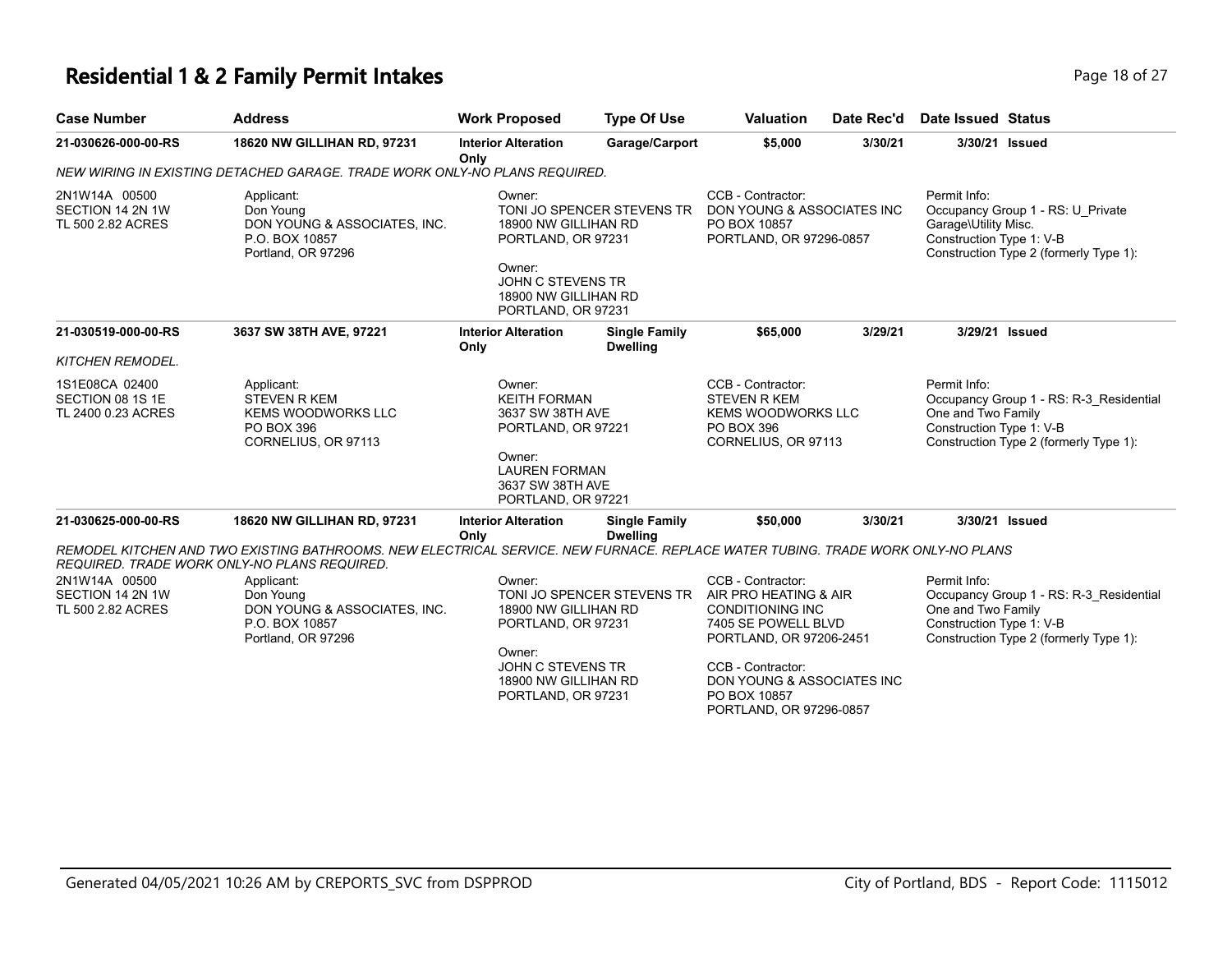### **Residential 1 & 2 Family Permit Intakes Page 19 of 27 Page 19 of 27**

| <b>Case Number</b>                                                                      | <b>Address</b>                                                                                                                      | <b>Work Proposed</b>                                                                                                                                        | <b>Type Of Use</b>                                                                                         | Valuation                                                                                             | Date Rec'd                                                                                           | <b>Date Issued Status</b>                                      |                                                                                                                                     |
|-----------------------------------------------------------------------------------------|-------------------------------------------------------------------------------------------------------------------------------------|-------------------------------------------------------------------------------------------------------------------------------------------------------------|------------------------------------------------------------------------------------------------------------|-------------------------------------------------------------------------------------------------------|------------------------------------------------------------------------------------------------------|----------------------------------------------------------------|-------------------------------------------------------------------------------------------------------------------------------------|
| 21-030629-000-00-RS                                                                     | 2126 NW MILL POND RD, 97229                                                                                                         | <b>Interior Alteration</b><br>Only                                                                                                                          | <b>Single Family</b><br><b>Dwelling</b>                                                                    | \$10,000                                                                                              | 3/30/21                                                                                              |                                                                | 3/30/21 Issued                                                                                                                      |
| PLANS REQUIRED.                                                                         | REMODEL EXISTING HALL BATHROOM. ADD NEW RECESSED LIGHTING AND CIRCUIT FOR INFLOOR HEAT MAT. NEW CURBLESS SHOWER. TRADE WORK ONLY-NO |                                                                                                                                                             |                                                                                                            |                                                                                                       |                                                                                                      |                                                                |                                                                                                                                     |
| 1N1W26CB 02700<br><b>MILL POND</b><br>BLOCK <sub>3</sub><br>LOT <sub>3</sub>            | Applicant:<br>ZANE GOFF<br>NEIL KELLY CO INC<br>804 N ALBERTA ST<br>PORTLAND, OR 97217-2639                                         | Owner:<br><b>MICHAEL WRINN</b><br>2126 NW MILL POND RD<br>PORTLAND, OR 97229<br>Owner:<br><b>VIVIAN WRINN</b><br>2126 NW MILL POND RD<br>PORTLAND, OR 97229 |                                                                                                            | CCB - Contractor:<br>ZANE GOFF<br>NEIL KELLY CO INC<br>804 N ALBERTA ST<br>PORTLAND, OR 97217-2693    |                                                                                                      | Permit Info:<br>One and Two Family<br>Construction Type 1: V-B | Occupancy Group 1 - RS: R-3_Residential<br>Construction Type 2 (formerly Type 1):                                                   |
| 21-030633-000-00-RS                                                                     | 2574 NE 30TH AVE, 97212                                                                                                             | <b>Interior Alteration</b><br>Only                                                                                                                          | <b>Single Family</b><br><b>Dwelling</b>                                                                    | \$5,000                                                                                               | 3/30/21                                                                                              | 3/30/21 Final                                                  |                                                                                                                                     |
|                                                                                         | VOLUNTARY CONNECTION OF FRAMING TO FOUNDATION                                                                                       |                                                                                                                                                             |                                                                                                            |                                                                                                       |                                                                                                      |                                                                |                                                                                                                                     |
| 1N1E25BD 23200<br><b>CHARLESTONS ADD</b><br>BLOCK 5<br><b>LOT 14</b><br>S 18' OF LOT 15 | Applicant:<br>DARYL HARE<br>SECURE SEISMIC LLC<br>12751 NE WHITAKER WAY<br>PORTLAND, OR 97230                                       | Owner:<br>2574 NE 30TH AVE<br>PORTLAND, OR 97212                                                                                                            | ROSEMARY L DUFFY REV TR                                                                                    | CCB - Contractor:<br>DARYL HARE<br>SECURE SEISMIC LLC<br>12751 NE WHITAKER WAY<br>PORTLAND, OR 97230  |                                                                                                      | Permit Info:<br>One and Two Family<br>Construction Type 1: V-B | Occupancy Group 1 - RS: R-3_Residential<br>Construction Type 2 (formerly Type 1):                                                   |
| 21-030636-000-00-RS                                                                     | 7906 SE HAROLD ST, 97206                                                                                                            | <b>Interior Alteration</b><br>Only                                                                                                                          | <b>Single Family</b><br><b>Dwelling</b>                                                                    | \$4,000                                                                                               | 3/30/21                                                                                              | 3/30/21 Final                                                  |                                                                                                                                     |
|                                                                                         | <i>VOLUNTARY CONNECTION OF FRAMING TO FOUNDATION</i>                                                                                |                                                                                                                                                             |                                                                                                            |                                                                                                       |                                                                                                      |                                                                |                                                                                                                                     |
| 1S2E17DA 20800<br><b>CHICAGO</b><br>BLOCK 1<br>LOT <sub>4</sub>                         | Applicant:<br>DARYL HARE<br>SECURE SEISMIC LLC<br>12751 NE WHITAKER WAY<br>PORTLAND, OR 97230                                       | Owner:<br>Owner:<br>PORTLAND, OR 97206                                                                                                                      | <b>MATEO ZACHAI</b><br>7906 SE HAROLD ST<br>PORTLAND, OR 97206<br><b>MARY BLALOCK</b><br>7906 SE HAROLD ST |                                                                                                       | CCB - Contractor:<br>DARYL HARE<br>SECURE SEISMIC LLC<br>12751 NE WHITAKER WAY<br>PORTLAND, OR 97230 |                                                                | Occupancy Group 1 - RS: R-3_Residential<br>One and Two Family<br>Construction Type 1: V-B<br>Construction Type 2 (formerly Type 1): |
| 21-030644-000-00-RS                                                                     | 1202 SE 58TH AVE, 97215                                                                                                             | <b>Interior Alteration</b><br>Only                                                                                                                          | <b>Single Family</b><br><b>Dwelling</b>                                                                    | \$9,455                                                                                               | 3/30/21                                                                                              | 3/30/21 Final                                                  |                                                                                                                                     |
|                                                                                         | <b>VOLUNTARY CONNECTION OF FRAMING TO FOUNDATION</b>                                                                                |                                                                                                                                                             |                                                                                                            |                                                                                                       |                                                                                                      |                                                                |                                                                                                                                     |
| 1S2E06AD 05600<br>SECTION 06 1S 2E<br>TL 5600 0.18 ACRES                                | Applicant:<br>Michael Weber<br><b>NW Seismic Retrofitters</b><br>P O BOX 18058<br>PORTLAND OR 97212                                 | Owner:<br>ELLEN RUBINSTEIN<br>1202 SE 58TH AVE<br>PORTLAND, OR 97215<br>Owner:<br><b>JOSHUA BAUDHUIN</b><br>1202 SE 58TH AVE<br>PORTLAND, OR 97215          |                                                                                                            | CCB - Contractor:<br>MICHAEL WIEBER<br>ELYSIUM CONSTRUCTION LLC<br>PO BOX 18058<br>PORTLAND, OR 97218 |                                                                                                      | Permit Info:<br>One and Two Family<br>Construction Type 1: V-B | Occupancy Group 1 - RS: R-3_Residential<br>Construction Type 2 (formerly Type 1):                                                   |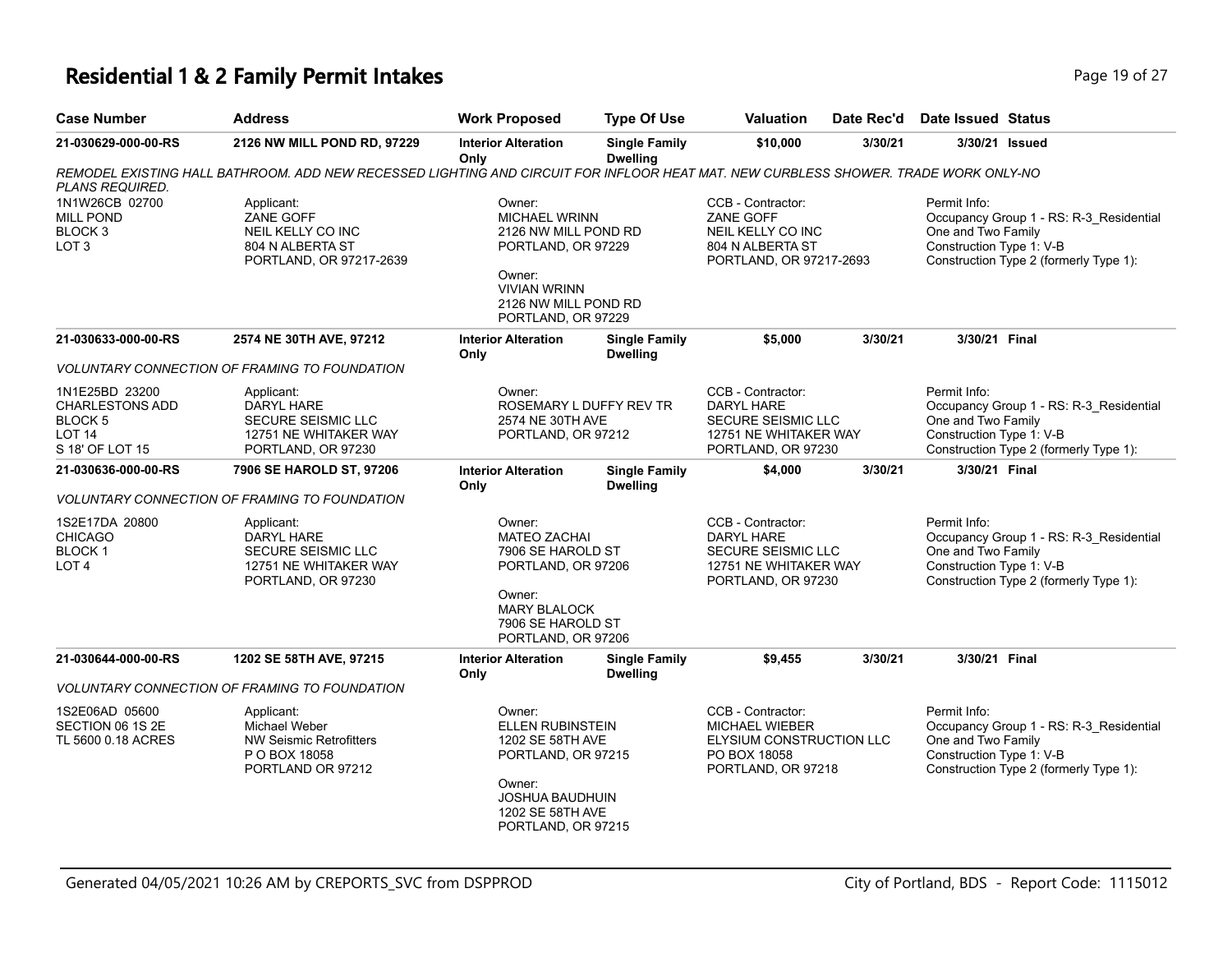# **Residential 1 & 2 Family Permit Intakes Page 20 of 27 Page 20 of 27**

| <b>Case Number</b>                                                  | <b>Address</b>                                                                                                  | <b>Work Proposed</b>                                                                                                                             | <b>Type Of Use</b>                                               | <b>Valuation</b>                                                                                                                 | Date Rec'd                                   | Date Issued Status                                                                                                                                  |
|---------------------------------------------------------------------|-----------------------------------------------------------------------------------------------------------------|--------------------------------------------------------------------------------------------------------------------------------------------------|------------------------------------------------------------------|----------------------------------------------------------------------------------------------------------------------------------|----------------------------------------------|-----------------------------------------------------------------------------------------------------------------------------------------------------|
| 21-031194-000-00-RS                                                 | 1214 SE 60TH AVE, 97215                                                                                         | <b>Interior Alteration</b><br>Only                                                                                                               | <b>Single Family</b><br><b>Dwelling</b>                          | \$43,750                                                                                                                         | 3/31/21                                      | 3/31/21 Issued                                                                                                                                      |
| <i>REWIRE HOLE HOUSE</i>                                            |                                                                                                                 |                                                                                                                                                  |                                                                  |                                                                                                                                  |                                              |                                                                                                                                                     |
| 1S2E06AD 11700<br>WESTDALE<br>LOT 1-3&5&21&22 TL 11700              | Applicant:<br><b>JOHN MCCULLOCH</b><br>MCCULLOCH CONSTRUCTION CORP<br>1729 NE SISKIYOU ST<br>PORTLAND, OR 97212 | Owner:<br><b>GARY MOE</b><br>1214 SE 60TH AVE<br>PORTLAND, OR 97215<br>Owner:<br><b>ERKAN ATALAY</b><br>1214 SE 60TH AVE<br>PORTLAND, OR 97215   |                                                                  | CCB - Contractor:<br><b>JOHN MCCULLOCH</b><br>MCCULLOCH CONSTRUCTION<br><b>CORP</b><br>1729 NE SISKIYOU ST<br>PORTLAND, OR 97212 |                                              | Permit Info:<br>Occupancy Group 1 - RS: R-3_Residential<br>One and Two Family<br>Construction Type 1: V-B<br>Construction Type 2 (formerly Type 1): |
| 21-031427-000-00-RS                                                 | 3227 NE 53RD AVE, 97213                                                                                         | <b>Interior Alteration</b><br>Only                                                                                                               | <b>Single Family</b><br><b>Dwelling</b>                          | \$3,560                                                                                                                          | 3/31/21                                      | 3/31/21 Issued                                                                                                                                      |
| <b>VOLNITARY EARTH QUAKE RETROFIT</b>                               |                                                                                                                 |                                                                                                                                                  |                                                                  |                                                                                                                                  |                                              |                                                                                                                                                     |
| 1N2E30AB 09600<br>ROSE CITY PK<br>BLOCK 117<br>LOT <sub>3</sub>     | Applicant:<br><b>STEVE GEMMELL</b><br><b>GEMMELL CONSTRUCTION LLC</b><br>2310 N KERBY AVE<br>PORTLAND, OR 97227 | Owner:<br><b>JULIANNA SAPIENZA</b><br>3227 NE 53RD AVE<br>PORTLAND, OR 97213                                                                     |                                                                  | CCB - Contractor:<br>STEVE GEMMELL<br><b>GEMMELL CONSTRUCTION LLC</b><br>2310 N KERBY AVE<br>PORTLAND, OR 97227                  |                                              | Permit Info:<br>Occupancy Group 1 - RS: R-3 Residential<br>One and Two Family<br>Construction Type 1: V-B<br>Construction Type 2 (formerly Type 1): |
| 21-031496-000-00-RS                                                 | 535 NE MONROE ST, 97212                                                                                         | <b>Interior Alteration</b><br>Only                                                                                                               | <b>Single Family</b><br><b>Dwelling</b>                          | \$35,000                                                                                                                         | 3/31/21                                      | 3/31/21 Issued                                                                                                                                      |
| convert 690 sqft of basement to living space/1 bedroom              |                                                                                                                 |                                                                                                                                                  |                                                                  |                                                                                                                                  |                                              |                                                                                                                                                     |
| 1N1E26BB 08300<br><b>ALBINA</b><br><b>BLOCK 11</b><br><b>LOT 11</b> | Applicant:<br>Bella<br>DLUXE CONSTRUCTION LLC<br>P.O. BOX 2300<br>FAIRVIEW, OR 97204                            | Owner:                                                                                                                                           | DAVID VANDERVOORT<br>535 NE MONROE ST<br>PORTLAND, OR 97212-3155 |                                                                                                                                  | DLUXE CONSTRUCTION LLC<br>FAIRVIEW, OR 97024 | Permit Info:<br>Occupancy Group 1 - RS: R-3_Residential<br>One and Two Family<br>Construction Type 1: V-B<br>Construction Type 2 (formerly Type 1): |
| 21-031642-000-00-RS                                                 | 6600 SE 57TH AVE, 97206                                                                                         | <b>Interior Alteration</b><br>Only                                                                                                               | <b>Single Family</b><br><b>Dwelling</b>                          | \$3,900                                                                                                                          | 3/31/21                                      | 3/31/21 Under Inspection                                                                                                                            |
|                                                                     | <b>VOLUNTARY CONNECTION OF FRAMING TO FOUNDATION</b>                                                            |                                                                                                                                                  |                                                                  |                                                                                                                                  |                                              |                                                                                                                                                     |
| 1S2E19AA 03904<br><b>BEULAH</b><br>LOT 4                            | Applicant:<br><b>Michael Weber</b><br><b>NW Seismic Retrofitters</b><br>P O BOX 18058<br>PORTLAND OR 97212      | Owner:<br>PETER SWINTON<br>6600 SE 57TH AVE<br>PORTLAND, OR 97206<br>Owner:<br><b>JORDAN HAFERBIER</b><br>6600 SE 57TH AVE<br>PORTLAND, OR 97206 |                                                                  | CCB - Contractor:<br><b>MICHAEL WIEBER</b><br>ELYSIUM CONSTRUCTION LLC<br>PO BOX 18058<br>PORTLAND, OR 97218                     |                                              | Permit Info:<br>Occupancy Group 1 - RS: R-3_Residential<br>One and Two Family<br>Construction Type 1: V-B<br>Construction Type 2 (formerly Type 1): |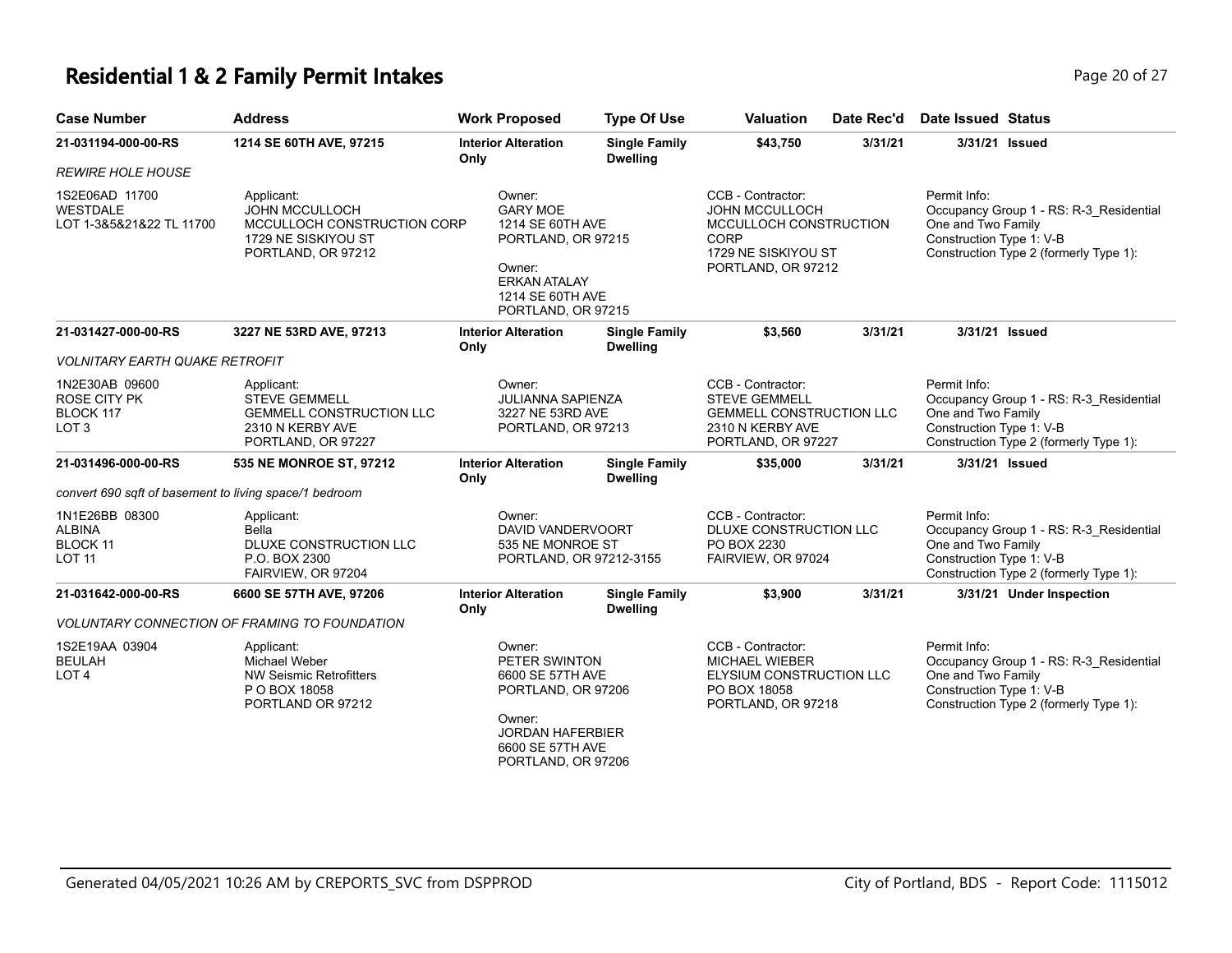### **Residential 1 & 2 Family Permit Intakes Page 21 of 27 Page 21 of 27**

|  | Page 21 o |  |
|--|-----------|--|
|  |           |  |

| <b>Case Number</b>                 | <b>Address</b>                                                                                                                  | <b>Work Proposed</b>               | <b>Type Of Use</b>                      | <b>Valuation</b>                      | Date Rec'd | Date Issued Status       |                                         |
|------------------------------------|---------------------------------------------------------------------------------------------------------------------------------|------------------------------------|-----------------------------------------|---------------------------------------|------------|--------------------------|-----------------------------------------|
| 21-031766-000-00-RS                | 1946 SE 21ST AVE, 97214                                                                                                         | <b>Interior Alteration</b><br>Only | <b>Single Family</b><br><b>Dwelling</b> | \$120,000                             | 3/31/21    |                          | 4/2/21 Issued                           |
|                                    | KITCHEN REMODEL. NEW FLOORING ON 2 MAIN FLOORS. INSULATE 2 BEDROOMS. REPIPE HOUSE. NEW LIGHTS IN BASEMENT. BATH REMODEL. UPDATE |                                    |                                         |                                       |            |                          |                                         |
| <b>GROUNDING ELECTRODE SYSTEM.</b> |                                                                                                                                 |                                    |                                         |                                       |            |                          |                                         |
| 1S1E02DA 16600                     | Applicant:                                                                                                                      | Owner:                             |                                         | CCB - Contractor:                     |            | Permit Info:             |                                         |
| <b>COLONIAL HTS</b>                | <b>KEVIN CRONIN</b>                                                                                                             | <b>JEREMY DUNN</b>                 |                                         | <b>KEVIN CRONIN CONSTRUCTION</b>      |            |                          | Occupancy Group 1 - RS: R-3_Residential |
| BLOCK 10                           | <b>CRONIN CONSTRUCTION</b>                                                                                                      | 1946 SE 21ST AVE                   |                                         | <b>LLC</b>                            |            | One and Two Family       |                                         |
| LOT <sub>5</sub>                   | 3807 NE 8TH AVE<br>PORTLAND OR 97212                                                                                            | PORTLAND, OR 97214                 |                                         | 3807 NE 8TH AVE                       |            | Construction Type 1: V-B |                                         |
|                                    |                                                                                                                                 | Owner:                             |                                         | PORTLAND, OR 97212                    |            |                          | Construction Type 2 (formerly Type 1):  |
|                                    |                                                                                                                                 | <b>JULIE KRASNIAK</b>              |                                         | CCB - Contractor:                     |            |                          |                                         |
|                                    |                                                                                                                                 | 1946 SE 21ST AVE                   |                                         | <b>VIRIDIS PLUMBING &amp; HEATING</b> |            |                          |                                         |
|                                    |                                                                                                                                 | PORTLAND, OR 97214                 |                                         | INC.                                  |            |                          |                                         |
|                                    |                                                                                                                                 |                                    |                                         | PO BOX 220144                         |            |                          |                                         |
|                                    |                                                                                                                                 |                                    |                                         | PORTLAND, OR 97269                    |            |                          |                                         |
| 21-031796-000-00-RS                | 2024 NE CRANE ST, 97211                                                                                                         | <b>Interior Alteration</b><br>Only | <b>Single Family</b><br><b>Dwelling</b> | \$21,910                              | 3/31/21    |                          | 4/4/21 Issued                           |
|                                    | KITCHEN REMODEL, NO EXTERIOR CHANGES, NO ADDED BATHROOMS.                                                                       |                                    |                                         |                                       |            |                          |                                         |
| 1N1E23DA 18900                     | Applicant:                                                                                                                      | Owner:                             |                                         | CCB - Contractor:                     |            | Permit Info:             |                                         |
| <b>GEORGE PL</b>                   | DAVID LEECH                                                                                                                     | <b>DEBORAH BRANDES</b>             |                                         | <b>DAVID LEECH</b>                    |            |                          | Occupancy Group 1 - RS: R-3 Residential |
| <b>BLOCK1</b>                      | DAVID LEECH INC                                                                                                                 | 2024 NE CRANE ST                   |                                         | DAVID LEECH INC                       |            | One and Two Family       |                                         |
| E 45' OF LOT 4                     | 214 SE 18th-SUITE 101                                                                                                           | PORTLAND, OR 97211-5767            |                                         | 214 SE 18TH - SUITE 101               |            | Construction Type 1: V-B |                                         |
|                                    | PORTLAND, OR 97214                                                                                                              |                                    |                                         | PORTLAND, OR 97214                    |            |                          | Construction Type 2 (formerly Type 1):  |
| 21-031868-000-00-RS                | 2975 SW CHAMPLAIN DR, 97205                                                                                                     | <b>Interior Alteration</b>         | <b>Single Family</b>                    | \$24,960                              | 4/1/21     |                          | <b>Under Review</b>                     |
|                                    |                                                                                                                                 | Only                               | <b>Dwelling</b>                         |                                       |            |                          |                                         |
| <b>VOLUNTARY FOUNDATION REPAIR</b> |                                                                                                                                 |                                    |                                         |                                       |            |                          |                                         |
| 1N1E32DC 08500                     | Applicant:                                                                                                                      | Owner:                             |                                         | CCB - Contractor:                     |            | Permit Info:             |                                         |
| <b>STONEWALL</b>                   | <b>KELSEA ROSSOW</b>                                                                                                            | <b>ANN PERRINS</b>                 |                                         | Abby Drummond                         |            |                          | Occupancy Group 1 - RS: R-3 Residential |
| <b>BLOCK1</b>                      | <b>RAM JACK WEST</b>                                                                                                            | 2975 SW CHAMPLAIN DR               |                                         | <b>KEM LLC</b>                        |            | One and Two Family       |                                         |
| <b>WLY 14' OF LOT 21</b>           | PO BOX 11701                                                                                                                    | PORTLAND, OR 97205-5873            |                                         | PO BOX 11701                          |            | Construction Type 1: V-B |                                         |
| E 50' OF LOT 22                    | EUGENE, OR 97440                                                                                                                |                                    |                                         | EUGENE, OR 97440                      |            |                          | Construction Type 2 (formerly Type 1):  |
|                                    |                                                                                                                                 | Owner:<br><b>GRAHAM PERRINS</b>    |                                         |                                       |            |                          |                                         |
|                                    |                                                                                                                                 | 2975 SW CHAMPLAIN DR               |                                         |                                       |            |                          |                                         |
|                                    |                                                                                                                                 | PORTLAND, OR 97205-5873            |                                         |                                       |            |                          |                                         |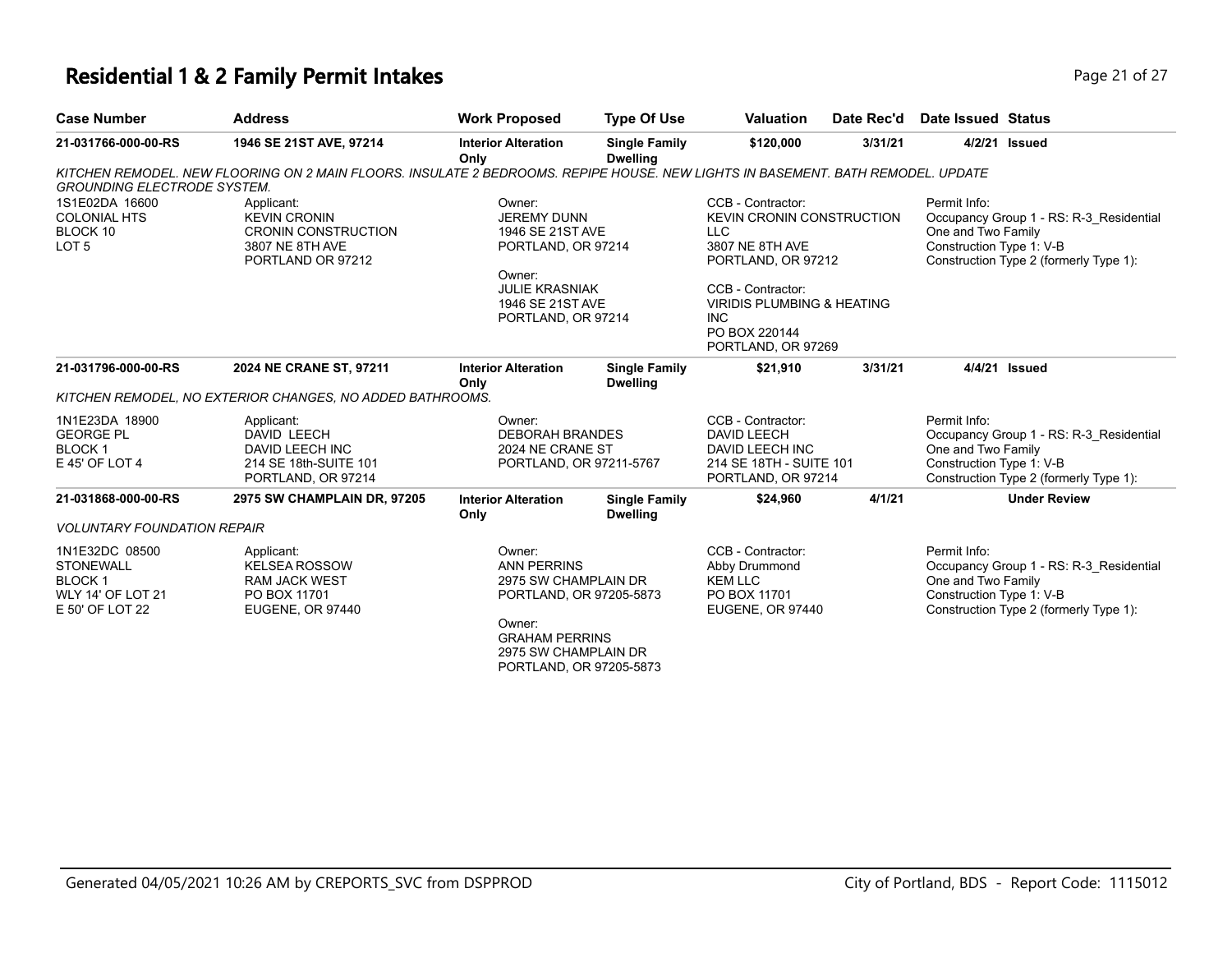#### **Residential 1 & 2 Family Permit Intakes Page 12 of 27 Page 22 of 27**

| <b>Case Number</b>                                  | <b>Address</b>                                                                                      | <b>Work Proposed</b>                                                                                                                                  | <b>Type Of Use</b>                      | <b>Valuation</b>                                                                                                                                                                      | Date Rec'd | Date Issued Status                                             |                                                                                   |
|-----------------------------------------------------|-----------------------------------------------------------------------------------------------------|-------------------------------------------------------------------------------------------------------------------------------------------------------|-----------------------------------------|---------------------------------------------------------------------------------------------------------------------------------------------------------------------------------------|------------|----------------------------------------------------------------|-----------------------------------------------------------------------------------|
| 21-032266-000-00-RS                                 | <b>787 SW STEPHENSON CT, 97219</b>                                                                  | <b>Interior Alteration</b><br>Only                                                                                                                    | <b>Single Family</b><br><b>Dwelling</b> | \$110,000                                                                                                                                                                             | 4/1/21     |                                                                | 4/1/21 <b>Issued</b>                                                              |
|                                                     | FININSH PARTIAL FINISHED BASEMENT, ADD BEDROO, CRAFTROOM, BATHROOM, TOTAL 4 BATHROOMS.              |                                                                                                                                                       |                                         |                                                                                                                                                                                       |            |                                                                |                                                                                   |
| 1S1E33AD 00800<br><b>GRACEMONT</b><br>LOT 25 TL 800 | Applicant:<br><b>OMAR MARTINEZ</b><br>CASA BONITA LLC<br>1631 NE BROADWAY #721<br>PORTLAND OR 97232 | Owner:<br>LAURA KALIN<br>787 SW STEPHENSON CT<br>PORTLAND, OR 97219-7643<br>Owner:<br>SAMUEL KALIN<br>787 SW STEPHENSON CT<br>PORTLAND, OR 97219-7643 |                                         | CCB - Contractor:<br>CASA BONITA LLC<br>1631 NE BROADWAY #721<br>PORTLAND, OR 97232<br>CCB - Contractor:<br>AIR MAXX HEATING & COOLING<br>LLC.<br>PO BOX 230178<br>PORTLAND, OR 97281 |            | Permit Info:<br>One and Two Family<br>Construction Type 1: V-B | Occupancy Group 1 - RS: R-3 Residential<br>Construction Type 2 (formerly Type 1): |

#### **Total # of RS Interior Alteration Only permit intakes: 15 Total valuation of RS Interior Alteration Only permit intakes: \$511,535**

| 20-223084-000-00-RS                                                        | 25 NE 128TH AVE - Unit B, 97230                                                                                                          | <b>New Construction</b>                                                                                                                              | <b>Accessory</b><br><b>Dwelling Unit</b> | \$91,600                      | 3/30/21 | <b>Under Review</b>                                                                                                                                                                                                                     |
|----------------------------------------------------------------------------|------------------------------------------------------------------------------------------------------------------------------------------|------------------------------------------------------------------------------------------------------------------------------------------------------|------------------------------------------|-------------------------------|---------|-----------------------------------------------------------------------------------------------------------------------------------------------------------------------------------------------------------------------------------------|
| SEPARATE***                                                                | SINGLE PDF - NEW DETACHED ACCESSORY DWELLING UNIT / NO GARAGE / 2-STORY / FLAT LOT / COMPLEX ***ELECTRICAL MECHANICAL AND PLUMBING       |                                                                                                                                                      |                                          |                               |         |                                                                                                                                                                                                                                         |
| 1N2E35CA 09300                                                             | Applicant:<br><b>BRIANNA FORGACS</b><br><b>FORGACS RESIDENTIAL DESIGNS</b><br>1816 SE 174TH CT<br>VANCOUVER, WA 98683                    | Owner:<br><b>HILARIO BAEZ H</b><br>4815 NE 62ND AVE<br>PORTLAND, OR 97218<br>Owner:<br>ROSA BAEZ-HERNANDEZ<br>4815 NE 62ND AVE<br>PORTLAND, OR 97218 |                                          |                               |         | Permit Info:<br>Occupancy Group 1 - RS: R-3 Residential<br>One and Two Family<br>Construction Type 1: V-B<br>Construction Type 2 (formerly Type 1):<br>Total Square Footage - Display Only: 748<br>Number of New Dwelling Units: 1      |
| 21-030342-000-00-RS                                                        | 1219 NE 111TH AVE, 97220                                                                                                                 | <b>New Construction</b>                                                                                                                              | Accessory<br><b>Dwelling Unit</b>        | \$99,769                      | 4/2/21  | <b>Under Review</b>                                                                                                                                                                                                                     |
| SEPARATE***                                                                | SINGLE PDF - NEW DETACHED ACCESSORY DWELLING UNIT / 2-STORY / ATTACHED GARAGE / FLAT LOT / COMPLEX ***ELECTRICAL MECHANICAL AND PLUMBING |                                                                                                                                                      |                                          |                               |         |                                                                                                                                                                                                                                         |
| 1N2E34BA 01600<br>DONNA ADD<br>BLOCK 2<br>S 40' OF LOT 4<br>N 30' OF LOT 5 | Applicant:<br><b>STEVEN STEARNS</b><br>1219 NE 11TH AVE<br>PORTLAND, OR 97220                                                            | Owner:<br><b>BRANDY LADUKE</b><br>1219 NE 111TH AVE<br>PORTLAND, OR 97220                                                                            |                                          | Primary Contractor:<br>TO BID |         | Permit Info:<br>Occupancy Group 1 - RS: R-3 Residential<br>One and Two Family<br>Construction Type 1: V-B<br>Construction Type 2 (formerly Type 1): V-B<br>Total Square Footage - Display Only: 1367<br>Number of New Dwelling Units: 1 |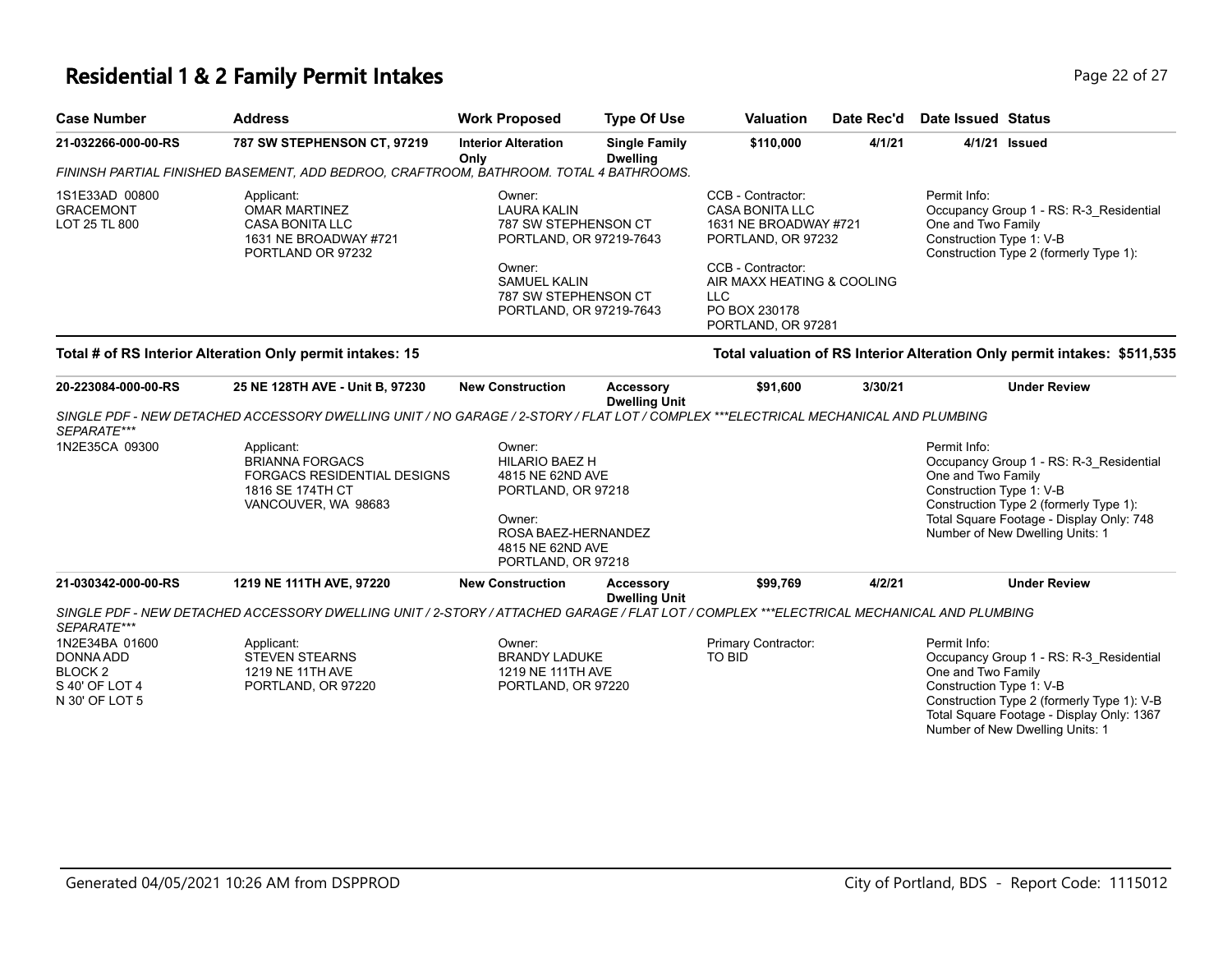#### **Residential 1 & 2 Family Permit Intakes Page 11 October 20 April 23 of 27 Page 23 of 27**

| <b>Case Number</b>                                                                                 | <b>Address</b>                                                                                                                 | <b>Work Proposed</b>                                                                                                                                                   | <b>Type Of Use</b>                                   | Valuation                                                                                                                             | Date Rec'd | <b>Date Issued Status</b>                                                                                                                                                                        |
|----------------------------------------------------------------------------------------------------|--------------------------------------------------------------------------------------------------------------------------------|------------------------------------------------------------------------------------------------------------------------------------------------------------------------|------------------------------------------------------|---------------------------------------------------------------------------------------------------------------------------------------|------------|--------------------------------------------------------------------------------------------------------------------------------------------------------------------------------------------------|
| 19-190067-DFS-01-RS                                                                                | 11100 S RIVERWOOD RD, 97219                                                                                                    | <b>New Construction</b>                                                                                                                                                | <b>Accessory</b><br><b>Structure</b>                 | \$1                                                                                                                                   | 3/29/21    | 3/29/21 Issued                                                                                                                                                                                   |
|                                                                                                    | SINGLE PDF- DFS DECK AND ATTACHMENTS FOR DOCK ON WILLAMETTE RIVER                                                              |                                                                                                                                                                        |                                                      |                                                                                                                                       |            |                                                                                                                                                                                                  |
| 1S1E35BA 00500<br>PALATINE HILL<br>LOT 1 TL 500                                                    | Applicant:<br><b>TINA FARRELLY</b><br>PACIFIC HABITAT SERVICES<br>9450 SW COMMERCE CIRCLE SUITE<br>180<br>WILSONVILLE OR 97070 | Owner:<br><b>JAMES MORSE</b><br>10515 SW ALLEN BLVD<br>BEAVERTON, OR 97005                                                                                             |                                                      | CCB - Contractor:<br><b>KENS FLOATATION SERVICE INC</b><br>1701 CLACKAMETTE DR<br>OREGON CITY, OR 97045-1055<br>OREGON CITY, OR 97045 |            | Permit Info:<br>Occupancy Group 1 - RS: U_Decks,<br>Patios, Porches, Carports<br>Construction Type 1: V-B<br>Construction Type 2 (formerly Type 1):<br>Total Square Footage - Display Only: 1128 |
| 21-030842-000-00-RS                                                                                | 1333 S MARY FAILING DR, 97219                                                                                                  | <b>New Construction</b>                                                                                                                                                | <b>Accessory</b><br><b>Structure</b>                 | \$45,000                                                                                                                              | 3/31/21    | <b>Under Review</b>                                                                                                                                                                              |
|                                                                                                    | SINGLE PDF - NEW IN-GROUND SWIMMING POOL WITH ATTACHED HOT TUB AND AUTO-COVER                                                  |                                                                                                                                                                        |                                                      |                                                                                                                                       |            |                                                                                                                                                                                                  |
| 1S1E34DA 03900<br>STRAHORN ADD<br>LOT 7 EXC ELY 5'<br>ELY 3' OF LOT 8                              | Applicant:<br><b>KEVIN LILLISON</b><br>NEPTUNE SWIMMING POOL CO<br>13785 SE AMBLER RD<br>CLACKAMAS, OR 97015                   | Owner:<br><b>ARYN MAYOR</b><br>1333 S MARY FAILING DR<br>PORTLAND, OR 97219-8557<br>Owner:<br><b>TRAVIS MAYOR</b><br>1333 S MARY FAILING DR<br>PORTLAND, OR 97219-8557 |                                                      | CCB - Contractor:<br><b>KEVIN LILLISON</b><br>NEPTUNE SWIMMING POOL CO<br>13785 SE AMBLER RD<br>CLACKAMAS, OR 97015-9732              |            | Permit Info:<br>Occupancy Group 1 - RS: U_Private<br>Garage\Utility Misc.<br>Construction Type 1: V-B<br>Construction Type 2 (formerly Type 1):                                                  |
| 21-031363-000-00-RS                                                                                | 3908 SW SCHOLLS FERRY RD.<br>97221                                                                                             | <b>New Construction</b>                                                                                                                                                | Accessory<br><b>Structure</b>                        | \$55,255                                                                                                                              | 4/2/21     | <b>Under Review</b>                                                                                                                                                                              |
|                                                                                                    | SINGLE PDF - NEW IN-GROUND POOL AND SPA W/ AUTO-COVER *** TRADES SEPARATE                                                      |                                                                                                                                                                        |                                                      |                                                                                                                                       |            |                                                                                                                                                                                                  |
| 1S1E07CB 03000<br>SECTION 07 1S 1E<br>TL 3000 2.03 ACRES                                           | Applicant:<br><b>STEPHANIE CARLOS</b><br><b>CUSTOM POOLS AND SPAS</b><br>16467 S SEA HORSE LN<br>OREGON CITY, OR 97045         | Owner:<br><b>JOSEPH ELIA</b><br>PORTLAND, OR 97221-1269<br>Owner:<br><b>ALISON ELIA</b><br>PORTLAND, OR 97221-1269                                                     | 3908 SW SCHOLLS FERRY RD<br>3908 SW SCHOLLS FERRY RD | CCB - Contractor:<br>STEPHANIE VIRGINIA CARLOS &<br><b>VALENTIN RIVERA CARLOS</b><br>16467 S SEA HORSE LN<br>OREGON CITY, OR 97045    |            | Permit Info:<br>Occupancy Group 1 - RS: U_Private<br>Garage\Utility Misc.<br>Construction Type 1: V-B<br>Construction Type 2 (formerly Type 1):<br>Total Square Footage - Display Only: 1144     |
| 20-228354-000-00-RS                                                                                | 10200 SW 61ST AVE, 97219                                                                                                       | <b>New Construction</b>                                                                                                                                                | Decks, Fences,<br><b>Retaining Walls</b>             | \$16,422                                                                                                                              | 4/1/21     | 4/1/21 <b>Issued</b>                                                                                                                                                                             |
|                                                                                                    | SINGLE PDF INCREASE EXISTING DECK SIZE AT REAR OF HOUSE                                                                        |                                                                                                                                                                        |                                                      |                                                                                                                                       |            |                                                                                                                                                                                                  |
| 1S1E30CB 02000<br><b>TUALATIN SLOPES</b><br><b>BLOCK7</b><br>LOT <sub>4</sub><br>LOT 5 EXC SLY 10' | Applicant:<br>NORBERTO VERGARA                                                                                                 | Owner:<br>NORBERTO P JR VERGARA<br>10200 SW 61ST AVE<br>PORTLAND, OR 97219                                                                                             |                                                      | CCB - Contractor:<br>MICHAEL ANTHONY<br><b>CHRISTOPHER JOHNSON</b><br>130 NE 71ST AVE<br>PORTLAND, OR 97213                           |            | Permit Info:<br>Occupancy Group 1 - RS: U_Decks,<br>Patios, Porches, Carports<br>Construction Type 1: V-B<br>Construction Type 2 (formerly Type 1):                                              |

Total Square Footage - Display Only: 680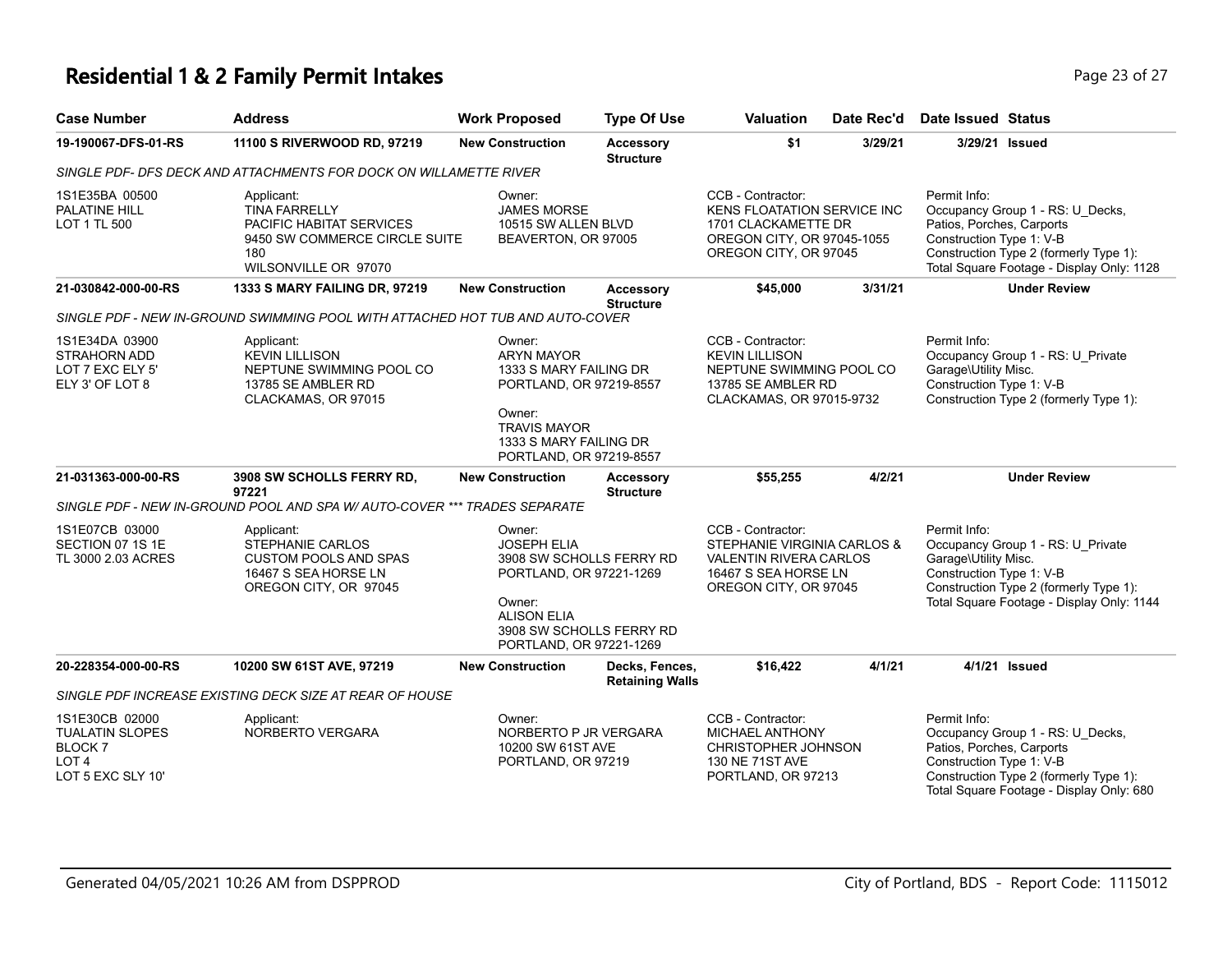# **Residential 1 & 2 Family Permit Intakes Page 24 of 27 Page 24 of 27**

| <b>Case Number</b>                       | <b>Address</b>                                                                                                  | <b>Work Proposed</b>                                                                  | <b>Type Of Use</b>                                          | <b>Valuation</b>                                                                                                                         | Date Rec'd | Date Issued Status                                                                                                                                                                                   |
|------------------------------------------|-----------------------------------------------------------------------------------------------------------------|---------------------------------------------------------------------------------------|-------------------------------------------------------------|------------------------------------------------------------------------------------------------------------------------------------------|------------|------------------------------------------------------------------------------------------------------------------------------------------------------------------------------------------------------|
| 05-156540-REV-02-RS                      | 1266 SE 47TH AVE, 97215                                                                                         | <b>New Construction</b>                                                               | Garage/Carport                                              | \$0                                                                                                                                      | 3/31/21    | 4/1/21 Issued                                                                                                                                                                                        |
|                                          | PAPER FILE REVISION TO REMOVE 1/2 BATHROOM FROM 2ND LEVEL OF GARAGE                                             |                                                                                       |                                                             |                                                                                                                                          |            |                                                                                                                                                                                                      |
| 1S2E06BD 12500<br><b>NEWTON</b><br>LOT 8 | Applicant:<br>THOMAS KOESTLER<br>1266 SE 47TH AVE<br>PORTLAND, OR 97215                                         | Owner:<br><b>THOMAS KOESTLER</b><br>1266 SE 47TH AVE<br>PORTLAND, OR 97215-2512       |                                                             |                                                                                                                                          |            | Permit Info:<br>Occupancy Group 1 - RS: U1<br>Construction Type 2 (formerly Type 1):<br>Construction Type 1: V-N                                                                                     |
| 20-104723-DFS-01-RS                      | 14950 NE GRAHAM ST, 97230                                                                                       | <b>New Construction</b>                                                               | <b>Single Family</b><br><b>Dwelling</b>                     | \$1                                                                                                                                      | 3/29/21    | 3/29/21 Issued                                                                                                                                                                                       |
| SINGLE PDF- DFS FOR TRUSSES.             |                                                                                                                 |                                                                                       |                                                             |                                                                                                                                          |            |                                                                                                                                                                                                      |
| 1N2E25BD 00318                           | Applicant:<br><b>BEYE GREEN</b><br><b>SGS DEVELOPMENT LLC</b><br>62765 POWELL BUTTE HWY<br><b>BEND OR 97701</b> | Owner:<br><b>SGS DEVELOPMENT LLC</b><br>62765 POWELL BUTTE HWY<br>BEND, OR 97701-8010 |                                                             | CCB - Contractor:<br><b>Roger Walters</b><br><b>WALTERS ENTERPRISES INC</b><br>PO BOX 390<br>FAIRVIEW, OR 97024                          |            | Permit Info:<br>Occupancy Group 1 - RS: R-3 Residential<br>One and Two Family<br>Construction Type 1: V-B<br>Construction Type 2 (formerly Type 1): V-B<br>Total Square Footage - Display Only: 2074 |
| 20-157208-REV-01-RS                      | <b>13025 NE OREGON ST, 97230</b>                                                                                | <b>New Construction</b>                                                               | <b>Single Family</b><br><b>Dwelling</b>                     | \$0                                                                                                                                      | 4/1/21     | <b>Approved to Issue</b>                                                                                                                                                                             |
|                                          | SINGLE PDF - REVISE THE SPECIES OF TREES ON THE REAR SIDE OF LOT IN ORDER TO SATISFY 20-198084 LU REQUIREMENTS  |                                                                                       |                                                             |                                                                                                                                          |            |                                                                                                                                                                                                      |
| 1N2E35BD 07302                           | Applicant:<br><b>RYAN PICKREL</b><br><b>FASTER PERMITS</b><br>2000 SW 1ST AVE #420<br>PORTLAND OR 97201         | Owner:<br><b>LLC</b><br>CLACKAMAS, OR 97015-5713                                      | <b>GREENWORKS CONTRACTORS</b><br>10121 SE SUNNYSIDE RD #300 | CCB - Contractor:<br><b>BRETT GRANTHAM</b><br><b>GREENWORKS CONTRACTORS</b><br>LLC.<br>10121 SE SUNNYSIDE RD #300<br>CLACKAMAS, OR 97015 |            | Permit Info:<br>Occupancy Group 1 - RS: R-3 Residential<br>One and Two Family<br>Construction Type 1: V-B<br>Construction Type 2 (formerly Type 1): V-B<br>Total Square Footage - Display Only: 2540 |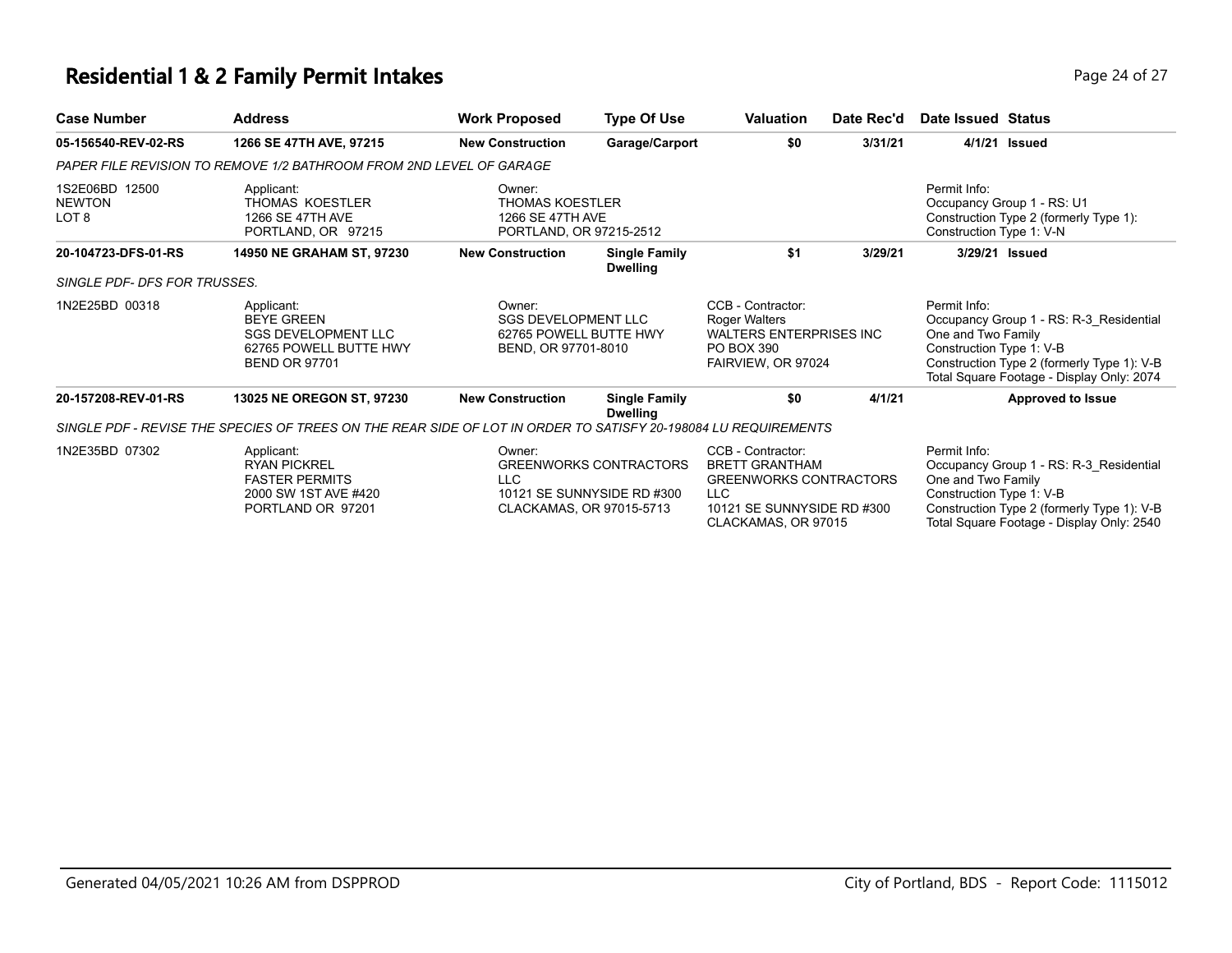## **Residential 1 & 2 Family Permit Intakes Page 25 of 27 Page 25 of 27**

| Case Number                                           | <b>Address</b>                                                                                                                      | <b>Work Proposed</b>    | <b>Type Of Use</b>                                                      | <b>Valuation</b>                                                                                                                                                                                           | Date Rec'd                                                                                                                                                                                                                                         | <b>Date Issued Status</b>                                                                                                                                                                                                               |
|-------------------------------------------------------|-------------------------------------------------------------------------------------------------------------------------------------|-------------------------|-------------------------------------------------------------------------|------------------------------------------------------------------------------------------------------------------------------------------------------------------------------------------------------------|----------------------------------------------------------------------------------------------------------------------------------------------------------------------------------------------------------------------------------------------------|-----------------------------------------------------------------------------------------------------------------------------------------------------------------------------------------------------------------------------------------|
| 21-027649-000-00-RS                                   | 9029 N MOHAWK AVE, 97203                                                                                                            | <b>New Construction</b> | <b>Single Family</b><br><b>Dwelling</b>                                 | \$287,230                                                                                                                                                                                                  | 3/29/21                                                                                                                                                                                                                                            | <b>Under Review</b>                                                                                                                                                                                                                     |
|                                                       | SINGLE PDF - NEW SINGLE FAMILY RESIDENCE/ 2-STORY/1-GARAGE/FLAT LOT/ COMPLEX                                                        |                         |                                                                         |                                                                                                                                                                                                            |                                                                                                                                                                                                                                                    |                                                                                                                                                                                                                                         |
| 1N1W01DD 15900<br>POINT VIEW<br>BLOCK 11<br>LOT 24-26 | Applicant:<br><b>RYAN PICKREL</b><br><b>FASTER PERMITS</b><br>2000 SW 1ST AVE #420<br>PORTLAND OR 97201                             | Owner:                  | <b>FHG PROPERTIES LLC</b><br>5311 HERON TRL<br>MIDDLETON, WI 53562-5216 |                                                                                                                                                                                                            | PLUMBING SYSTEMS INC<br>14222 SE RUST WAY<br>DAMASCUS, OR 97089<br>GABES HEATING & COOLING LLC<br>14606 SE RACHEL LN<br>PORTLAND, OR 97236<br>PORTLAND, OR 97236<br><b>GRIZZLY ELECTRIC INC</b><br>2114 MAIN ST STE 100-117<br>VANCOUVER, WA 98660 | Permit Info:<br>Occupancy Group 1 - RS: R-3_Residential<br>One and Two Family<br>Construction Type 1: V-B<br>Construction Type 2 (formerly Type 1): V-B<br>Total Square Footage - Display Only: 2486<br>Number of New Dwelling Units: 1 |
|                                                       |                                                                                                                                     |                         |                                                                         | CCB - Contractor:<br><b>BRYAN SEITS</b><br><b>GREENWOOD HOMES LLC</b><br>PO BOX 1225<br>CANBY, OR 97013                                                                                                    |                                                                                                                                                                                                                                                    |                                                                                                                                                                                                                                         |
| 21-027679-000-00-RS                                   | 9029 N MOHAWK AVE, 97203                                                                                                            | <b>New Construction</b> | <b>Single Family</b><br><b>Dwelling</b>                                 | \$239,685                                                                                                                                                                                                  | 3/29/21                                                                                                                                                                                                                                            | <b>Under Review</b>                                                                                                                                                                                                                     |
|                                                       | SINGLE PDF - NEW SINGLE FAMILY RESIDENCE/ 3-STORY/1-GARAGE/FLAT LOT/ COMPLEX                                                        |                         |                                                                         |                                                                                                                                                                                                            |                                                                                                                                                                                                                                                    |                                                                                                                                                                                                                                         |
| 1N1W01DD 15900<br>POINT VIEW<br>BLOCK 11<br>LOT 24-26 | Applicant:<br>Owner:<br><b>RYAN PICKREL</b><br><b>FASTER PERMITS</b><br>5311 HERON TRL<br>2000 SW 1ST AVE #420<br>PORTLAND OR 97201 |                         | <b>FHG PROPERTIES LLC</b><br>MIDDLETON, WI 53562-5216                   | CCB - Contractor:<br>PLUMBING SYSTEMS INC<br>14222 SE RUST WAY<br>DAMASCUS, OR 97089<br>CCB - Contractor:<br>GABES HEATING & COOLING LLC<br>14606 SE RACHEL LN<br>PORTLAND, OR 97236<br>PORTLAND, OR 97236 |                                                                                                                                                                                                                                                    | Permit Info:<br>Occupancy Group 1 - RS: R-3 Residential<br>One and Two Family<br>Construction Type 1: V-B<br>Construction Type 2 (formerly Type 1): V-B<br>Total Square Footage - Display Only: 2082<br>Number of New Dwelling Units: 1 |
|                                                       |                                                                                                                                     |                         |                                                                         | CCB - Contractor:<br><b>GRIZZLY ELECTRIC INC</b><br>2114 MAIN ST STE 100-117<br>VANCOUVER, WA 98660                                                                                                        |                                                                                                                                                                                                                                                    |                                                                                                                                                                                                                                         |
|                                                       |                                                                                                                                     |                         |                                                                         | CCB - Contractor:<br><b>BRYAN SEITS</b><br><b>GREENWOOD HOMES LLC</b><br>PO BOX 1225<br>CANBY, OR 97013                                                                                                    |                                                                                                                                                                                                                                                    |                                                                                                                                                                                                                                         |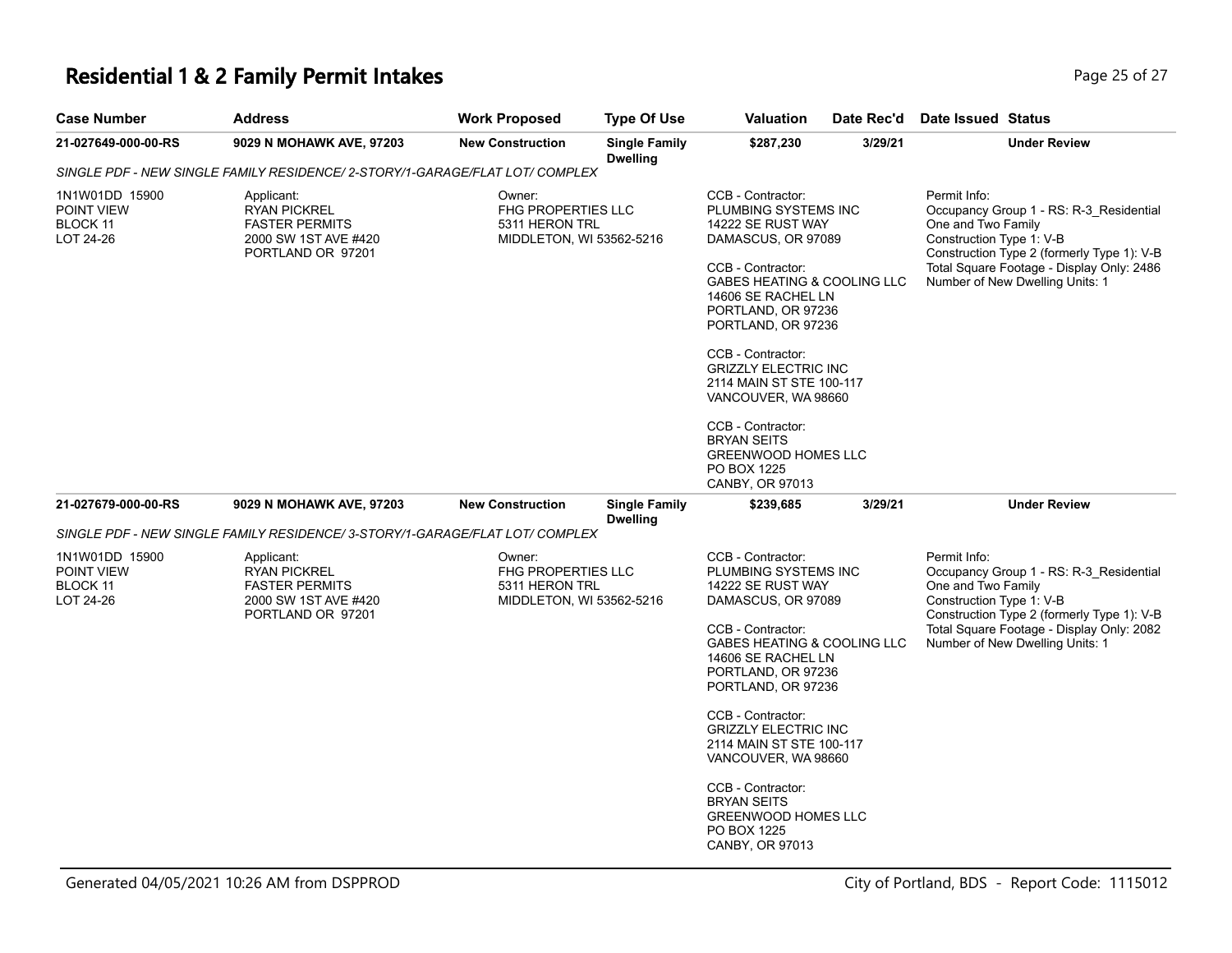# **Residential 1 & 2 Family Permit Intakes Page 26 of 27 Page 26 of 27**

| <b>Case Number</b>                                    | <b>Address</b>                                                                                                    | <b>Work Proposed</b>                                                              | <b>Type Of Use</b>                                                      | Valuation                                                                                                                                                                                                                                                                                                                                                    | Date Rec'd | <b>Date Issued Status</b>                                                                                                                                                                                                               |
|-------------------------------------------------------|-------------------------------------------------------------------------------------------------------------------|-----------------------------------------------------------------------------------|-------------------------------------------------------------------------|--------------------------------------------------------------------------------------------------------------------------------------------------------------------------------------------------------------------------------------------------------------------------------------------------------------------------------------------------------------|------------|-----------------------------------------------------------------------------------------------------------------------------------------------------------------------------------------------------------------------------------------|
| 21-027860-000-00-RS                                   | 9029 N MOHAWK AVE, 97203                                                                                          | <b>New Construction</b>                                                           | <b>Single Family</b><br><b>Dwelling</b>                                 | \$239,685                                                                                                                                                                                                                                                                                                                                                    | 3/29/21    | <b>Under Review</b>                                                                                                                                                                                                                     |
|                                                       | SINGLE PDF - NEW SINGLE FAMILY RESIDENCE/ 3-STORY/1-GARAGE/FLAT LOT/ COMPLEX                                      |                                                                                   |                                                                         |                                                                                                                                                                                                                                                                                                                                                              |            |                                                                                                                                                                                                                                         |
| 1N1W01DD 15900<br>POINT VIEW<br>BLOCK 11<br>LOT 24-26 | Applicant:<br><b>RYAN PICKREL</b><br><b>FASTER PERMITS</b><br>2000 SW 1ST AVE #420<br>PORTLAND OR 97201           | Owner:<br><b>FHG PROPERTIES LLC</b><br>5311 HERON TRL<br>MIDDLETON, WI 53562-5216 |                                                                         | CCB - Contractor:<br>PLUMBING SYSTEMS INC<br>14222 SE RUST WAY<br>DAMASCUS, OR 97089<br>CCB - Contractor:<br>GABES HEATING & COOLING LLC<br>14606 SE RACHEL LN<br>PORTLAND, OR 97236<br>PORTLAND, OR 97236<br>CCB - Contractor:<br><b>GRIZZLY ELECTRIC INC</b><br>2114 MAIN ST STE 100-117<br>VANCOUVER, WA 98660<br>CCB - Contractor:<br><b>BRYAN SEITS</b> |            | Permit Info:<br>Occupancy Group 1 - RS: R-3_Residential<br>One and Two Family<br>Construction Type 1: V-B<br>Construction Type 2 (formerly Type 1): V-B<br>Total Square Footage - Display Only: 2082<br>Number of New Dwelling Units: 1 |
| 21-027867-000-00-RS                                   | 9029 N MOHAWK AVE, 97203                                                                                          | <b>New Construction</b>                                                           | <b>Single Family</b>                                                    | <b>GREENWOOD HOMES LLC</b><br>PO BOX 1225<br>CANBY, OR 97013<br>\$239,685                                                                                                                                                                                                                                                                                    | 3/29/21    | <b>Under Review</b>                                                                                                                                                                                                                     |
|                                                       |                                                                                                                   |                                                                                   | <b>Dwelling</b>                                                         |                                                                                                                                                                                                                                                                                                                                                              |            |                                                                                                                                                                                                                                         |
|                                                       | SINGLE PDF - NEW SINGLE FAMILY RESIDENCE/ 3-STORY/1-GARAGE/FLAT LOT/ COMPLEX                                      |                                                                                   |                                                                         |                                                                                                                                                                                                                                                                                                                                                              |            |                                                                                                                                                                                                                                         |
| 1N1W01DD 15900<br>POINT VIEW<br>BLOCK 11<br>LOT 24-26 | Applicant:<br>Owner:<br><b>RYAN PICKREL</b><br><b>FASTER PERMITS</b><br>2000 SW 1ST AVE #420<br>PORTLAND OR 97201 |                                                                                   | <b>FHG PROPERTIES LLC</b><br>5311 HERON TRL<br>MIDDLETON, WI 53562-5216 | CCB - Contractor:<br>PLUMBING SYSTEMS INC<br>14222 SE RUST WAY<br>DAMASCUS, OR 97089<br>CCB - Contractor:<br>GABES HEATING & COOLING LLC<br>14606 SE RACHEL LN<br>PORTLAND, OR 97236<br>PORTLAND, OR 97236                                                                                                                                                   |            | Permit Info:<br>Occupancy Group 1 - RS: R-3_Residential<br>One and Two Family<br>Construction Type 1: V-B<br>Construction Type 2 (formerly Type 1): V-B<br>Total Square Footage - Display Only: 2082<br>Number of New Dwelling Units: 1 |
|                                                       |                                                                                                                   |                                                                                   |                                                                         | CCB - Contractor:<br><b>GRIZZLY ELECTRIC INC</b><br>2114 MAIN ST STE 100-117<br>VANCOUVER, WA 98660                                                                                                                                                                                                                                                          |            |                                                                                                                                                                                                                                         |
|                                                       |                                                                                                                   |                                                                                   |                                                                         | CCB - Contractor:<br><b>BRYAN SEITS</b><br>GREENWOOD HOMES LLC<br>PO BOX 1225<br>CANBY, OR 97013                                                                                                                                                                                                                                                             |            |                                                                                                                                                                                                                                         |